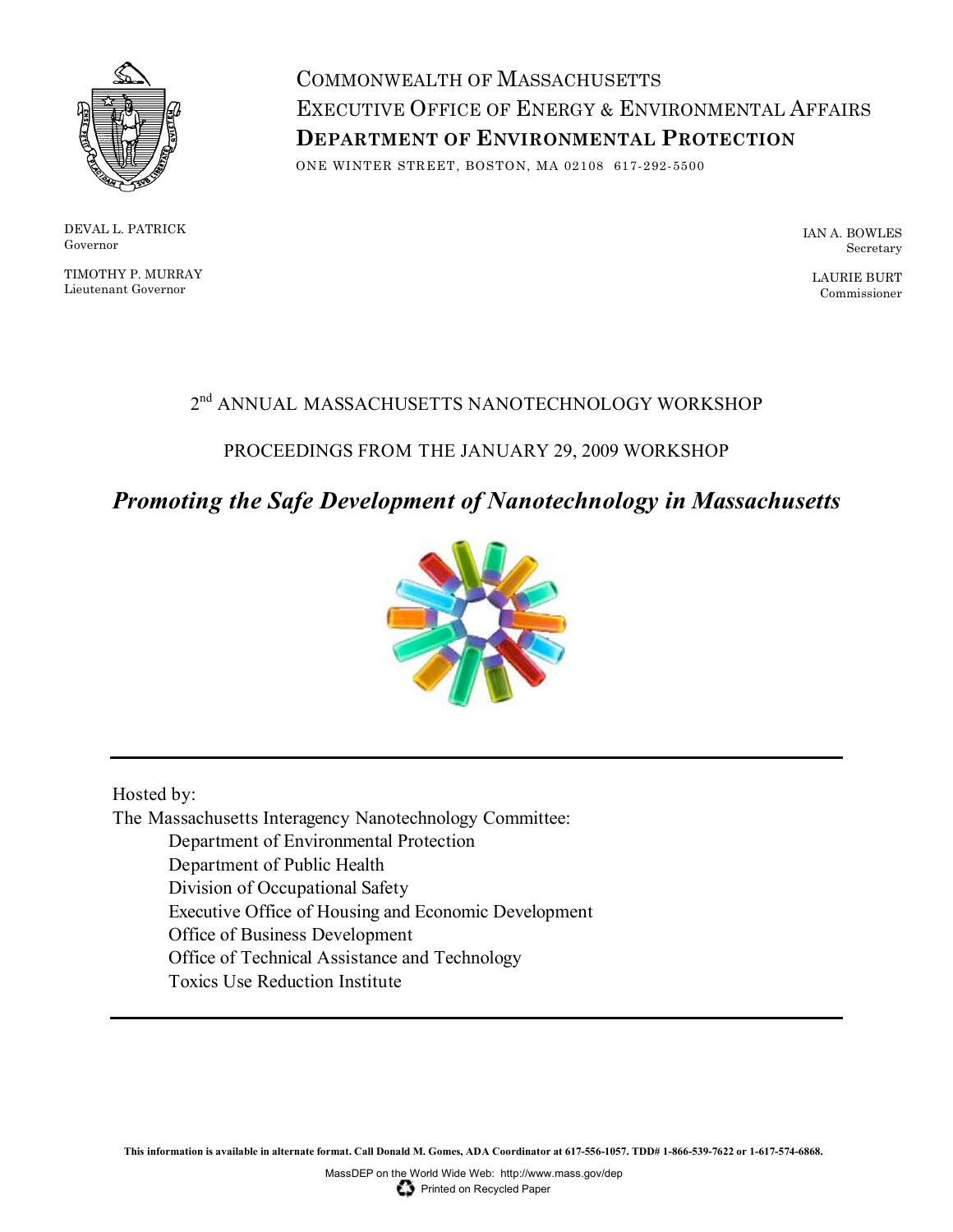- i. Acknowledgements
- I. Background
- II. Workshop Welcoming Addresses
- III. Overview of Interim Best Practices and Good Current Practices
	- a. Approaches to Safe Nanotechnology: Managing the Health and Safety Concerns Associated with Engineered Nanomaterials
	- b. Interim Best Practices for Working with Nanoparticles
- IV. Case Scenarios: Application of Interim Best Practices and Good Current Practices
- V. Reports from Breakout Sessions, Next Steps and Concluding Remarks
	- a. Paint with silver nanoparticles
	- b. Groundwater remediation with iron nanoparticles
	- c. Sunscreen with titanium oxide and zinc oxide nanoparticles
	- d. Carbon nanotubes in a research setting
- VI. Introduction to the Measurement of Nanoparticles
- VII. Demonstration of Advanced Techniques for Nanoparticles Measurement
- VIII. Demonstration of the National Institute of Occupational Safety and Health (NIOSH) Nanoparticle Emission Assessment Technique
- Appendix A: Members of the MA Interagency Nanotechnology Committee
- Appendix B: List of Workshop Participants
- Appendix C: Welcome Letter from Commissioners
- Appendix D: Speaker Biographies
- Appendix E: NIOSH Nanotechnology Field Research Effort
- Appendix F: Breakout Session Case Scenarios and Background Documentation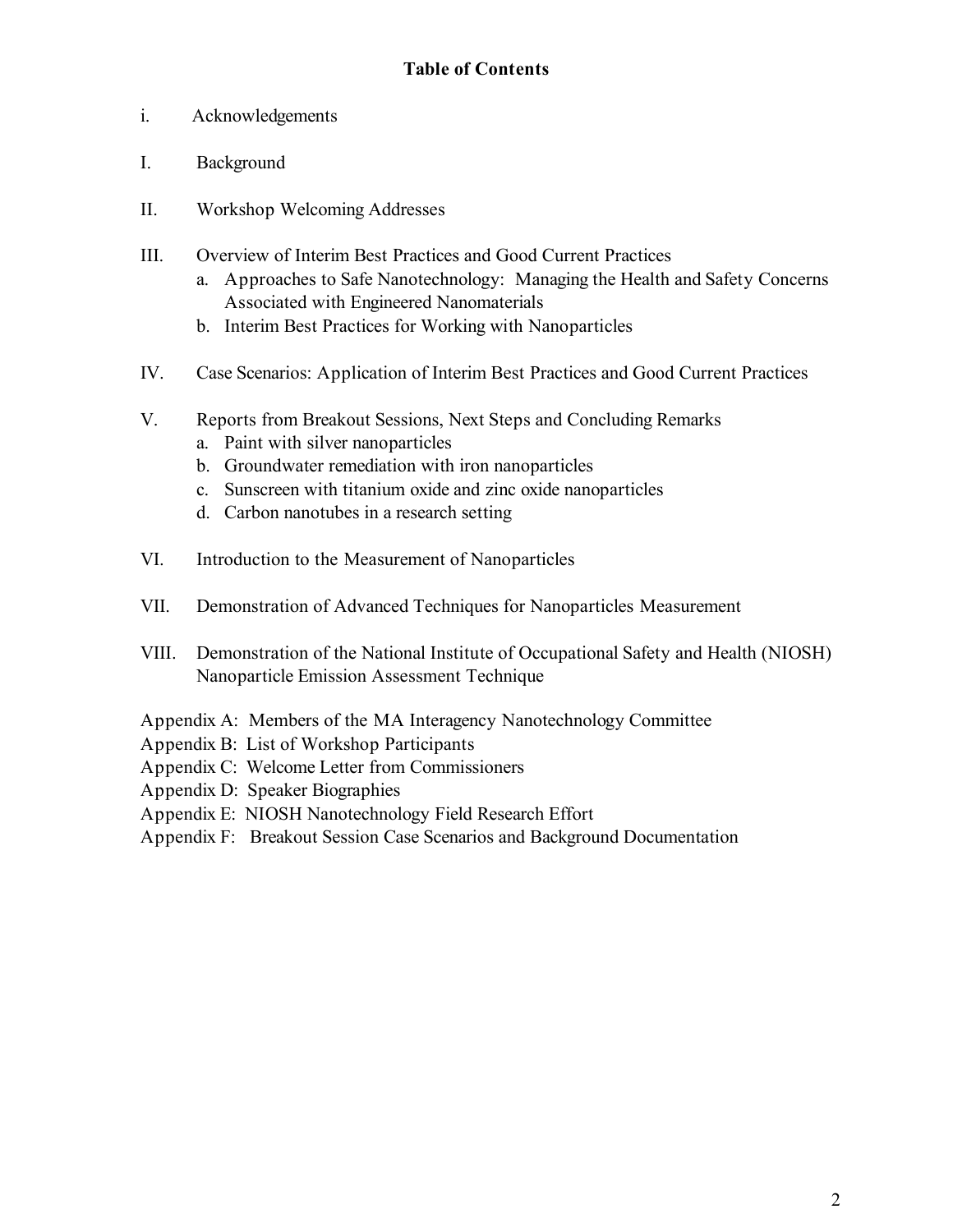# **Acknowledgements**

The Massachusetts Interagency Nanotechnology Committee is extremely grateful to a number of individuals who committed their valuable time and expertise to bring this Workshop to fruition.

Facilitators

- Carol Lynn Alpert, Boston Museum of Science
- Dhimiter Bello, University of Massachusetts, Lowell
- Lucy Edmondson, Massachusetts Department of Environmental Protection
- Pam Greenly, Massachusetts Institute of Technology
- Laura Hodson, National Institute for Occupational Safety and Health
- Jackie Isaacs, Center for High-rate Nanomanufacturing, Northeastern University
- Todd Kuiken, Project on Emerging Nanotechnologies, Woodrow Wilson International Center for Scholars
- Sam Lipson, Cambridge Public Health Department
- Elizabeth Mason, Goodwin Procter, LLP
- Jo Anne Shatkin, CLF Ventures

Federal Reserve Bank

• Jenna Labissoniere

Presenters

- Dr. Michael Ellenbecker, Center for High-rate Nanomanufacturing, University of Massachusetts, Lowell, Toxic Use Reduction Institute
- Dr. Charles Geraci, National Institute for Occupational Safety and Health, Ohio
- Laura Hodson, National Institute for Occupational Safety and Health, Ohio
- Dr. Su-Jung (Candace) Tsai, University of Massachusetts, Lowell, Toxic Use Reduction Institute

The University of Massachusetts Donahue Institute

- Leslie Ackles
- Chris Banwarth
- Anne Fitzgerald
- Morgan Mihok, Conference Liaison and Interagency Nanotechnology Committee\*
- Susan McAndrew
- Leslie Smythe

The Interagency Nanotechnology Committee also appreciates the efforts of numerous individuals who provided outreach, web and operational support. Lastly, the workshop participants provided lively breakout session discussions with many ideas for promoting protection of workers, public health and the environment.

\* Morgan Mihok contributed a huge effort to all aspects of the workshop.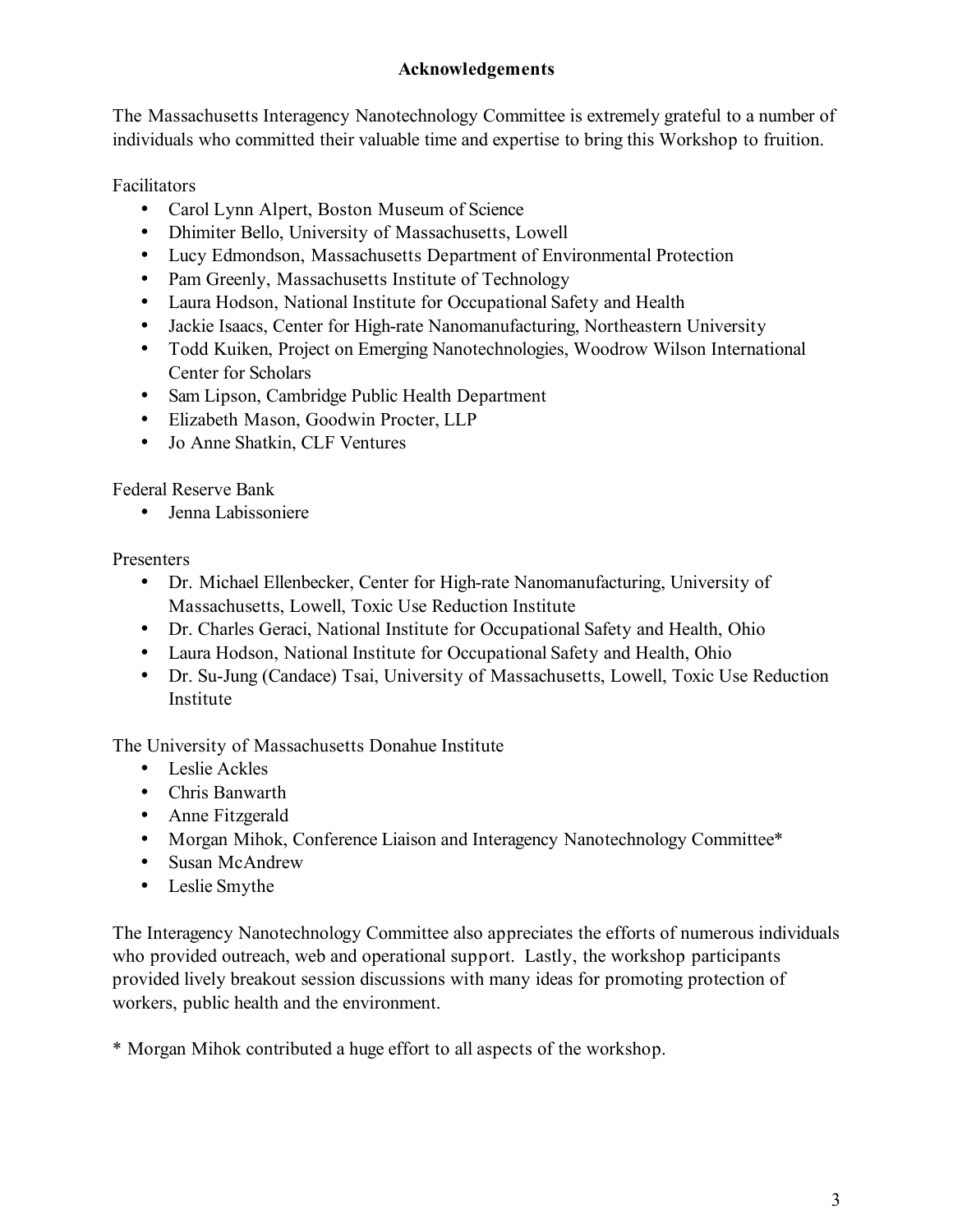### **Workshop Proceedings**

# **Promoting the Safe Development of Nanotechnology in Massachusetts January 29, 2009 Federal Reserve Bank Boston, Massachusetts**

#### **1. Background**

In April 2007, the Massachusetts Interagency Nanotechnology Committee was formed to discuss and gain a better understanding of the emerging field of nanotechnology. The collaborating agencies currently include the Massachusetts Department of Environmental Protection (MassDEP), Department of Public Health (MDPH), MA Division of Occupational Safety (DOS), MA Office of Technical Assistance and Technology (OTA), the Toxics Use Reduction Institute (TURI), the Massachusetts Executive Office of Housing and Economic Development (EOHED) and Office of Business Development (MOBD). The collaborating agencies have different authorities and bring diverse interests to Committee forums, allowing for more comprehensive discussions of the nanotechnology sectors in Massachusetts. Appendix A lists the members of the Interagency Committee.

Since the 1<sup>st</sup> workshop on the "*The Big Picture: Safe Development of Nanotechnology*" in 2007, there have been significant advancements in the emerging field of nanotechnology, from expanded research to new product development. One of the priorities of the Massachusetts Interagency Nanotechnology Committee has been to track these advancements, especially the development of "best practices" to protect workers, the environment and human health.

With that in mind, the Interagency Committee on Nanotechnology decided that best practices should be the focus of the second workshop, "*Promoting the Safe Development of Nanotechnology in Massachusetts,*" which was held on January 29, 2009. The workshop content included a discussion of health and safety practices, breakout sessions on the lifecycle of nanotechnology products and appropriate applications of best practices and good current practices, and a training session on state-of-the-art measurement techniques for nanoparticles.

There were 170 attendees from academia, industry, federal, state and local governments, environmental consultants, law firms, insurance companies and nonprofit groups. The nanotechnology workshop was a success, based upon the evaluation forms. Participants thought the workshop was an excellent platform for everyone to get updated on the new field, provided a chance to learn and exchange ideas and was a great tool for knowledge transfer. Please refer to Appendix B for the list of workshop attendees.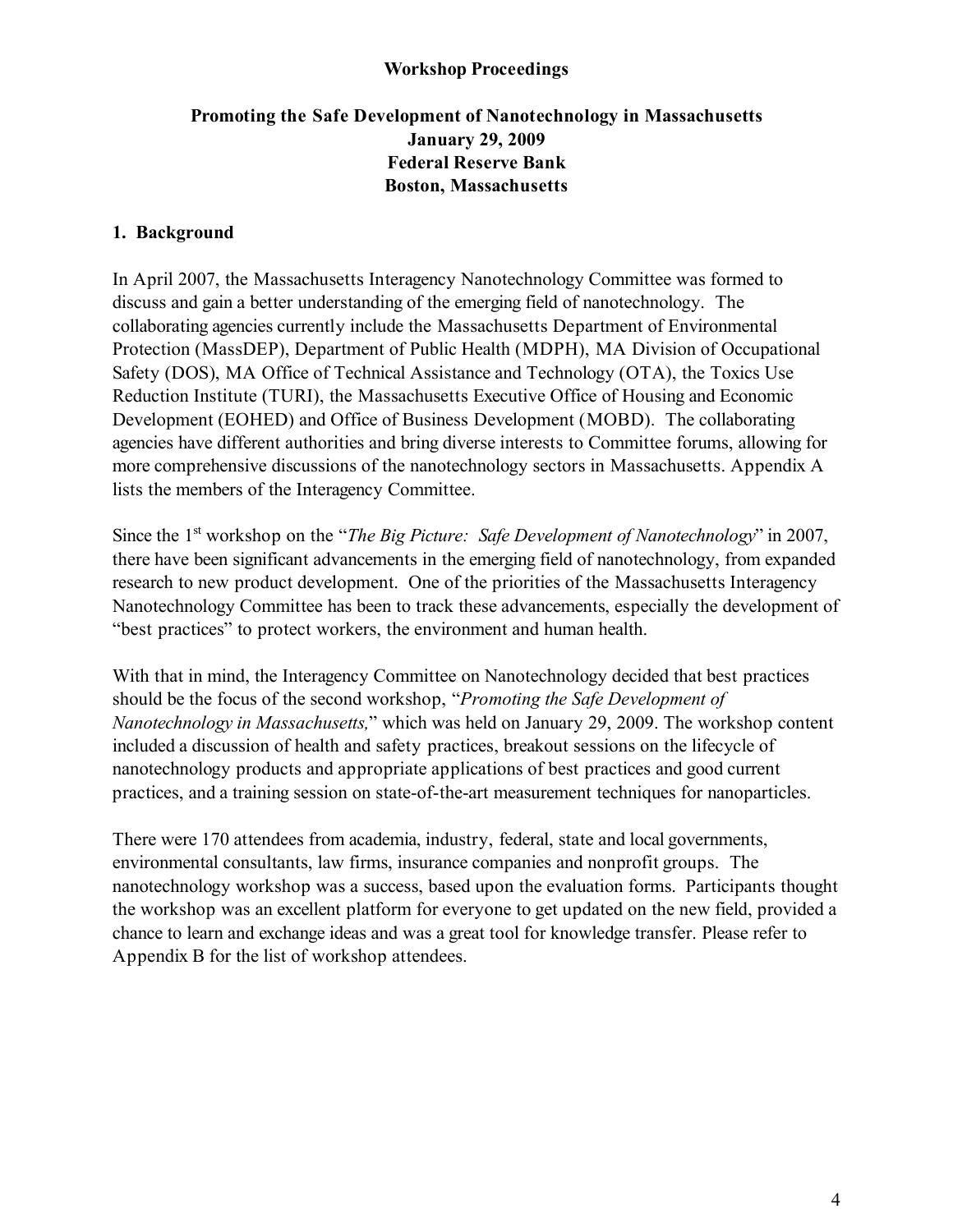## **II. Workshop Welcoming Addresses**

Commissioner Laurie Burt of the Massachusetts Department of Environmental Protection and Commissioner Laura Marlin of the Massachusetts Division of Occupational Safety provided welcoming remarks, reflecting the complementary roles of their respective agencies to protect the environment, public and occupational health. Appendix C contains a copy of the Welcome letter from the Commissioners to the workshop participants.

The Commissioners highlighted that nanotechnology may usher in the next industrial revolution and replace much of our manufacturing base with new products. Materials and devices at the nanoscale hold a vast promise for innovation in virtually every field, including energy, the environment, medicine, electronics, and transportation. In addition, nanotechnology is an important driver of our local economy. The Commonwealth is a leader in nanotechnology research and technology development, with over 100 self-identified firms, and major research centers at most university campuses. Dollar for dollar Massachusetts attracts more investment in nanotechnology research and development than almost any other state.

The new engineered nanoparticles currently in development and in use have novel biological and chemical properties, and there is insufficient information about their affect on human health and the environment. Sharing information on best practices at the second workshop was a great opportunity for all interested parties to come together – academia and industry, government and law – to share information about preventative steps to safeguard public health and the environment. This approach is consistent with the guiding principle of Massachusetts' collaborative work, to take a proactive approach that is protective of the public and the environment, as well as helping industry avoid unwanted impacts.

The Commissioners acknowledged the workshop's noted plenary guest speakers, Dr. Charles Geraci from the National Institute for Occupational Safety and Health, Dr. Michael Ellenbecker from the Center for High-rate Nanomanufacturing, and the Toxic Use Reduction Institute, University of Massachusetts, Lowell, Laura Hodson, National Institute for Occupational Safety and Health, and Dr. Su-Jung (Candace) Tsai, from the Center for High-rate Nanomanufacturing and the Toxic Use Reduction Institute, University of Massachusetts, Lowell. Appendix D provides biographies of all the speakers at the workshop.

#### **III. Overview of Interim Best Practices and Good Current Practices**

# **a. Approaches to Safe Nanotechnology: Managing the Health and Safety Concerns Associated with Engineered Nanomaterials**

Dr. Charles Geraci, CIH, Coordinator, Nanotechnology Research Center and Chief, Document Development Branch, National Institute for Occupational Safety and Health (NIOSH)

Dr. Geraci's presentation slides are located at the following link:

http://www.mass.gov/dep/toxics/stypes/geraci\_prac.pdf. The presentation began with an introduction covering basic information on nanoparticles, potential health risks, how 'engineered'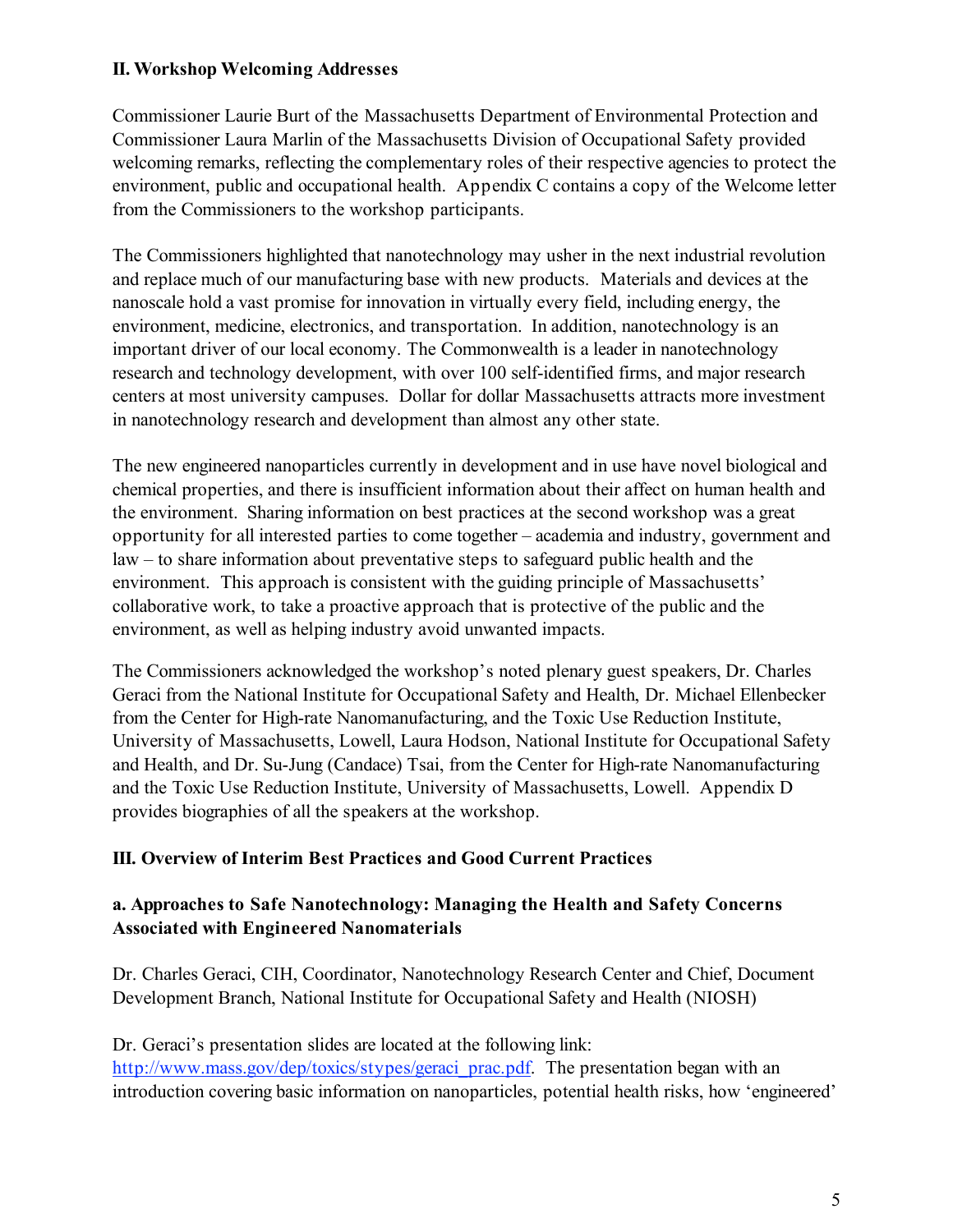nanoparticles are distinguished from naturally occurring nanoparticles and manmade nanoparticles that are produced as industrial by-products. Information was then presented on the broad spectrum of current uses and applications of engineered nanoparticles. NIOSH has been working to provide basic health and safety guidance as a starting point for building an effective workplace nanomaterial risk management program. It represents a summary of NIOSH's current thinking and recommendations for occupational safety and health practitioners, researchers, product innovators and manufacturers, employers, workers, interest group members, and the general public to help ensure that no worker suffers impairment of safety or health as nanotechnology develops. The program considers the lifecycle of engineered nanoparticles from laboratory to production settings and the range of possible exposures at each step. The guidance considers hazards, exposures, risk characterization and risk management, which provide a basis for offering selective controls to protect workers. Dr. Geraci provided workshop participants with a compact disc containing an update to NIOSH's *Approaches to Safe Nanotechnologly: Managing the Health and Safety Concerns Associated with Engineered Nanomaterials*, January 2009 (document available at: http://www.cdc.gov/niosh/docs/2009-125/)

Dr. Geraci's presentation included a slide on the Factors Influencing Control Selection, as shown below. The factors include: the quantity of nanoparticles being handled, their physical form (e.g., dry powder or slurry formulation); duration of the task; and occupational health hazard (e.g., mild or severe irreversible effects). These factors can be used to identify lower and/or higher risk situations, as indicated by the "Exposure risk" arrow, in which different controls can be employed to protect workers. For example, local exhaust ventilation would be an appropriate control for a worker using a small amount of nanoparticles in a slurry for a short period of time whereas exposure risks could be reduced for a worker handling dry or highly dispersible nanoparticles for short time periods by employing a closed system.

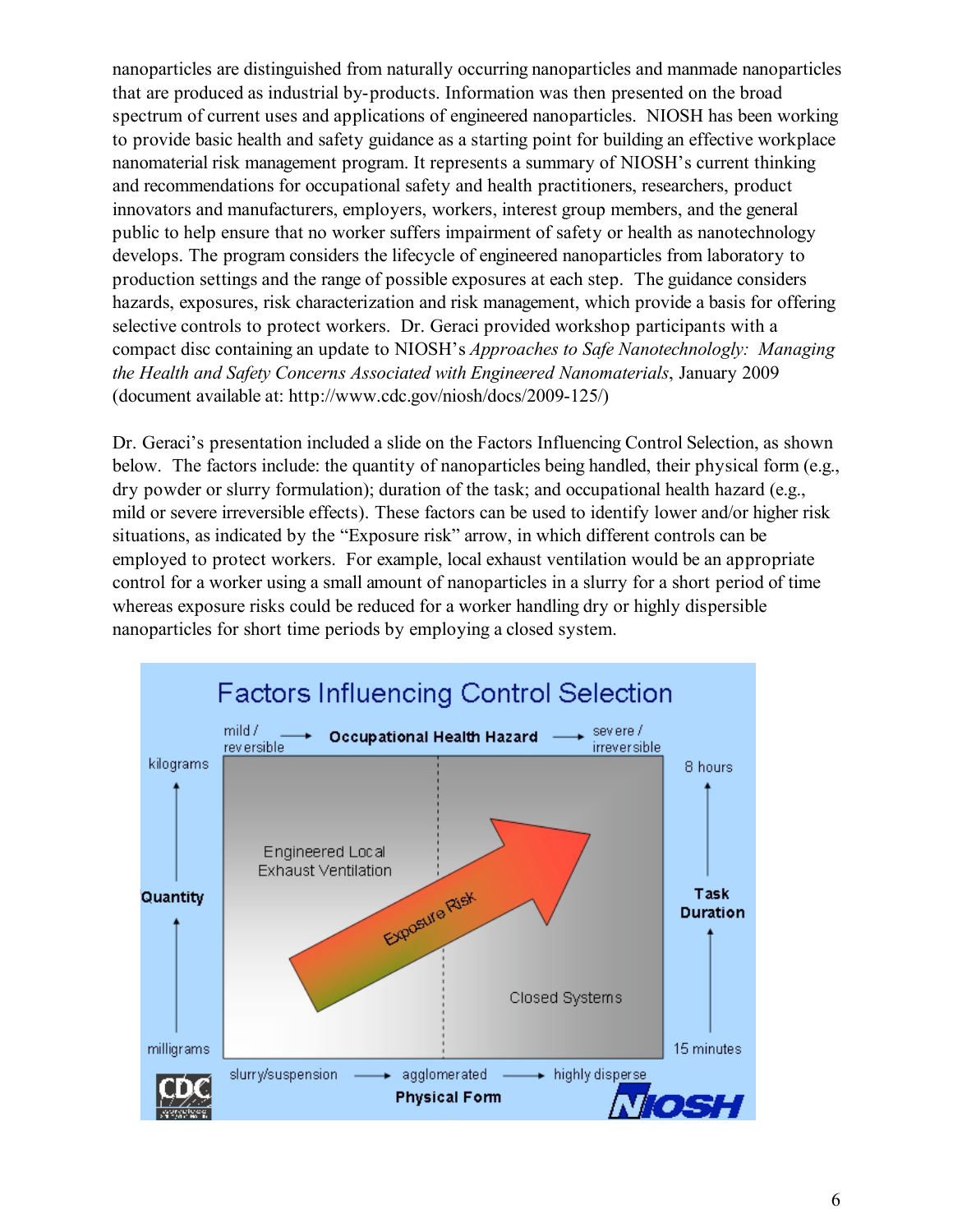Dr. Geraci's presentation covered several examples of small laboratory tasks where work in a ventilated bench top would be preferred over general room ventilation and personal protective equipment. A best practice for mixing carbon nanofibers into a resin would include a closed mixing container for production work. Particle counts can be used to determine where releases may be occurring during production work. Dr. Geraci concluded that 1) nanotechnology is amenable to effective risk management from synthesis to production; 2) many of the controls currently in use for ultrafines and fine particles can be applied to nanoparticle processes; 3) each situation should be evaluated to match the control with the task; and 4) gaps need to be identified as use of the technology continues to expand.

In closing, Dr. Geraci highlighted the NIOSH Nanotechnology Field Research Team which partners with research laboratories and companies working with nanoparticles to assess workplace processes, materials, and control technologies associated with nanotechnologies and conduct on-site assessments of potential occupational exposure to nanomaterials. Through this effort, NIOSH confidentially gathers baseline data to assist in determining potential occupational safety and health implications of exposure to engineered nanomaterials and recommends safe work practices and evaluates exposure control measures. Appendix E contains a copy of the NIOSH Fact Sheet on this opportunity for research laboratories, companies and others working with nanoparticles to partner with NIOSH.

# **b. Interim Best Practices for Working with Nanoparticles**

Dr. Michael Ellenbecker, Toxics Use Reduction Institute and Center for High-rate Nanomanufacturing, University of Massachusetts, Lowell

Dr. Michael Ellenbecker's presentation slides can be found at

http://www.mass.gov/dep/toxics/stypes/becker\_bp.pdf. Dr. Ellenbecker provided background information on the Center for High-rate Nanomanufacturing (CHN) which is funded by the National Science Foundation and represents a collaborative effort of four Universities: the University of Massachusetts, Lowell, MA; Northeastern University, Boston, MA; the University of New Hampshire, Durham, NH; and, Michigan State University, East Lansing, MI. As a result of actual measures of nanoparticles within CHN laboratories where workers could be exposed, these higher education institutions saw the need to develop best practices for protecting the health and safety of laboratory personnel as well as the outdoor environment. In recognition that other research laboratories could also use guidance and due to a lack of government regulation in this area, Dr. Ellenbecker, Su-Jung (Candace) Tsai, ScD, CHN, and Jacqueline Isaacs, PhD, CHN, Northeastern University, co-authored *Interim Best Practices for Working with Nanoparticles.* This document is available at: http://nsrg.neu.edu/environmental. NIOSH has awarded Drs. Ellenbecker and Tsai with a grant for a new, more comprehensive workplace practices document, "*Safe Practices for Working with Engineered Nanomaterials in Research Laboratories*." It will be available in the fall of 2009.

Dr. Ellenbecker's presentation focused on protecting the health of researchers and the management of nanomaterials to minimize their environmental impact. Regarding worker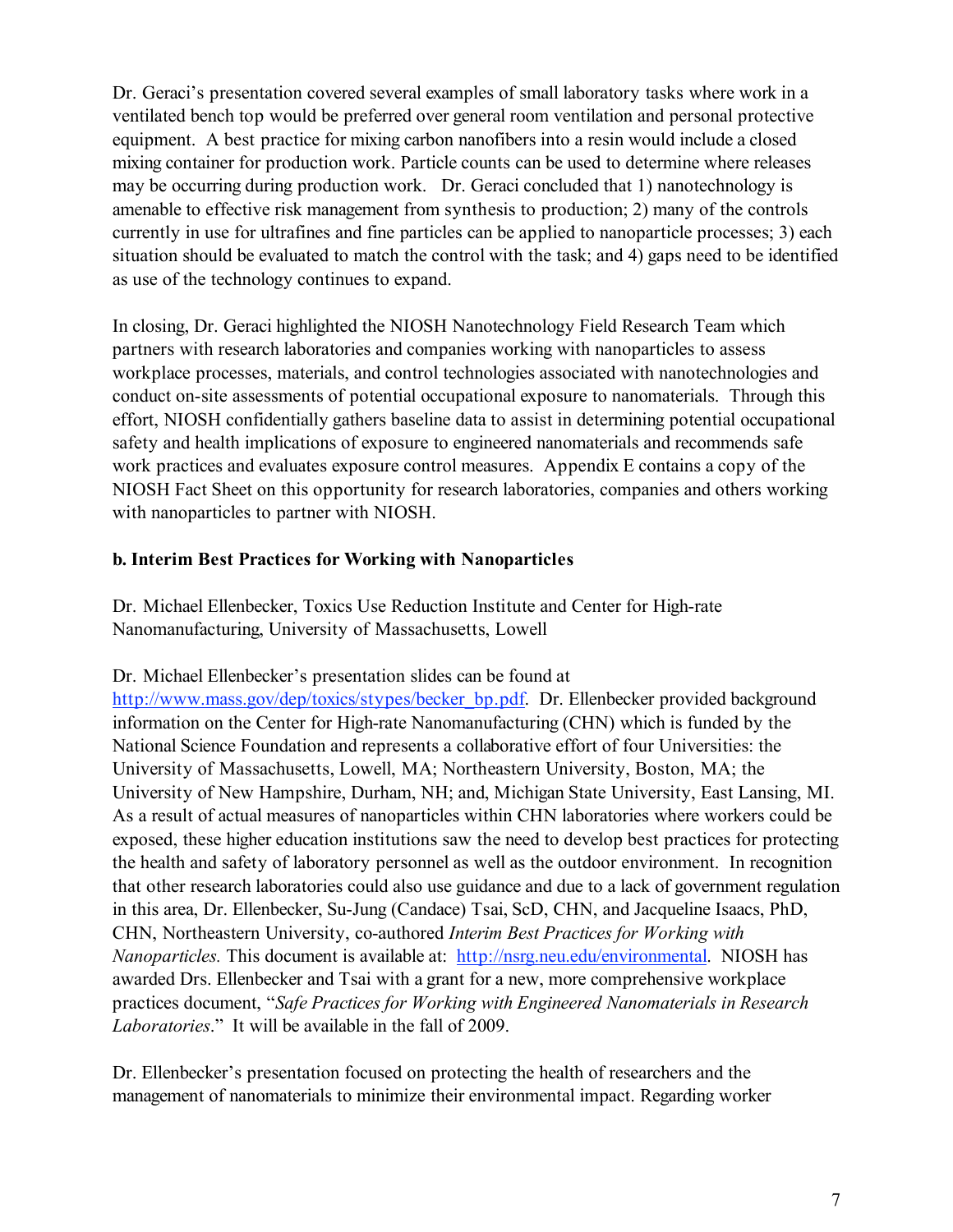exposure, he covered four principles to guide best practices for routine research and development (R&D) laboratory operational needs:

- Basic principles: Basic principles should be aimed at minimizing the risk of exposure to nanoparticles. Nanoparticles in a dry form pose the most risk for inhalation exposure whereas nanoparticles suspended in a liquid present less risk from inhalation exposure but may present a greater risk from skin contact
- Control preferences: Control preferences should follow a graded approach where it is preferable to keep particles fixed in a matrix or bound in solution. Use of free nanoparticles should be a last resort.
- Occupational hygiene controls hierarchy: The occupational hygiene hierarchy of controls includes engineering controls (e.g., substitution, isolation and/or ventilation); administrative controls (e.g., worker training, medical monitoring) and personal protective equipment (e.g., respirators, protective clothing, etc.).
- Ventilation design principles: All ventilation systems should be evaluated, approved and maintained by university health and safety officers. Laboratory personnel should never design their own system and/or modify an existing system. Ventilation systems should be maintained on a routine basis by the appropriate university maintenance personnel.

Dr. Ellenbecker stressed the importance of ventilation design principles, described several types of hoods, and discussed information on proper laboratory fume hood performance. The most important variables for proper hood performance are: hood design; face velocity (80 – 100 ft/min); sash position; laboratory conditions; and work practices in the hood.

Dr. Ellenbecker proceeded to provide highlights of CHN's *Interim Best Practices* by discussing that working in enclosures may be a better alternative to using a ventilated hood, for example with dry nanopowders. He discussed the importance of administrative controls such as mandating good housekeeping practices for laboratories where nanomaterials are handled; cleaning all working surfaces potentially contaminated with nanoparticles at the end of each day using a high efficiency particulate air (HEPA) vacuum pickup and/or wet wiping methods; and prohibiting sweeping or using compressed air where nanoparticles may be present. Examples of other good work practices included transferring nanomaterial samples between workstations in closed, labeled containers and using an appropriate hood and respirator or enclosure when nanoparticle powders must be handled. He provided several examples of protective clothing (e.g., gloves) and respirators and described using performance and collection efficiency information for surgical masks and HEPA filters, respectively.

With regard to the environmental impact of nanomaterials, CHN's *Interim Best Practices* also address nanomaterial wastes and specifically promote the management of these wastes as a hazardous waste with proper labeling of containers containing engineered nanomaterials. The *Interim Best Practices* guide also describes the type of waste streams that must be managed in this manner. Dr. Ellenbecker also discussed the proper management of a nanomaterial spill, noting that a HEPA vacuum cleaner has a collection efficiency of >99.97% for 0.2 micrometer diameter particles. Dr. Ellenbecker closed by stating the need for a consensus on best practices for research laboratories, and that the document being prepared under NIOSH funding will provide a step in that direction.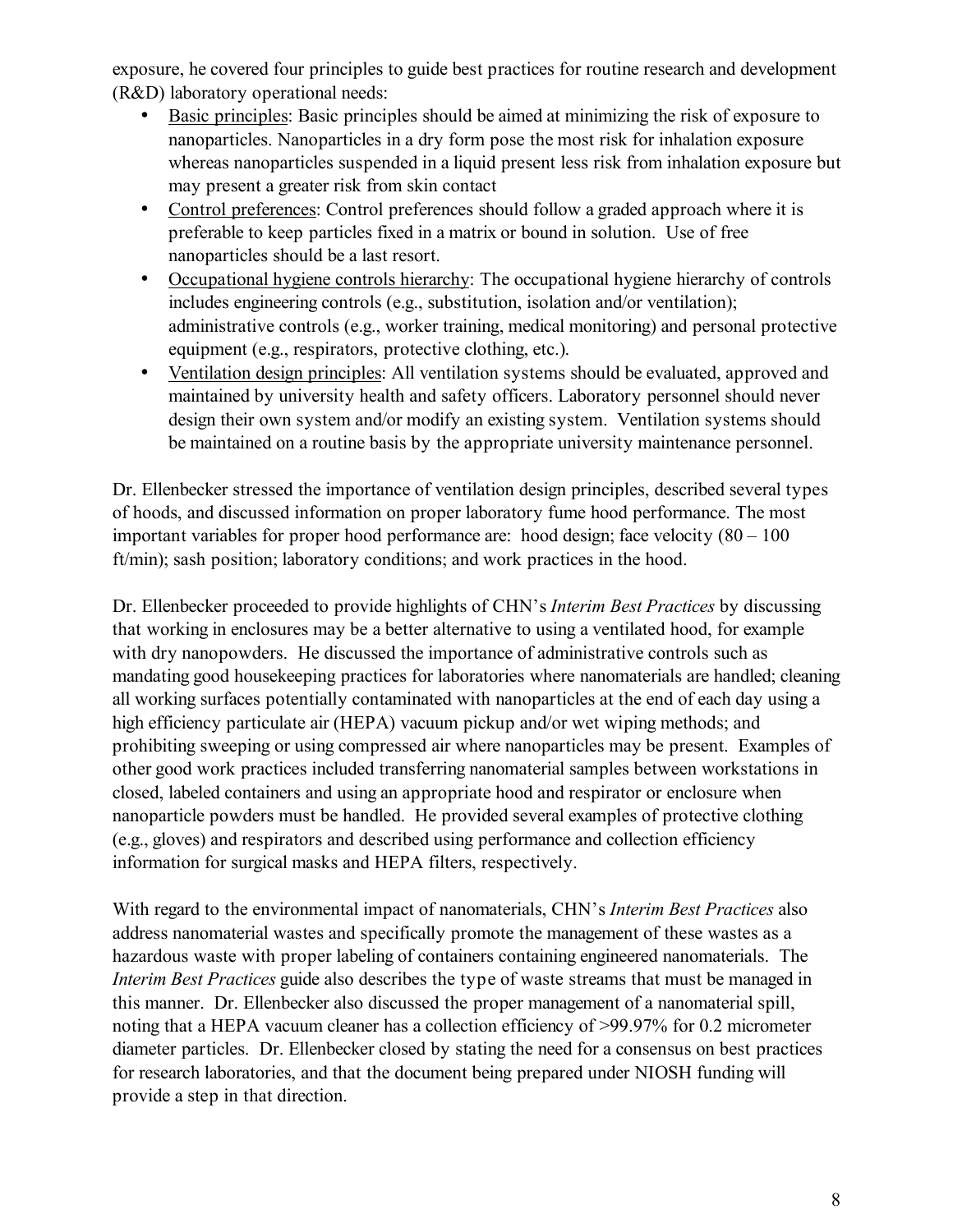# **IV. Case Scenarios: Application of Interim Best Practices and Good Current Practices**

Four different case scenarios were provided for the breakout sessions, including: paint with silver nanoparticles; groundwater remediation with iron nanoparticles; sunscreen with titanium oxide and zinc oxide nanoparticles; and carbon nanotubes in a research setting. These sessions were designed to provide the participants with an opportunity to apply the best and good current practices to each case scenario, and the goal was for participants to address the following key questions:

-Where can the best and current practices you heard about this morning be applied to the product lifecycle sections you are discussing?

-Are these practices feasible and realistic for nanopractitioners?

-Where are there gaps in the recommended practices? Are there other available practices documents that address those gaps?

-What specific steps can state agencies take to complement the national and international efforts to promote the safe development of nanotechnology? How can state agencies and other stakeholders most effectively work together to bridge the gaps indentified in the breakout session?

The following section briefly describes the scenarios and the discussion of all of the participants in each session. The discussion does not represent Massachusetts state agencies positions. Please refer to Appendix F for a full description of each case scenario and its associated background information.

#### **V. Reports from Breakout Sessions, Next Steps and Concluding Remarks**

Following is a summary of the case scenarios and participant feedback.

# **a. Paint with Silver Nanoparticles Break-Out Session: Occupational exposure, industrial production, application and disposal**

This scenario involved a decision to use a new paint containing antimicrobial silver nanoparticles within a school building, because of the manufacturer's claim that it will be a defense against germs. The contractor sought information about whether he needed to follow any special precautions while applying the paint and cleaning brushes (e.g., rinsing brushes with tap water entering the drain). Several parents learned that the school would be coated this nanoparticlecontaining paint and were concerned, because they'd read that the US Environmental Protection Agency (EPA) was regulating silver nanoparticles in washing machines, and it was unclear as to whether the paint would pose a risk to the school population and upset the town's wastewater treatment system.

- **1. Where can the best and current practices you heard about this morning be applied to the product lifecycle sections you are discussing?**
	- During paint manufacturing, the NIOSH's *Approach to Safe Nanotechnology* provides guidance to protect the worker, especially from dry nanoparticles. This should result in attention to controls when dry ingredients are added to wet ingredients, which is where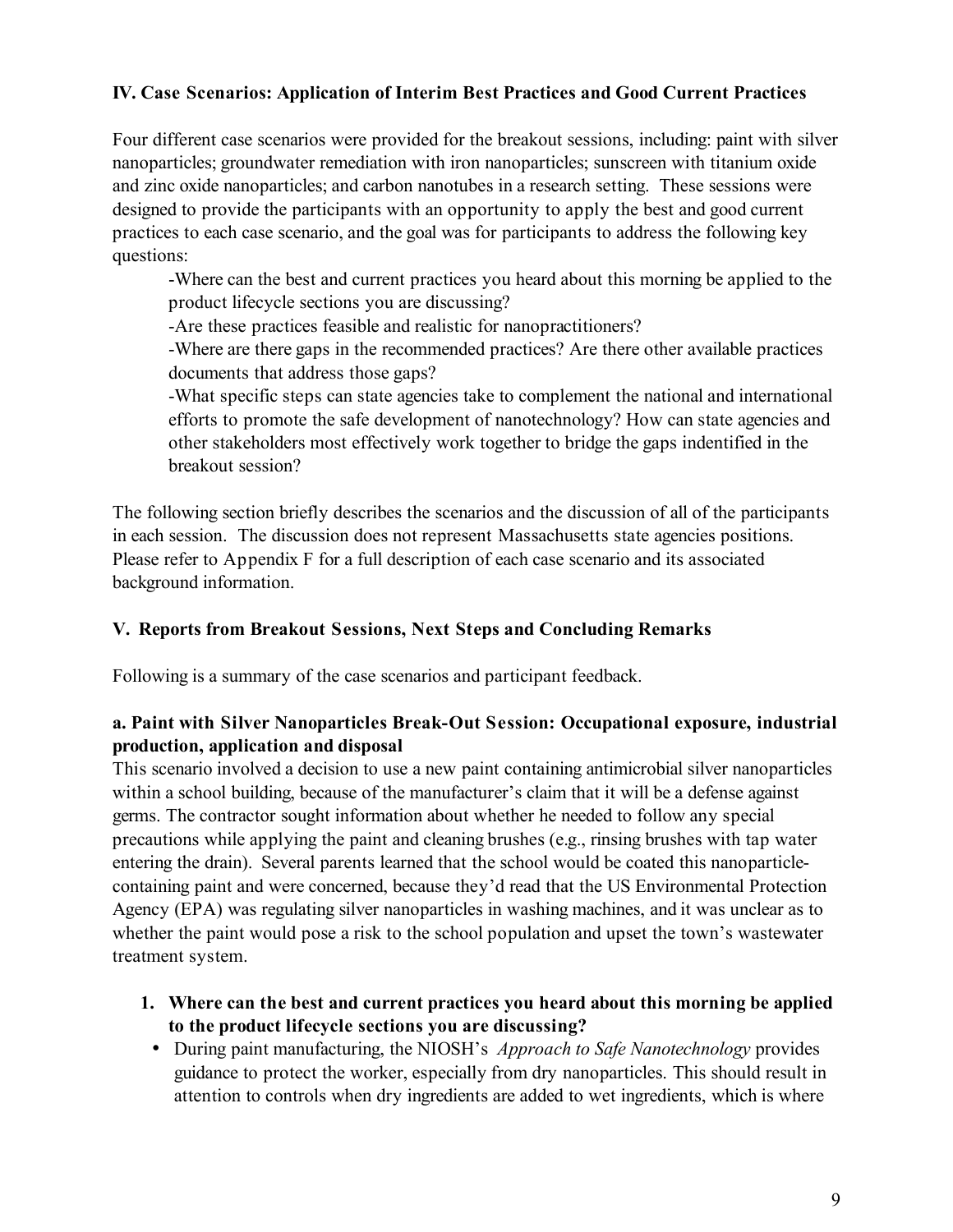the greatest risk for exposure occurs. Enclosures for mixing and ventilation will be applicable.

• EPA Federal Insecticide, Fungicide and Rodenticide Act (FIFRA) will apply to labeling and disposal of paint if it makes anti-microbial claims.

# **2. Are these practices feasible and realistic for nanopractitioners?**

- Yes, for larger manufactures as they already know safe practices from handling ingredients like carbon black.
- It may be difficult in a small manufacturing business to realistically apply those practices. Sometimes the paint application requires adding dry pigments to the wet carrier in the field or in a small shop where engineering controls may be non-existent.
- New consideration: are these practices feasible and realistic for current situations where toxicants other than nanoparticles are being used?

# **3. Where are there gaps in the recommended practices? Are there other available practices documents that address those gaps?**

- Labeling- There are no requirements to list nanoparticle content for the end user either on the label or on the Material Safety Data Sheets (MSDS)
	- a. MSDSs are only required to list known hazards, there is no requirement to list these unresolved hazard and exposure questions. There is no requirement to identify nanomaterials.
	- b. EPA FIFRA only applies if the nanosilver product makes fungicide claims.
- Toxicological gaps/questions:

<u>.</u>

- a. Is the dried paint dust harmful?
- b. Is it available for absorption once it has dried?
- c. Can the silver nanoparticles be dermally absorbed?
- d. Do the silver nanoparticles bioaccumulate?
- e. If a painted surface with silver nanoparticles is in a fire, will nanosilver be released to the community?
- f. Do the experiences with titanium dioxide and the enhanced toxicity of ultrafine  $TiO<sub>2</sub>$  raise the same concerns regarding nanosilver<sup>1</sup>?
- When and how will longer term lifecycle issues be addressed?
	- a. For example, what is the potential for leaching of nanoparticles from paint into groundwater?
	- b. What is the mobility of these nanoparticles?
	- c. How are they dispersed and deposited after sanding painted surfaces?
	- d. What are the environmental fate, potential bioaccumulation, and effects on water treatment plants?
- There is little information regarding the risks of nanoparticles in latex versus oil-based paint, the mobility of the particles from the paint matrix into the air during aerosolized

<sup>•</sup> <sup>1</sup> Kumazawa, et al. in their study, "Effects of Titanium Ions and Particles on Neutrophil Function and Morphology" concluded that cytotoxicity (danger to the cell) was dependent on the particle size of titanium dioxide. The smaller the particle size, the more toxic it is. Biomaterials 2002 Sep 23 (17): 3757-64.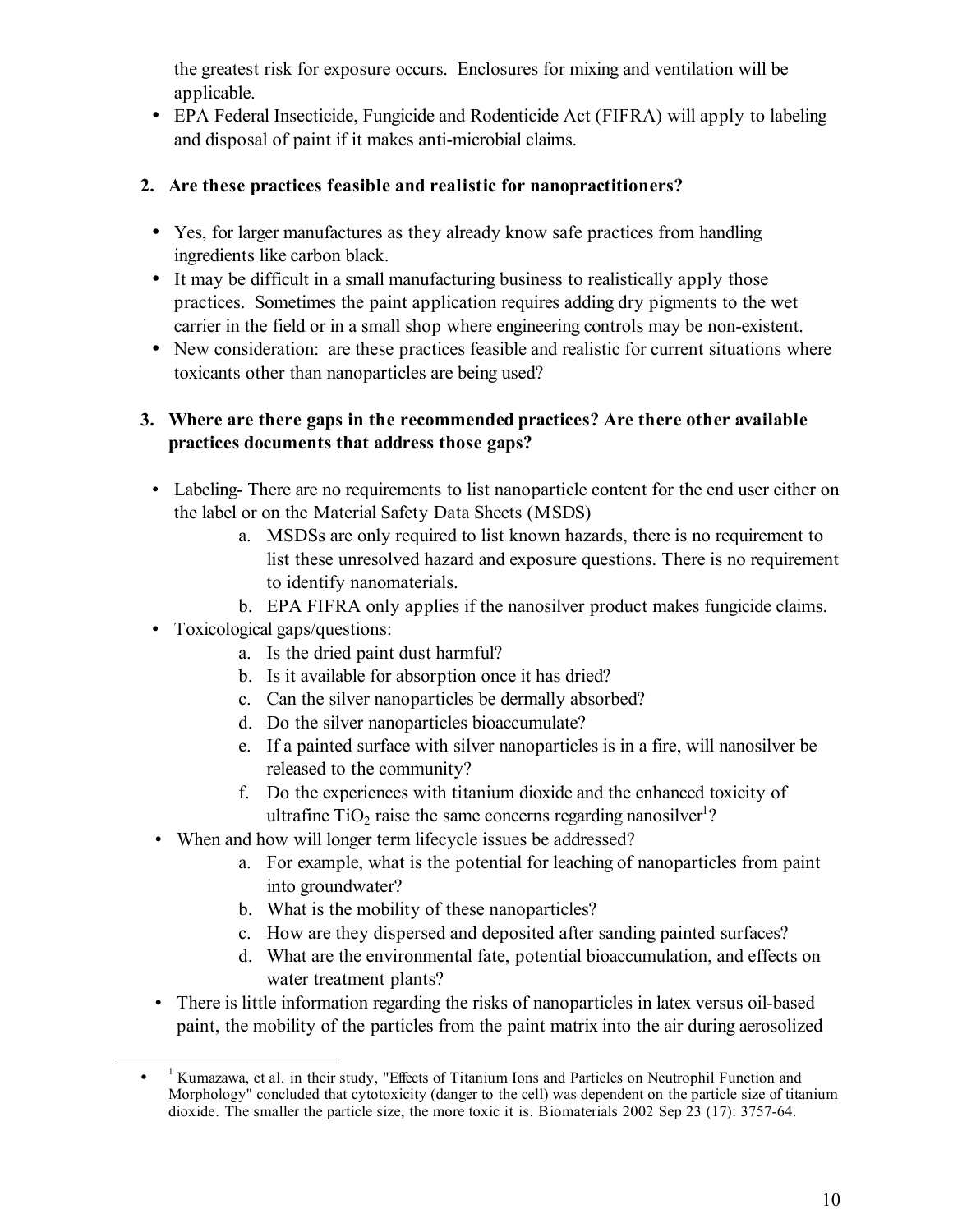paint application, while drying, and/or during washing or sanding of dry paint at a later date. This would be important in recommending brush and roller instead of spray paint application, as well as ventilation recommendations and best practices for sanding operations.

- Incomplete information on protective measures regarding gloves and respirators specific to latex and oil paints containing nanosilver. Would the recommendations be any different for nanosilver containing paint versus paint with no added nanoparticles?
- Guidance is needed for disposal and cleanup. This will apply to overspray wherever nanosilver paint is applied, and to cleaning of brushes, materials and protective clothing. FIFRA prohibits disposal of silver, however if the manufacturer makes no fungicide claims then FIFRA may not apply.
- Need for rethinking hazards. Previously, "less is better," has been guidance for reducing exposure. Now, although the total mass quantity of material is reduced, the hazard may be greater.
- There are no worker exposure limits (Recommended Exposure Limits, Permissible Exposure Limits or Threshold Limit Values) specific to nanoparticles.
- Missing guidance/regulation from the U.S. Occupational Safety and Health Administration (OSHA).
- Missing guidance from the Consumer Safety Product Commission (CPSC).
- Will the amount of nanosilver in wastewater, for example, be lower than the analytical technique's limit of detection?

# **4. What specific steps can state agencies take to complement the national and international efforts to promote the safe development of nanotechnology? How can state agencies and other stakeholders most effectively work together to bridge the gaps indentified in the breakout session?**

- Education is an important factor. States can potentially require nanoparticles to be labeled. California is doing this.
- Participate in the National Nanotechnology Initiative looking at life cycle issues.

# **5. Additional thoughts**

- Other technologies may be used for controlling silver nanoparticles. For example, if the dry ingredients could be obtained in gel pacs or other dissolvable packaging, the dry powder would less likely to be released in the manufacturing environment.
- It was suggested that nanosilver paint could be chemically tagged with an identifier so that future generations would know that the paint contained nanosilver. This may be important for anyone sanding or removing the paint in the future.
- Do clothes washed in a washer lined with silver nanoparticles retain silver particles that may be dermally absorbed by the person wearing the clothes?
- Washing machines with silver nanoparticles built in for antibacterial purposes may be contaminating the water supply and killing good bacteria in water treatment plants.
- Controls are available for manufacturing processes, however once paint with silver nanoparticles are regularly available for consumer purchase, what will be the trickle-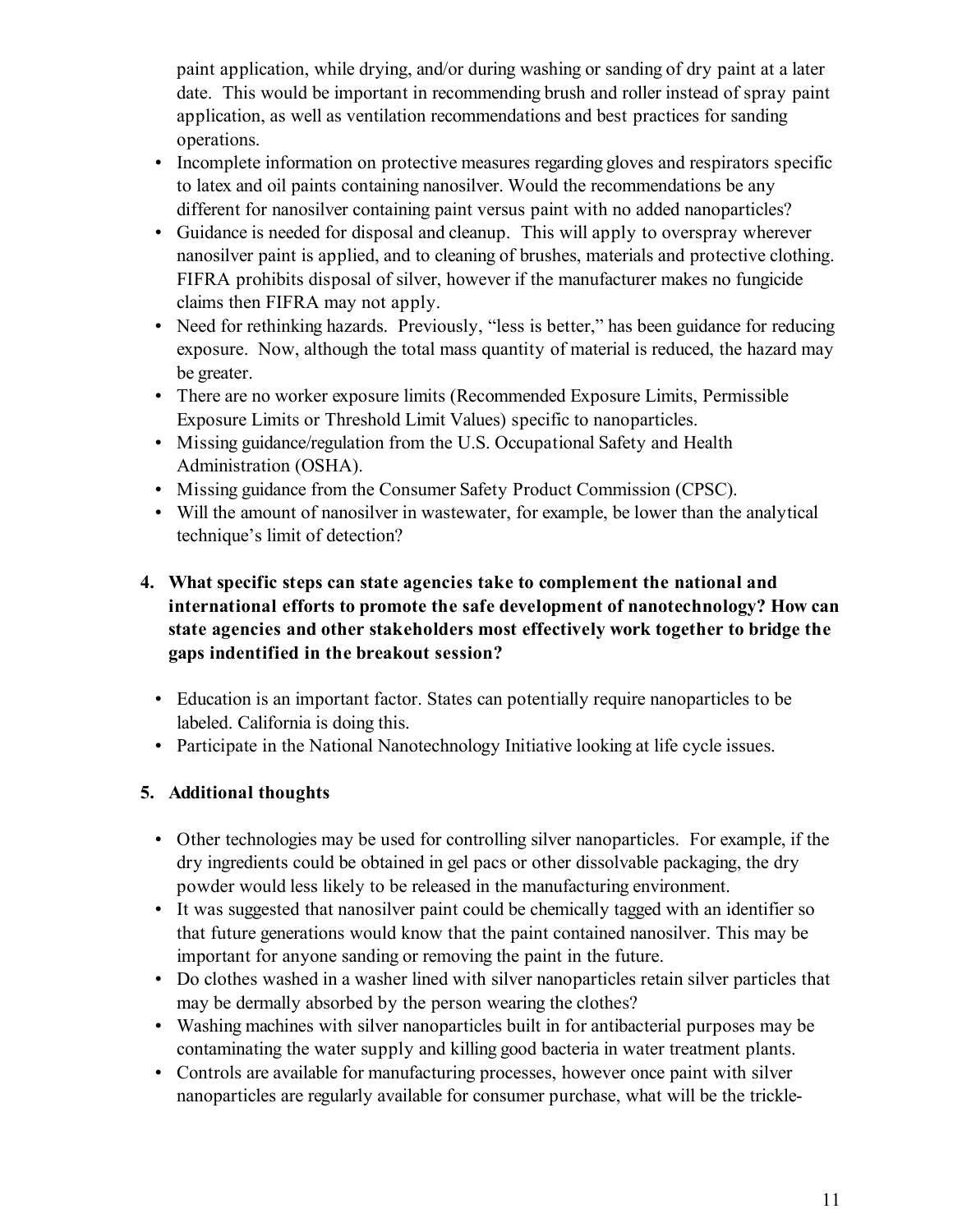down effect to consumers and the environment? Will paint with nanoparticles even be labeled to even allow consumers to take precautionary steps?

# **b. Groundwater Remediation with Iron Nanoparticles: Use of Nanoparticles (Zero valent iron) for Site Remediation**

The subject of this case scenario is a proposal to inject zero-valent iron nanoparticles (nZVI) into the groundwater at a hazardous waste site in Massachusetts in order to cleanup a plume of chlorinated solvents. This is a relatively new technology that has been piloted by the US Environmental Protection Agency (EPA), although non-nano iron has been used for a while. Local officials and other residents in the scenario raise questions about whether or not the nanotechnology under consideration for remediation poses a threat to the environment, especially if nanoparticles migrate to a nearby public drinking water supply, leading to human exposure. To address local concerns, a public meeting was held with an EPA expert on nano-remediation who would explain the technology and answer questions from the public.

- **1. Do any of the best practice documents address nanoparticles that will be released into the environment?**
	- Transporting nanoparticles in slurry, rather than as a powder, would help to avoid exposure through inhalation.
	- As a general practice, cleanup programs could require periodic water chemistry testing and evaluation of plume contaminants. This is required by the New Jersey Department of Environmental Protection, which has developed a large data base of water chemistry information.
	- Respirators are effective in the event of a spill.
	- Since the best practices focus on worker protection issues, they don't seem applicable to broader site cleanup environmental issues.

# **2. Where are there gaps?**

- Questions were raised about how these nanoparticles react in the environment: If there is a release of nanoparticles (in air or groundwater), do they travel far? A participant responded that the iron injected into groundwater ultimately adheres to the soil. In addition, when nano-sized calcium peroxide (a different, related technology) is used, it breaks down the contaminants and contaminant constituents become part of the soil environment. In time, the calcium peroxide will begin to release oxygen and becomes calcium oxide, which also becomes part of the soil.
- To what extent has use of nanoparticles for drinking water remediation been studied? What happens when the particles migrate? Are there unintended consequences from the migration of the nZVI? Do they cause the release of other materials/contaminants? Are the breakdown products also nano size? Are there secondary consequences? Iron occurs naturally and is not a concern, but will "manufactured iron" act and react differently?
- It was mentioned that studies show that nanoparticles can bind to other particles, such as titanium oxides that mobilize arsenic.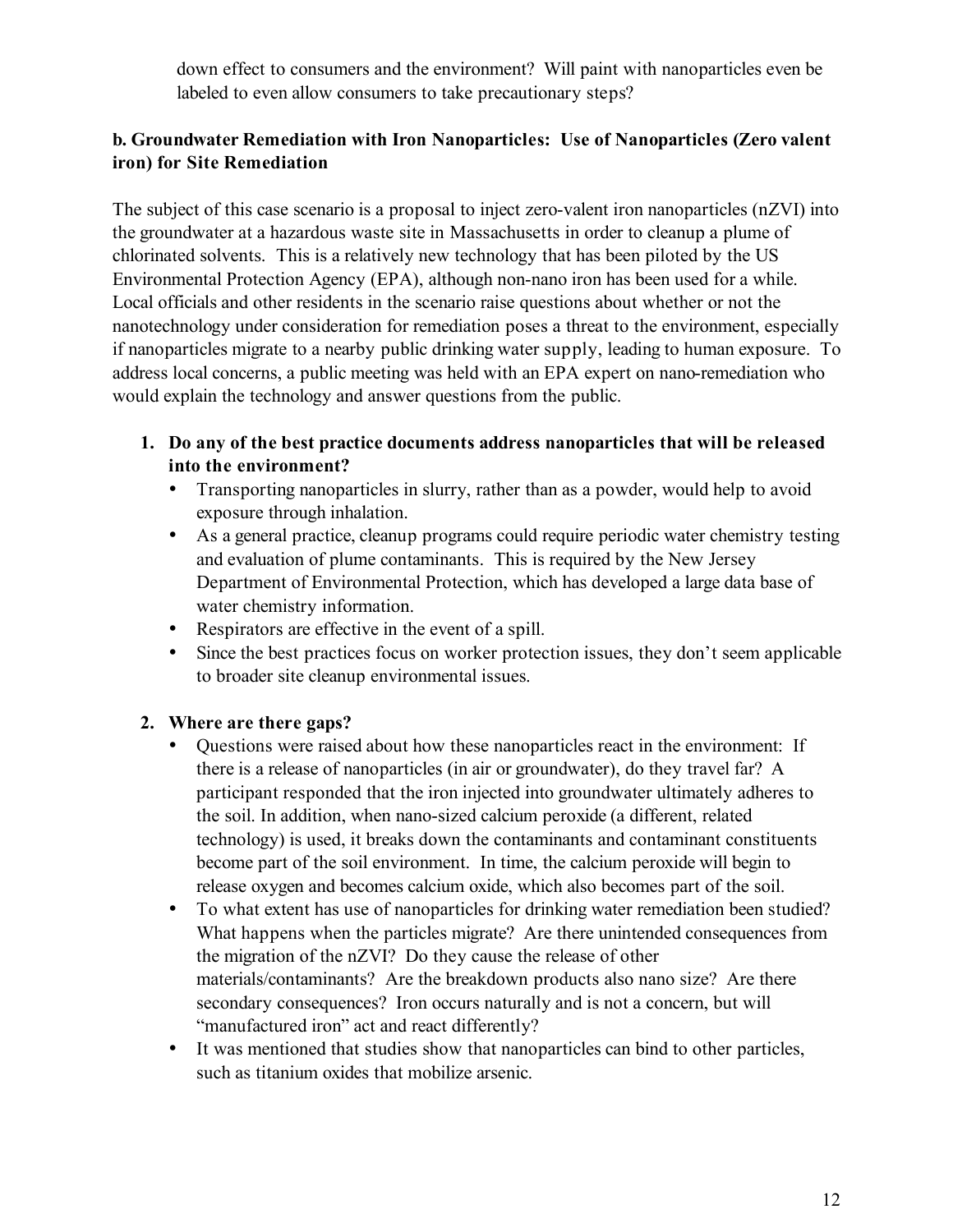- Most studies show nZVI as not having good enough mobility to keep reacting with contaminants in the groundwater plume, rather than the nZVI migrating far from the injection site.
- Would nZVI interact with biological species? Is there a sense of how iron nanoparticles interact with tissues of humans and nonhumans?
- Are there measurement techniques available, especially for nZVI? What levels would we expect to see in the groundwater post-treatment? What levels are toxic? A participant stated that current monitoring methods are not good for tracking nanoparticles in ground water.
- Is nZVI more or less expensive per unit of cleanup than other alternatives? A participant indicated that EPA and private companies show preliminary significant cost savings, if nZVI is directly injected (i.e., not part of a containment wall), particularly compared to pump and treat systems, which have ongoing energy costs.
- Non-nano particles now are coated with palladium and other metals to make them more mobile and more reactive. Particles are emulsified to get to dense non-aqueous phase liquids (DNAPL) and other non-aqueous phase liquids (NAPL). What is their impact as compared to nanoparticles?
- What is appropriate emergency response for nZVI spills during transportation or explosions? Is it transported in tankers or railroads that go across waterways? Is it classified as hazardous material? Does the material require manifesting?

# **3. What specific steps can state agencies take to complement the national and international efforts to promote the safe development of nanotechnology? How can state agencies and other stakeholders most effectively work together to bridge the gaps indentified in the breakout session?**

- MassDEP could partner with the responsible party and vendor to do research on the effectiveness and impacts of nZVI, rather than put the burden on the responsible party alone. Given MassDEP's privatized cleanup program, research might need to be done at a Federal site or a state-lead site.
- There was sense that this type of innovation comes from the top down. The State could lobby Federal agencies (i.e., Department of Defense remediation sites, US EPA federal Superfund sites) to fill the information gaps.
- DuPont has assessed the use of nZVI and won't use it in the remediation of the company's own sites because there are too many uncertainties. The state should assess and consider DuPont's conclusions.
- There needs to be guidance and background information to MassDEP staff so they can answer questions from the public in communities where nZVI may be used.
- Nano particles may result in better/faster cleanup rates. They allow for *in situ* remediation. The use of long-term pump and treat systems isn't required, energy use is lowered, and you don't have to dispose of the captured/secondary materials. The state could identify opportunities for this application, given the desire to minimize energy use and waste disposal issues. MassDEP could consider providing guidance for when to use nanoparticle remediation.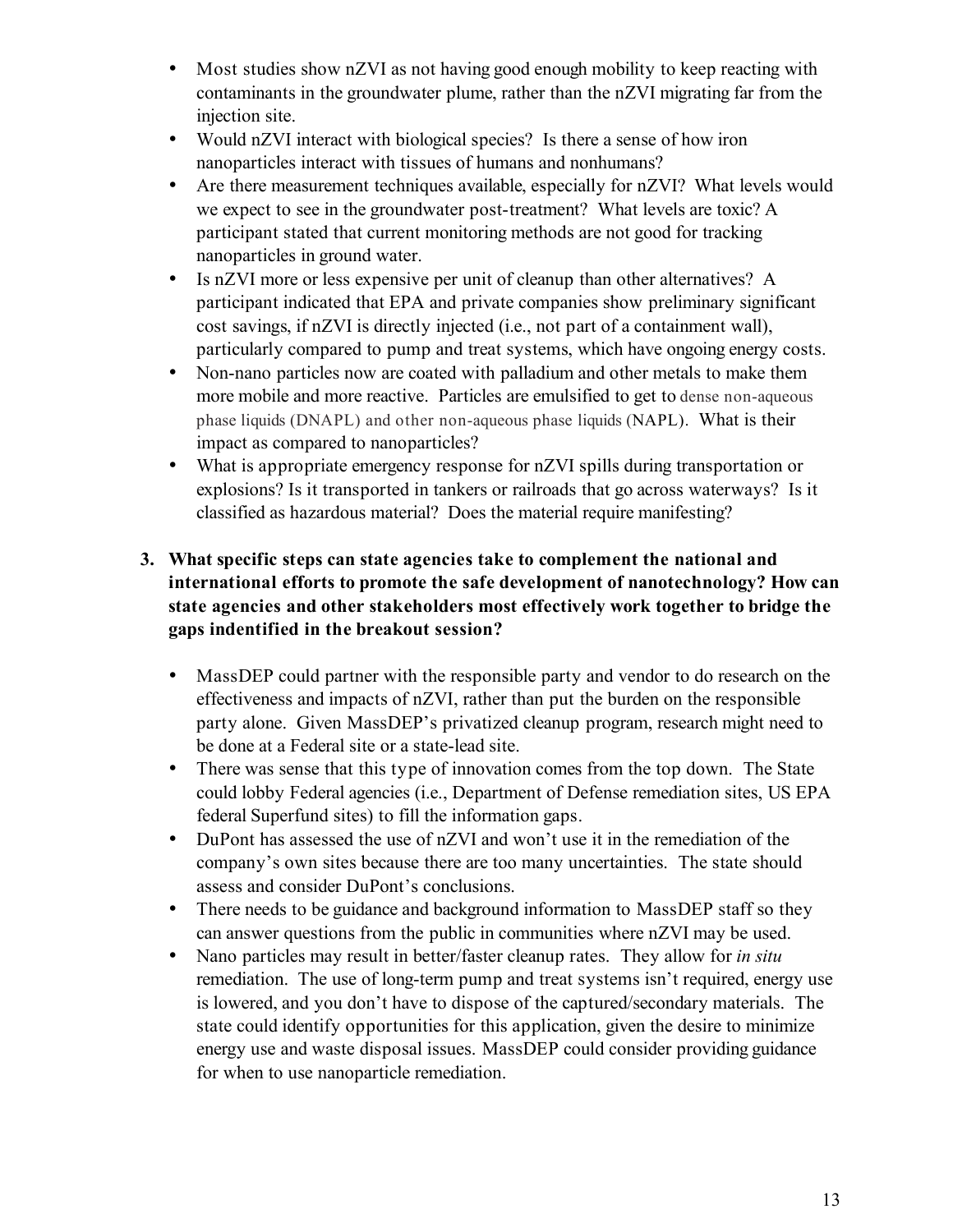- Are there any notification requirements? Should there be? Could we utilize the existing federal and state Right-to-Know laws? Is there a potential role for Licensed Site Professionals in notification? Local Boards of Health and the fire and police departments need this information. Is it a concern for first-line responders? Information is needed for planning purposes, making it available before an incident. It's beneficial to have learned from the best practices that respirators could work and we should let responders know that.
- It was suggested that the state could explore the use of MA Toxic Use Reduction Act (TURA) for reporting purposes. The TURA petition process was outlined – it begins with a petition to the TURA Administrative Council to list the chemical; the Science Advisory Board assesses its toxicity and the Toxics Use Reduction Institute (TURI) analyzes its use in Massachusetts in the applicable manufacturing processes; and a recommendation is ultimately made to the Council for its action, i.e., adoption as listed TURA chemical. The use metrics for nano particles would need to be redefined given the nature of nanoparticles. Such modifications have been done in the past to deal with mercury and dioxin for example. In addition, listing as a TURA chemical will only provide use data, if there is a Massachusetts manufacturing company with certain number of employees making nZVI or using it in sufficient quantities.

# 4. **Additional Thoughts**

- This scenario is the opposite of the precautionary principle. There are too many uncertainties and gaps that need to be filled.
- MassDEP has a privatized system and most Responsible Parties and Licensed Site Professionals are hesitant to use a new technology such as nanoparticles and tend to stay with remediation practices that are more familiar and proven. Use of nanoparticles for cleaning up drinking water contaminants could be beneficial, but more certainty is needed.
- Traditionally, in remediation, the stoichiometric amounts needed for the reactions are known. Is nZVI at that level of knowledge? A participant indicated such information is available, but the potential problem is that there may be incomplete breakdown of the contaminants in the groundwater, with formation of secondary substances that are more problematic (e.g., toxic or mobile).
- How could nanoparticle remediation work on polychlorinated biphenyls (PCBs) and lead? If the iron is emulsified, it gets to dense nonaqueous phase liquids (DNAPL) sites, but there are times that it "rebounds" if enough iron isn't injected. You can also get secondary pollutants (i.e., vinyl chloride). There is a need for a host of clean up techniques, since nZVI can't remediate lead.
- Calcium peroxide has been used in remediation of petroleum contaminated groundwater. Use of the 50 nanometer particles in slurry eliminates exposure to applicators. The calcium peroxide is transported and injected as slurry into the contaminated groundwater. A proponent suggested by using this material, you can meet MassDEP cleanup standards in 30 days.

### **c. Sunscreen with titanium oxide and zinc oxide nanoparticles**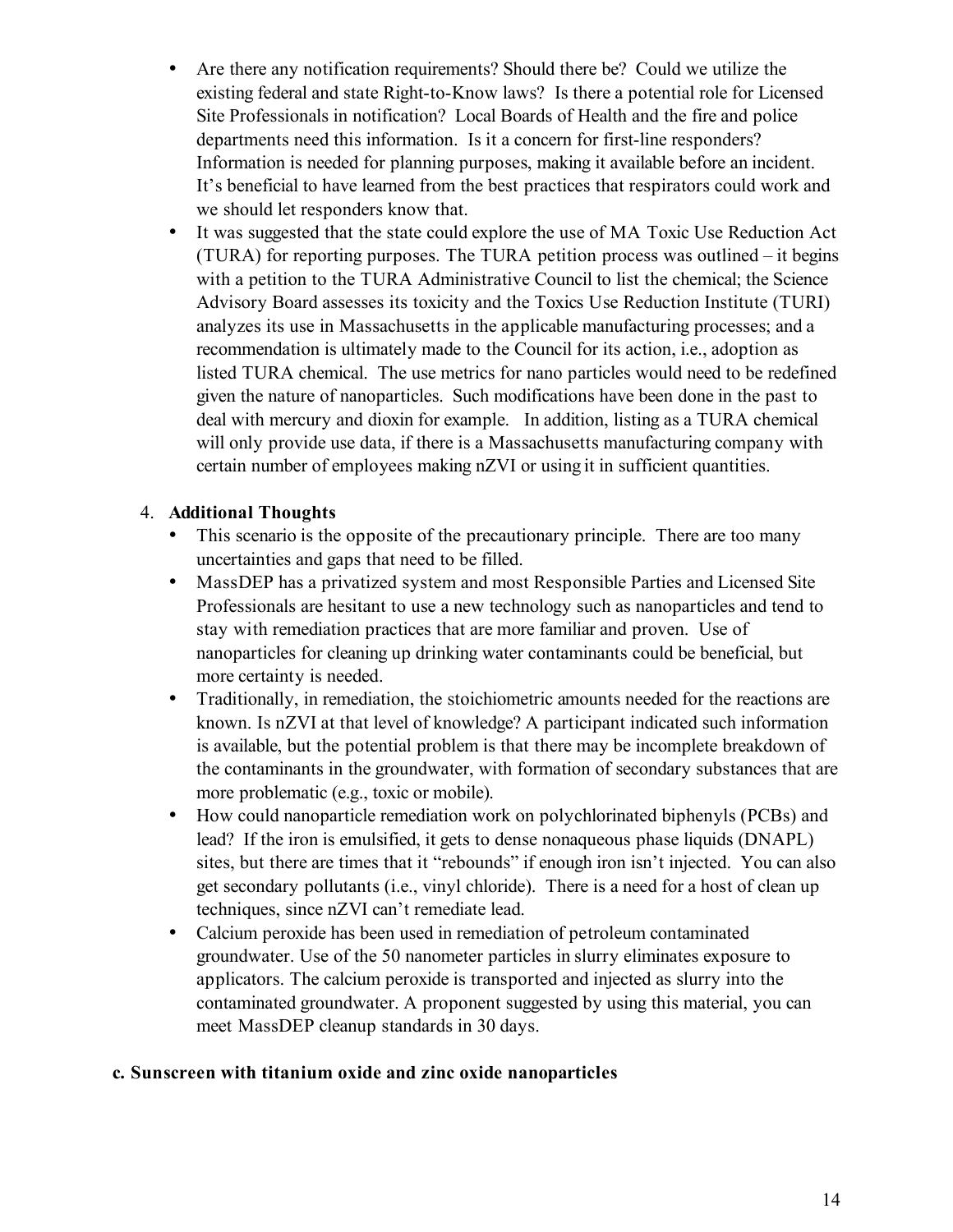This case scenario involved sunscreen being sold at a local pharmacy and a health food store. The pharmacy featured a display of sunscreen with titanium and zinc oxides, which claimed that mineral-based sunscreen reduces concerns about allergic reactions and provides better ultraviolet A protection than traditional sunscreens. On the other hand, the health food store only sold those sunscreens that did not contain nanoparticles and were declared safe in the Friends of the Earth (FoE) Sunscreen Guide<sup>2</sup>. The scenario focuses on consumers' concerns about the safety of sunscreens, particularly their use on children. When it's proposed that information on the sunscreen containing nanoparticles be distributed to parents, there is hesitancy to distribute information that cannot provide clear data upon which to make a choice. How can the public be provided information about the potential risks of products and about uncertainty without causing confusion, panic, commercial problems, and related issues?

Prior to addressing the key questions for the session, the breakout session participants had an initial discussion, including the following points:

- The Friends of the Earth report indicates which sunscreens were known or suspected to have nanoparticles in them, and grades them on a "traffic light" scale with nanoparticle content being "red", no content being "green," and unknown being "orange"; however, the report does not make any specific health claims regarding the nanoparticles. This system presumes nano sunscreens are unsafe and non-nano (e.g., traditional chemical sunscreens or non-nano mineral sunscreens) are safe. This could cause people to change behavior, but does not provide specific guidelines as to why.
- There are potential benefits of having these nanoparticles in the sunscreen, including better performance in the specific ultraviolet (UV) range, avoiding allergic or other sensitivity effects that exist for ingredients of the traditional sunscreens, and ease and acceptance of use of a clear creamy product. Sunscreens can protect against skin cancer and sunburn which are public health issues.
- The U.S. Food and Drug Administration (FDA) has some authority over sunscreens, but have pretty much declined to scrutinize them for 30 years. The FDA is apparently coming out with something on sunscreens; a document for public comment may be available now or soon. FDA is certainly one of the likely regulatory authorities on the subject.
- The group discussed "organic" sunscreens, which are the traditional chemical ones, and "mineral" sunscreens which contain zinc and titanium oxides. The clear "mineral" sunscreens are the ones most likely to contain nanoparticles. A group participant mentioned that she'd heard the traditional types were "four times more likely" to contain a hazardous constituent.

The group then focused on some of the key questions and other relevant issues.

# **1. What responsibility does the sunscreen manufacturer have for communicating information about ingredients? What information will parents be able to gather from the label?**

<sup>&</sup>lt;sup>2</sup> http://www.foe.org/nano\_sunscreens\_guide/Nano\_Sunscreens.pdf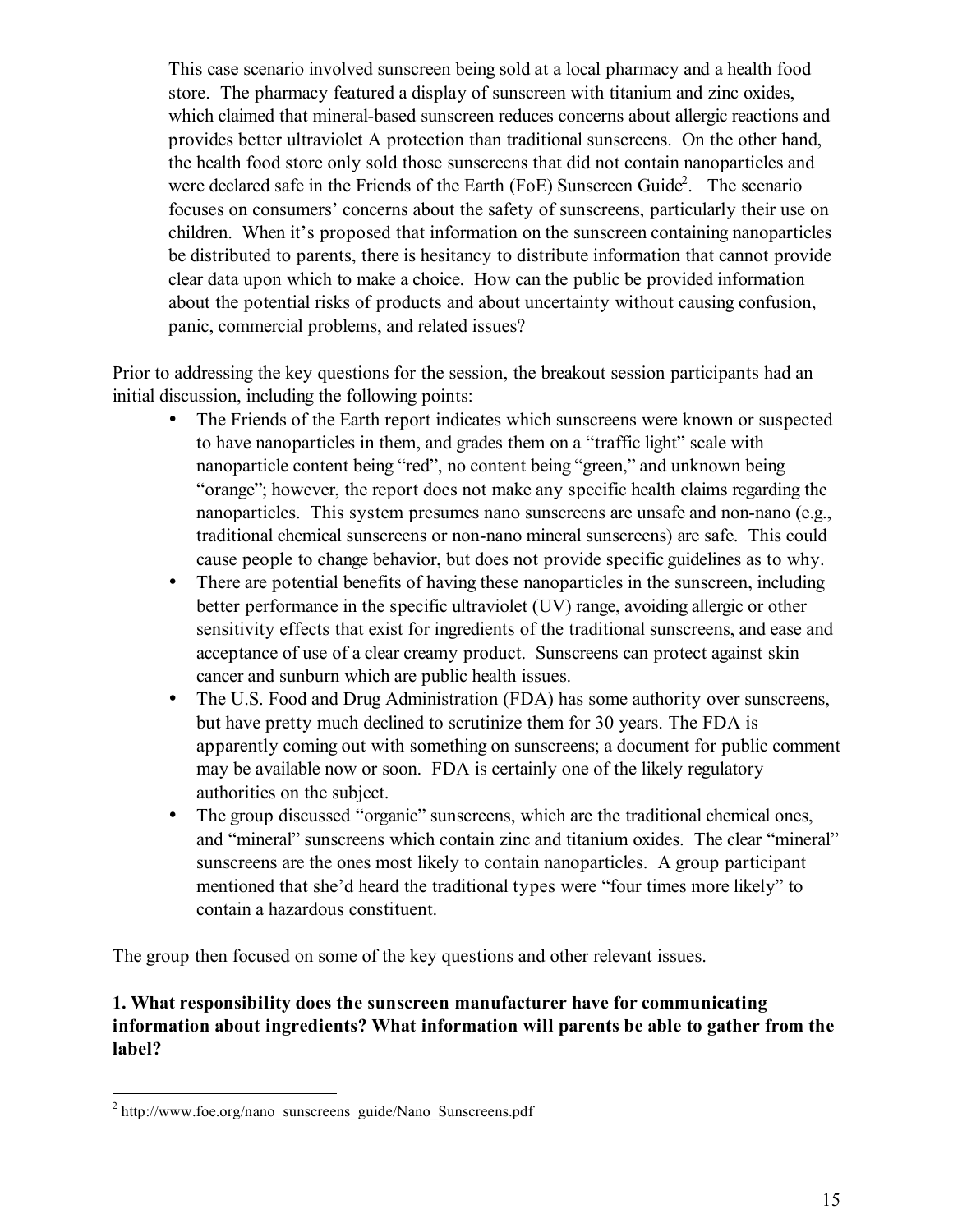- There is no federal law for labeling the nanoparticles now, and none is likely in the near future.
- What is the incentive for voluntary disclosure from the manufacturer's perspective? There only is an incentive if disclosure presents a plus to the product. Some participants thought that disclosure might cause not only a negative initial reaction, but also some continuing liability issues including Resource Conservation and Recovery Act (RCRA).
- Manufacturers should have some sort of profile on the products, but some may not even be able to answer a technical question about it.
- One participant described the label on a soap product, which said something about the presence of the nanoparticles and directed those who wanted more information to a company website. The company website will not be unbiased information, but may provide a starting point for a consumer.
- Is there a role for government, local or otherwise?
- What benefits are there to labeling or other disclosure: perhaps liability protection (i.e., we told you it was there), right-to-know, fostering consumer choice, marketing will exploit positive attributes. One participant mentioned "photo catalysis" of the nanoparticles in sunscreens and said that this might be a reason companies should label products, from a liability standpoint.
- Before a label would help, awareness needs to be raised in consumers so they can understand the information on nanoparticles in general as well as the specific ones added to the product.
- If there's uncertainty, would a label be prudent? Or would it be singling out one aspect that might be risky while another aspect might be even more risky? Is the information even available elsewhere? One participant mentioned the Consumer Reports article where the writers were unable to get an answer about the presence of nanoparticles in many of the products.
- Another point made is that all zinc or titanium oxide based sunscreens have probably contained some nanoparticles, since the sizes would be in a range and some would be small enough. The more modern "nano" sunscreens ones just have a higher proportion of these participles and more consistency in these particles. In this case, how much is enough to cause health and environmental damage?
- What do consumers want versus what the company wants to provide versus what companies even know? This issue is not only complex from that standpoint, but complex from a risk standpoint, since there are many factors there. Is the side of the product (e.g., a label) the best place to try to make this point?
- What is actual risk versus perceived risk? How do you explain a probabilistic risk assessment to a consumer?
- How is this like other products (e.g., cigarettes) that have known risks? How did companies behave regarding that and how does that inform this discussion?
- This is an emerging issue, and nobody has the answers yet. If a company wanted to be responsible, to their customers and also to their shareholders, how should they behave?
- One participant mentioned that her "mother's group" had been talking about nanoparticle sunscreen and were concerned and felt negatively about it . These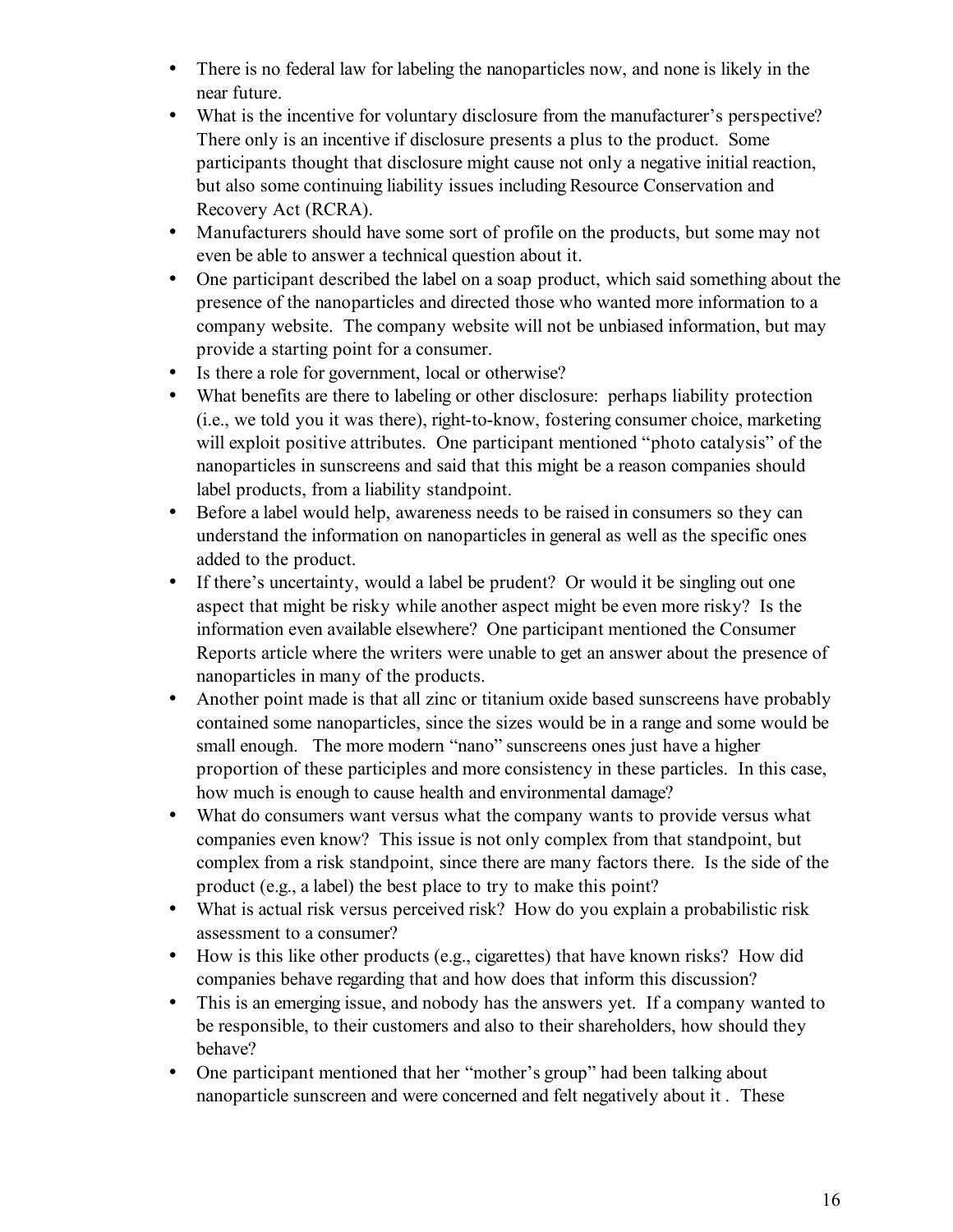mothers think it's risky to their children. "Nano sunscreens go on clear". It's just an aesthetic issue. Information is available but not consistently.

• The simple concept is often wrong. How can "we" communicate clearly about a complicated matter? Clarity of message is often opposed to transparency of operation.

# **2. Are there any good practices that are applicable during this scenario?**

• The group agreed that the good practices discussed earlier weren't very applicable in this case since this is consumer use issue.

# **3. What is the appropriate way to dispose of unused sunscreens and cosmetics? What information should the manufacturer provide on product use and disposal?**

- Given the fact that the health impacts of a nanomaterial can change based on its chemical environment, who is responsible for developing toxicity information? The cosmetics company or the nanoparticle manufacturer?
- End of lifecycle analysis is not often included in product development especially for cosmetics.
- There is little consensus even on how to destroy some nanoparticles incineration is basically how they are made so it cannot be relied on to degrade them and the metals remain regardless.
- The use of the product involves environmental exposure (surface waters, etc.) and washing it into wastewater plants. Any claimed disposal method that doesn't take this into account will make the message incomplete or inconsistent. This may also scare people from use ("Oh my goodness, I'm putting hazardous waste on my face") and spoil the market.
- Unknowns include: bioavailability in the waste stream under various conditions, its affect on a treatment plant, and particles' behavior. How might this issue relate to the current hot topic of drugs in wastewater?
- Would special instructions unfairly categorize the more "exotic" nanoparticles from all other constituents?
- Can EPA regulate (under FIFRA, RCRA, etc.)? RCRA/Superfund is cradle to grave liability no matter when the hazard is discovered but is likely to be specific to nanoparticle types. What about EPA and the Toxic Substances Control Act (TSCA)? Where does burden of proof rest?
- What about product liability issues, including fraud, failure to warn, end of lifecycle issues? Is this going to be the de facto regulatory mechanism?
- Are there studies that evaluate absorption of nano sunscreen in body? Friends of Earth and the Environmental Working Group have reports on a number of studies. Some studies have found that when nanoparticles permeate cell walls, reactive oxygen species may be created and intracellular components may be affected.
- Should there be authority to include nanoparticles on Material Safety Data Sheets? Also, in Superfund, liability can be retroactive. But that's an incentive for manufacturers who won't advertise pre-acknowledgement.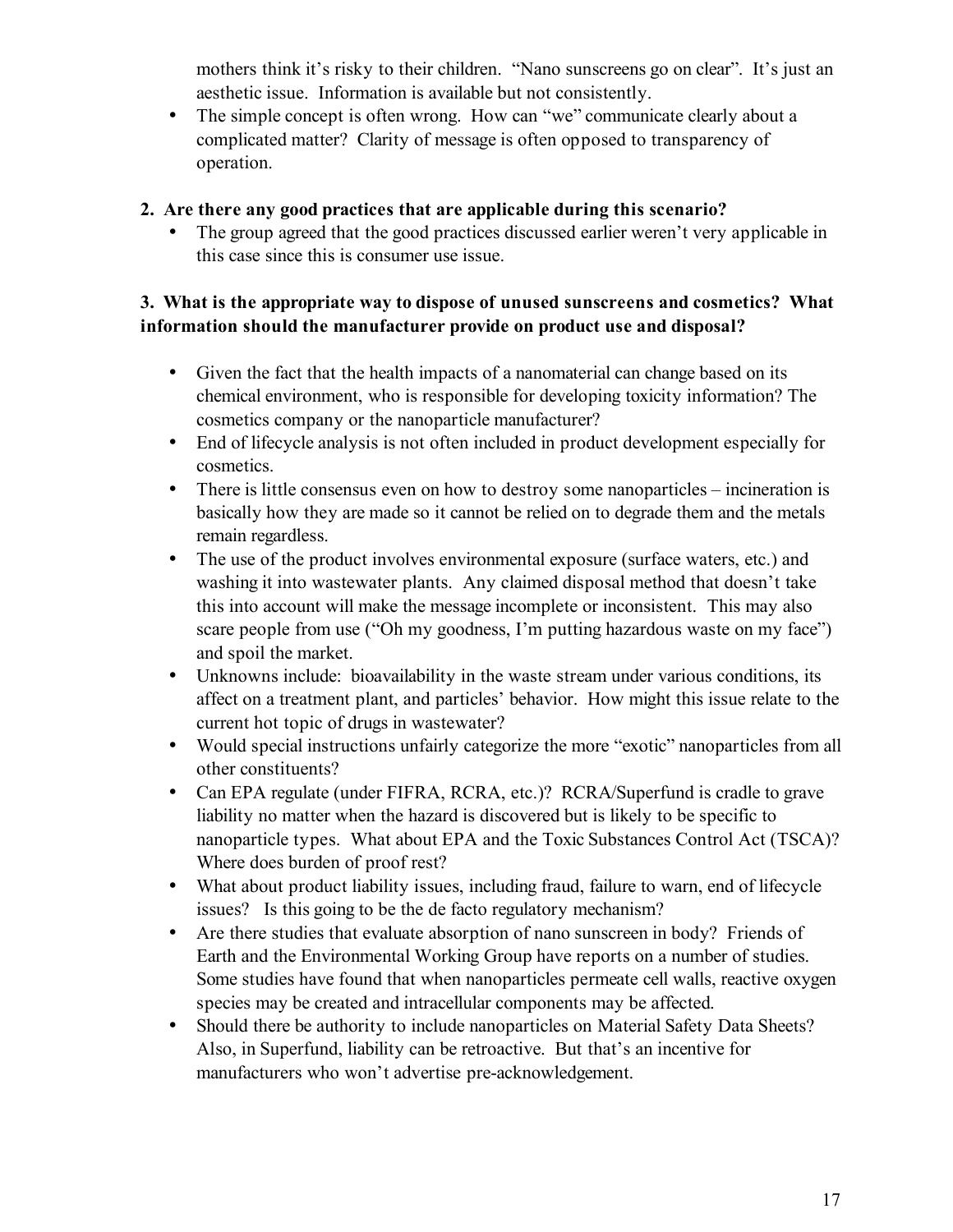**4. What are other sources of information about cosmetics' ingredients? How should the potential health and environmental risks be communicated to individuals, especially if the results are not conclusive? What do we, as concerned individuals, have control over? Where can we go for data?**

- Are there any studies that evaluate the risks? There are some studies showing no absorption through skin of these particles.
- Spraying may be a hazard due to aerosolization of the nanomaterials.
- Other sources of information: cities can help disseminate information, but aren't responsible for a large enough area to make much of an impact. Given the lack of information available, the Interagency Nanotechnology Committee and MDPH should determine the appropriate federal agency to address consumer questions about potential health and environmental risks associated with the use of nanotechnology in cosmetics.
- What about medical offices as another way to get information to people?
- The National Institutes of Health has a database of household products and hazards (see http://hpd.nlm.nih.gov/). Is this something that already does or could eventually include nanomaterials? It provides information for common products with hazards (e.g., cleaners).
- Where do you decide to communicate? Total transparency (which may provide confusion, conflict and complex information) on one end and complete clarity (which may take a lot of time).Where should we aim our information? Is this like the DPH information on fish consumption advisories: benefits versus risks?
- Ingestion is a real pathway for a product like sunscreen should we be looking for these risks as well as the dermal/inhalation pathway?

# **5. Additional Thoughts**:

- What about ingestion issues and children? Someone suggested looking to Europe (e.g., REACH or Registration, Evaluation, Authorisation and Restriction of Chemical substances) for nano guidance.
- Does it make sense to create a graded scale on relative risk, based on how products are used, and on the toxicity of the product? Yes/no on toxicity doesn't seem to be adequate.
- If you're looking at the risk specific to nanotech you want to consider benefits of sunscreen as well.

# **d. Carbon Nanotubes in a Research Setting**

This case scenario is directed towards a professor's investigative work on the incorporation of carbon nanotubes (CNTs) into resins to give them specific electrical and thermal conductivities.

The researchers are concerned after a spill of some purchased CNTs on the edge of a hood. Although the spill was wiped up with wet towels as recommended by the Environmental Health and Safety (EHS) person, CNTs had dispersed in a fairly large area. The researchers and students were also concerned about an article linking CNTs to similar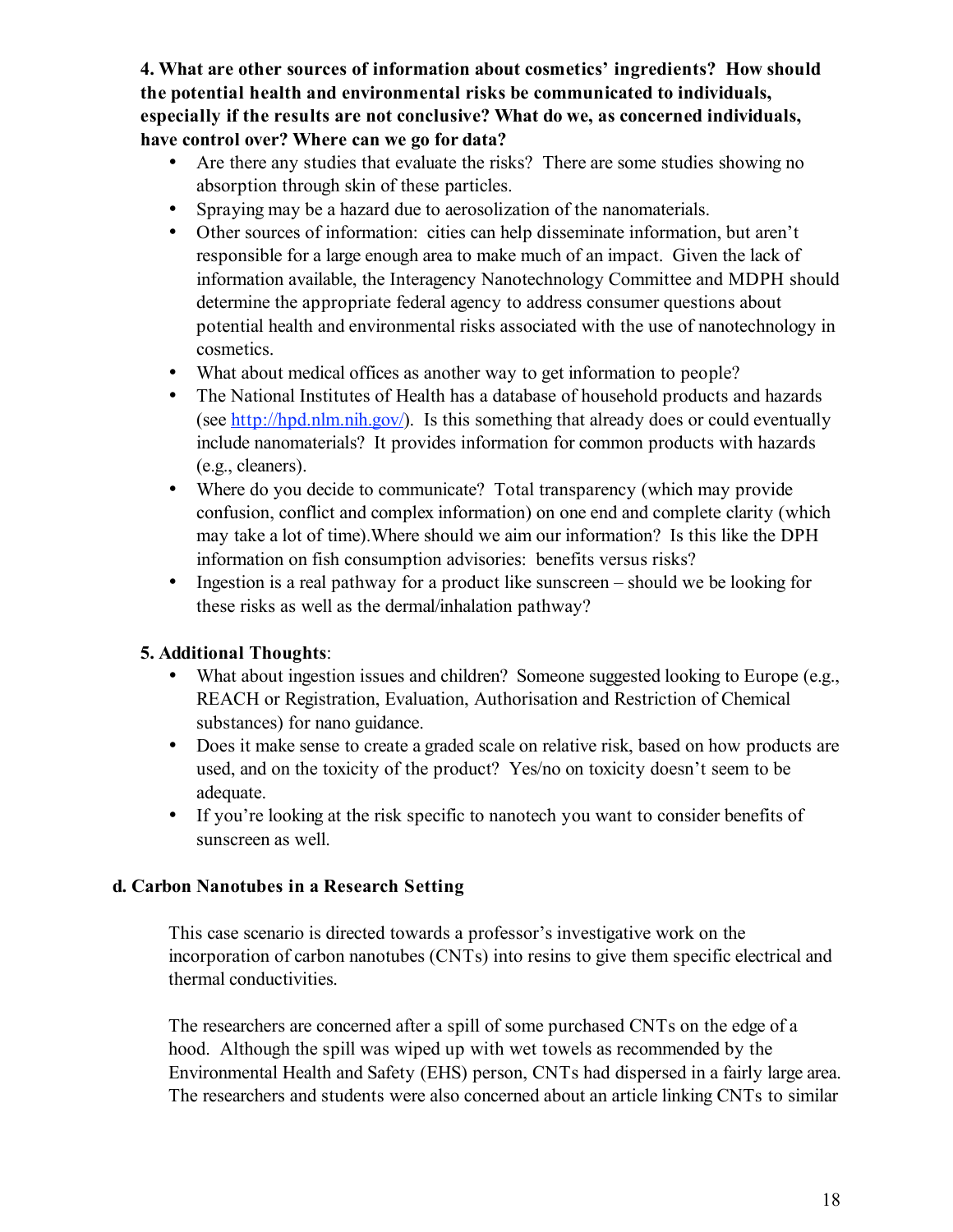responses to asbestos in the lung lining. Students were concerned about their exposure and wondered whether the CNTs were released during sawing of the cured resins. The EHS officer was called in to discuss the concerns.

# **1. Where can the best and current practices you heard about this morning be applied to the product lifecycle sections you are discussing? Are these practices feasible and realistic for nanopracticioners?**

- The guidelines presented this morning are reasonable for controlling exposures.
- Enclosure seems to be the preferred method, with glove boxes inside of hoods, ventilated balances for weighing dry powders, etc. These practices are considered effective in controlling exposures.
- Use of glove boxes can also reduce inadvertent loss of product that might otherwise occur with more traditional local exhaust ventilation.
- Concur with goals of containment, entrapment, and disposal.
- Treat waste as hazardous waste until information is available to treat it otherwise.
- It may be difficult to get all people working with nanoparticles to follow the recommended guidelines. There could also be an issue getting maintenance people and outside contractors to follow the guidelines.

# **2. Where are there gaps in the recommended practices? Are there other available practices documents that address those gaps?**

- The lack of good toxicological information for the vast number of nanoparticles with any number of different functional groups attached, each of which may contribute to different health outcomes. Should there be a difference in handling functionalized CNTs and does this require different guidelines for each?
- The lack of good measurement information. We don't know which parameters are most important in terms of possible biological effects. There are also issues in terms of the cost of advanced monitoring equipment, which would make it difficult for smaller employers to self-monitor.
- There is a need to consider the human factor. Even with training, engineering controls, and personal protective equipment, how do you ensure that employees will actually work in an appropriate manner? Many participants had experienced situations where they walked into a lab or other work area and found employees not doing what they were supposed to.
- Can the nanoparticles captured in HEPA filters be released?
- How will the waste handler actually treat the waste?
- Medical monitoring: is baseline testing and periodic retesting for lung capacity a help or a potential liability? Is it necessary? If desired, what should the metrics be?
- How can small companies afford to do monitoring and measurement of nanoparticles?

**3. What specific steps can state agencies take to complement the national and international efforts to promote the safe development of nanotechnology? How can state agencies and other stakeholders most effectively work together to bridge the gaps indentified in the breakout session?**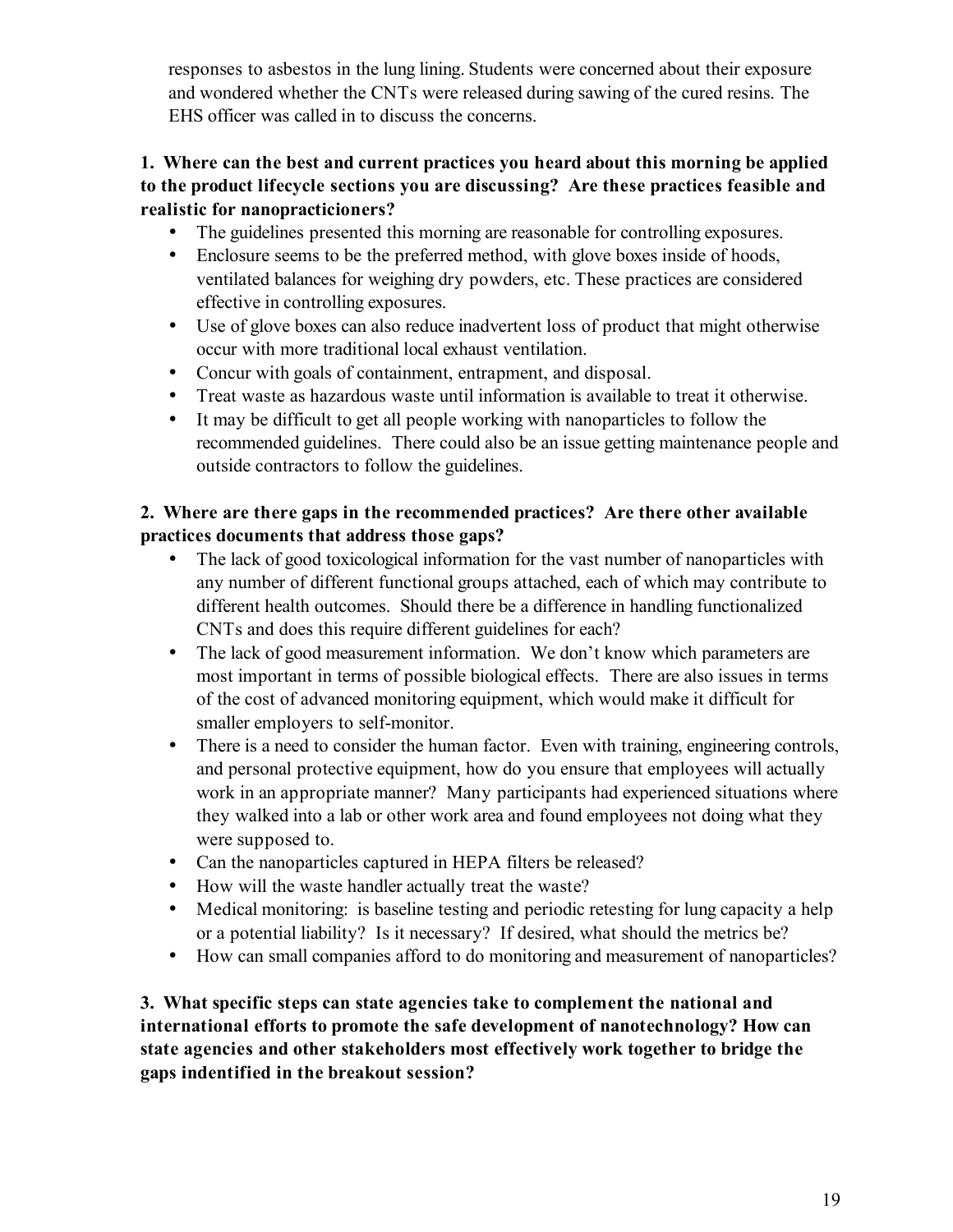- Need a standardized method for measurement.
- Need for a program similar to MassDEP's Environmental Results Program (self certification program) with respect to where and how CNTs are being used, worker protection preferences, disposal, etc.

# **4. Other Thoughts:**

- How to do good risk communication, particularly given the lack of good toxicity information.
- The need to address potentially hazardous byproducts of engineered nanoparticle production, and not to get lost focusing on the nano part of the process to the exclusion of other hazards.
- Hazardous waste- the consensus seemed to be that nano waste should be handled as hazardous, but that labeling it as such then throws you into regulatory compliance issues.
- Facilities staff may be among those with the greatest potential exposure. They may perform tasks that Environmental Health and Safety Personnel should do, like HEPA filter replacement and ventilation system repair that may offer higher potential for exposure, etc.
- There is a need for all parties in the chain, from base material supplier to finished product manufacturer, to provide accurate and comprehensive information (to the best of their ability) on the hazards of the materials they are shipping.

The breakout sessions ended with report-backs from session facilitators moderated by Dr. Jackie Isaacs of Northeastern University. Each group reported back on the top 3-5 key points of each session and other groups were given time to ask questions.

Lucy Edmondson, MassDEP's Deputy Commissioner for Policy and Planning, thanked the participants of the morning session for all of their work, which generated a tremendous amount of information, providing insights about where best and good current practices can be applied, where gaps need to be filled and identifying issues preventing companies from taking steps to implement these recommendations. Ms. Edmondson indicated that information from the workshop would be used to determine the Commonwealth's next steps towards promoting the safe development of nanotechnology and that a proceedings document would be prepared to share the collective learning from the workshop.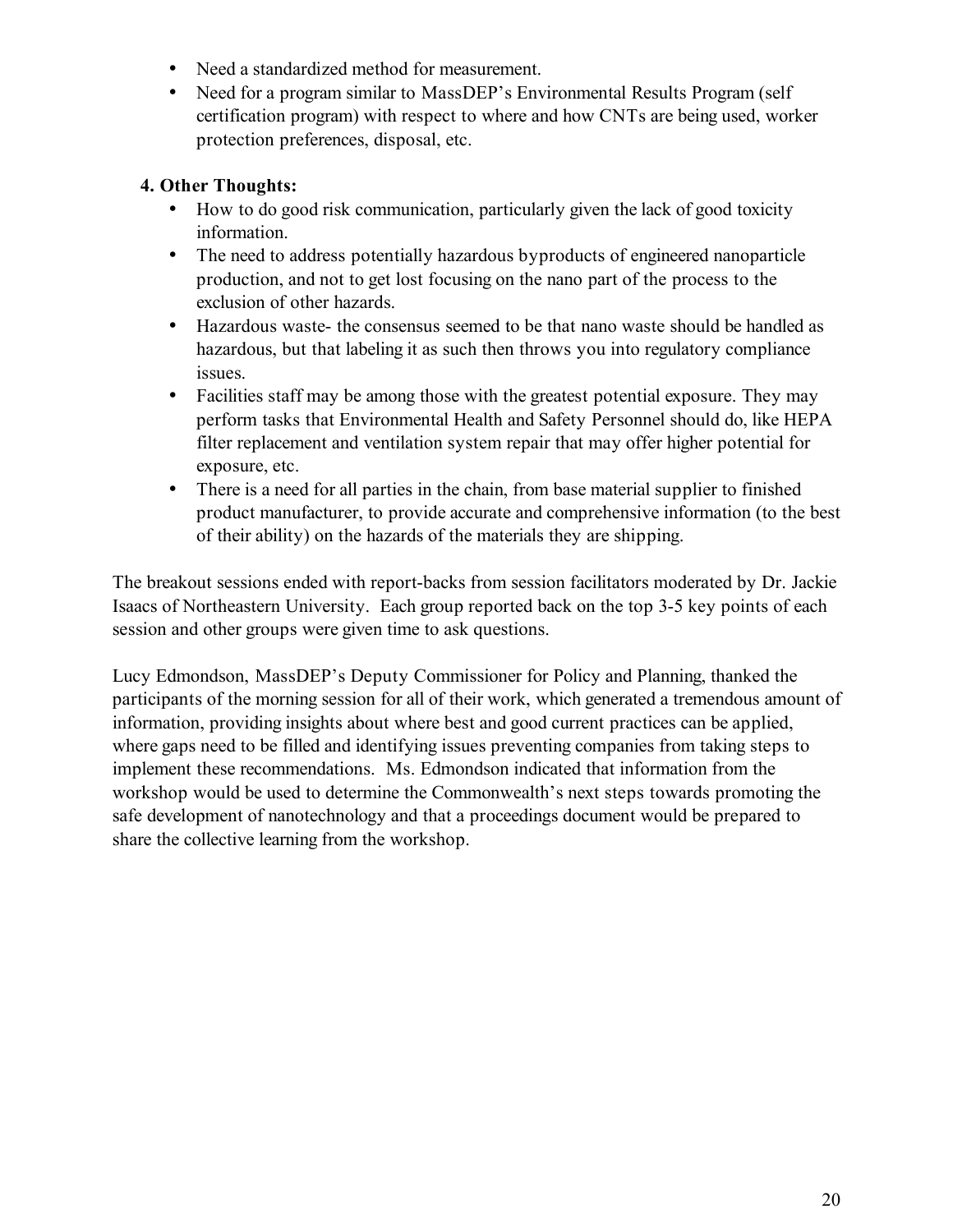# **VI. Introduction to the Measurement of Nanoparticles**

The afternoon workshop session on measurement was the first time this type of training was offered in the East Coast/Mid Atlantic region. The NIOSH and CHN teams demonstrated tools that can be used to measure nanoparticles. The hands on sessions were preceded by an introduction to the measurement of nanoparticles by Dr. Candace Tsai, University of MA, Lowell, MA, TURI and CHN

Dr. Tsai's slides can be found at http://www.mass.gov/dep/toxics/stypes/tsai\_meas.pdf. Dr. Tsai provided a comprehensive overview of various measurement methods currently available for evaluating nanoparticle exposures. She mentioned that mass concentration is the simplest property to measure, but that it is usually not appropriate, since mass concentrations of nanoparticles are typically very low, or too low to be measured, and health effects from nanoparticle inhalation may have no direct correlation with the inhaled aerosol mass. Directreading instruments include the TSI 8529 DustTrak<sup>TM</sup> Aerosol Particulate Monitor, which measures real-time mass concentrations of nanoparticles in the range of 0.001 to 100 milligrams/cubic meter. Measurement of the surface area concentration of nanoparticles is of particular interest, since some health effects may be related to particle surface area. The TSI 3550 Nanoparticle Surface Area Monitor can measure total surface area concentration or surface area as a function of particle size, for example measuring total surface area for particles with diameters from 10 to 1000 nanometers. Direct reading instruments that measure total particle number concentration over a certain size range are also available. The TSI 3007 Condensation Particle Counter, for example, is a hand-held, battery-powered instrument that measures total concentration of particles in the size range from 10 nanometers to 1 micrometer. The total particle number concentration instrument has been used for rapid surveys in different areas of a facility – for example, to locate particle release points. Particle size distribution is probably the most useful information for evaluating nanoparticle exposure, but is also the most difficult, expensive and time-consuming information to collect. Available instruments include the TSI 3091 Fast Mobility Particle Sizer™ Spectrometer and the TSI 3936 Scanning Mobility Particle  $SizeT^M$  Spectrometer. Information on particle size is not sufficient, however, for characterizing nanoparticle aerosols. Information on particle shape and elemental composition is needed to fully characterize the aerosol. Nanoparticle electron microscopy is required for this type of information.

#### **VII. Demonstration of Advanced Techniques for Nanoparticles Measurement**

Dr. Michael Ellenbecker, Director, TURI and Dr. Candace Tsai, TURI and CHN

Equipment and techniques for the session included: Fast Mobility Particle Sizer, Aerodynamic Particle Sizer, a fog machine, methods utilizing transmission electron microscopy (TEM) and scanning electron microscopy (SEM), and data analysis techniques.

#### Drs. Ellenbecker and Tsai's slides can be found at

www.mass.gov/dep/toxics/stypes/tsai\_becker.pdf. This presentation focused on airborne nanoparticle measurements, including collecting airborne nanoparticle samples, measuring airborne nanoparticle concentrations and identifying release sources that could be evaluated and controlled to protect laboratory employees. A demonstration of the TSI Fast Mobility Particle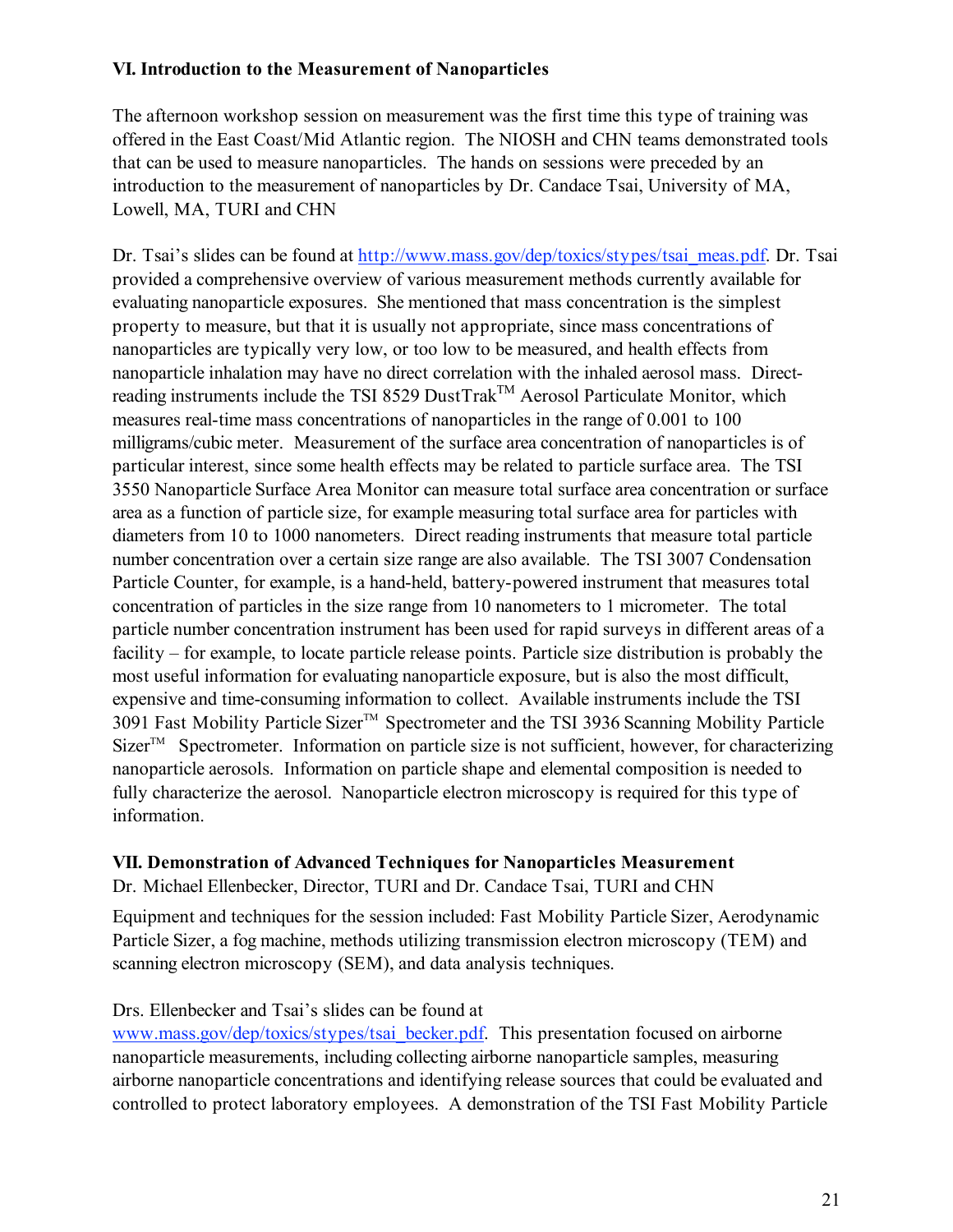Sizer (FMPS) Spectrometer was provided. This instrument measures airborne particle concentration over time and is capable of measuring nanoparticles in the 5.6 to 560 nanometer range, with a 1-second response time. The presentation included graphics of FMPS-generateddata of actual nanoparticle exposures collected in the field. Nanoparticle concentrations varied over a range of values, with some elevated peaks after three hours of testing, indicating potential source releases. Another graphic of data collected during laboratory fume hood performance tests illustrated variations in operator breathing zone nanoparticle size distribution and airborne concentration, depending on the height of the sash in the hood. This demonstration shows how measurements can be used to identify best practices such as the optimal height of the hood sash to minimize exposure to laboratory personnel.

Drs. Ellenbecker and Tsai also demonstrated the TSI Aerodynamic Particle Sizer (APS) Spectrometer for particle concentration measurements in the 0.5 to 20 micrometer aerodynamic diameter size range. The instrument provides readings on airborne particle number concentration and diameter in 51 size channels.

A description of the mechanics of nanoparticle sampling, followed by scanning or transmission electron microscopy (SEM and TEM, respectively) to examine the size of nanoparticles was also illustrated. This type of protocol is useful for identifying and confirming sources of nanoparticles in laboratories. Laboratory indoor air sampling can be enhanced by using a fog machine which generates a visible indicator to observe airflow patterns to identify representative sampling locations; a fog machine was operated to illustrate this method, and to collect real-time FMPS data.

#### **VIII. Demonstration of the NIOSH Nanoparticle Emission Assessment Technique**

Dr. Charles Geraci, CIH, Coordinator, Nanotechnology Research Center and Chief, Document Development Branch, National Institute for Occupational Safety and Health (NIOSH) and Laura Hodson, CIH NIOSH nanotechnology field research team.

Equipment and techniques for the session included: Condensation particle counter, Optical particle counter, Air sampling pumps and Filter cassettes for elemental and TEM analysis, data analysis techniques.

NIOSH created a field research team to assess workplace processes, materials, and control technologies associated with nanotechnology and to conduct on-site assessments of potential occupational exposure to nanoparticles. The purpose and goals of the field research team are to: 1) characterize processes and identify potential nanomaterial emissions that could result in worker exposures, 2) evaluate potential workplace exposures using a variety of measurement techniques, 3) recommend safe work practices, and 4) evaluate exposure control measures. The data collected by the field research team is communicated back to the participant. There are no costs to the participant. This presentation covered the types of measurements NIOSH performs during an on-site visit and can be found at

http://www.mass.gov/dep/toxics/stypes/hodson\_dem.pdf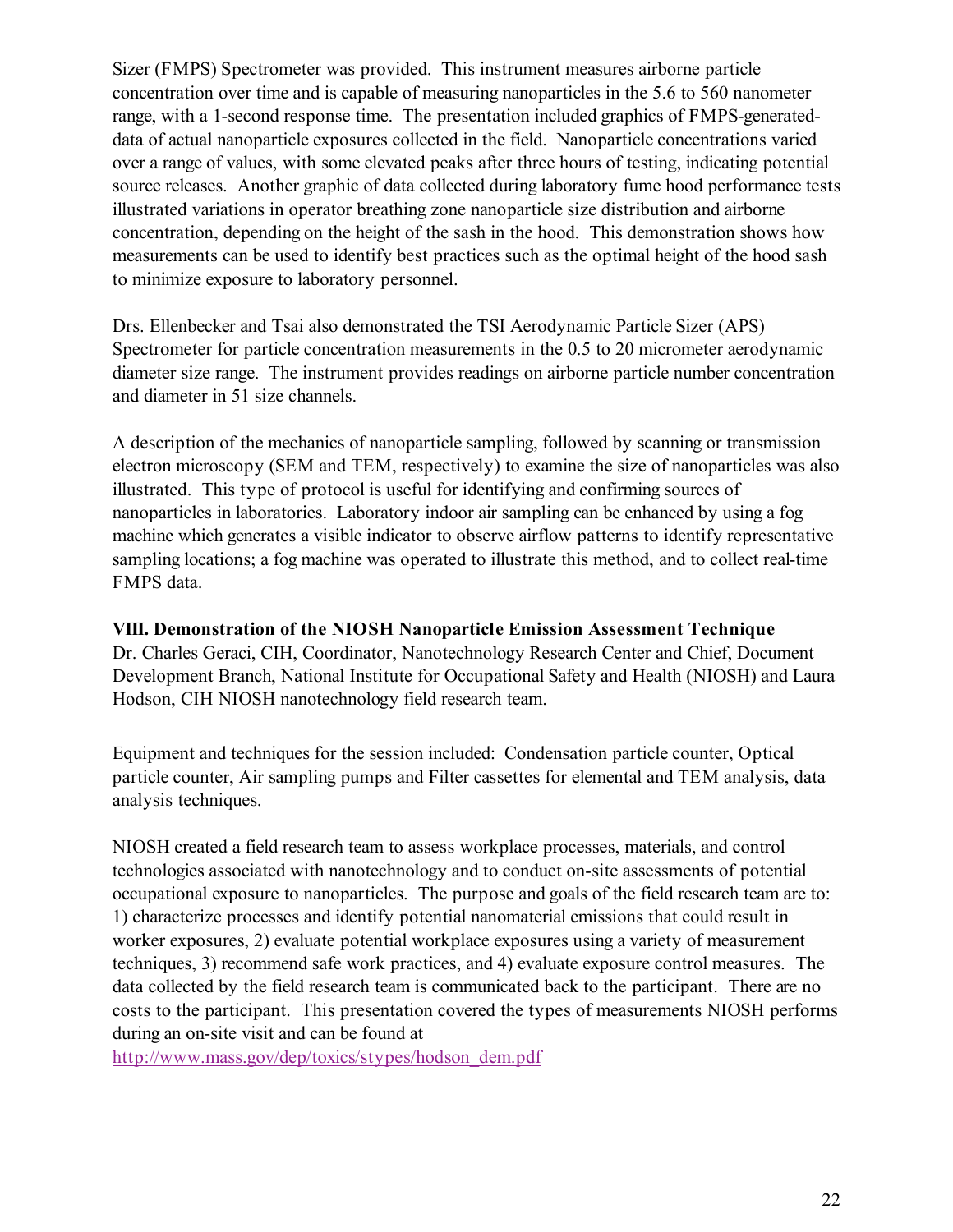NIOSH's Nanoparticle Emission Assessment Technique (NEAT) uses a semi-quantitative technique, comparing particle number concentrations at suspected emission sources to background concentrations. A condensation particle counter (CPC) and an optical particle counter/sizer (OPC) are used. While any equivalent manufacturers equipment would be appropriate, the CPC used is a TSI 3007 (or TSI P-Trak) instrument that is capable of measuring a particle size range of 10 (or 20) – 1000 nanometers with a concentration range up to 100,000 particles/cubic centimeter (cc). The OPC (ART Instruments, Inc. HHPC-6) measures particles from 300 nanometers to >10 microns. Together, CPC and OPC provide measurement of nanoparticles in the range of 10 nanometers to  $> 10$  microns. In addition, electron microscopy and non-gravimetric, filter-based air samples are collected to identify the nanoparticles. A detailed investigation using more sophisticated particle analyzers may also be undertaken.

During the initial assessment, NIOSH holds discussions with the participant and gets familiar with processes, work practices, existing controls and use of personal protective equipment (PPE). NIOSH measures background particle number concentration with the system/process off and then with the system on to identify potential emission points with the CPC and OPC. When the particle number concentration measured by the particle counters at the potential emission points is higher than background, samples are collected for electron microscopy and analytical analysis at the locations of possible emissions. During on-site visits, if the particle number is not higher at suspected emission points than the background particle number concentrations, then no further testing is conducted.

As an example, NIOSH demonstrated how NEAT could be used to check a reactor vent for emissions/leaks and during packaging of a product. Additionally, NIOSH presented the results of a case study on the effectiveness of local exhaust ventilation (LEV) on nanoscale metal oxides. The facility was producing several nanoscale metal oxides, as 15-50 nm spherical particles, using gas phase condensation reactors and producing 1 kilogram per reactor. NIOSH used the NEAT protocol and determined that nanoparticles were released to the general plant during reactor cleanout. They subsequently suggested the use of a commercially-available, portable, local exhaust ventilation (LEV) system equipped with HEPA filters. The company purchased the LEV and asked the NIOSH field team to determine the effectiveness of the control. NIOSH performed the study and concluded that the LEV effectiveness was approximately  $96 +16\%$ based on particle number concentration data and  $88 +1$ - 12% based on air sampling mass concentration data.

The NIOSH Fact Sheet (Appendix E) provides information on how facilities can obtain NIOSH's services such as those above. During NIOSH' measurement session, 2 representatives from 2 different companies provided very favorable comments on the NIOSH on-site visits they experienced and the benefits that ensued.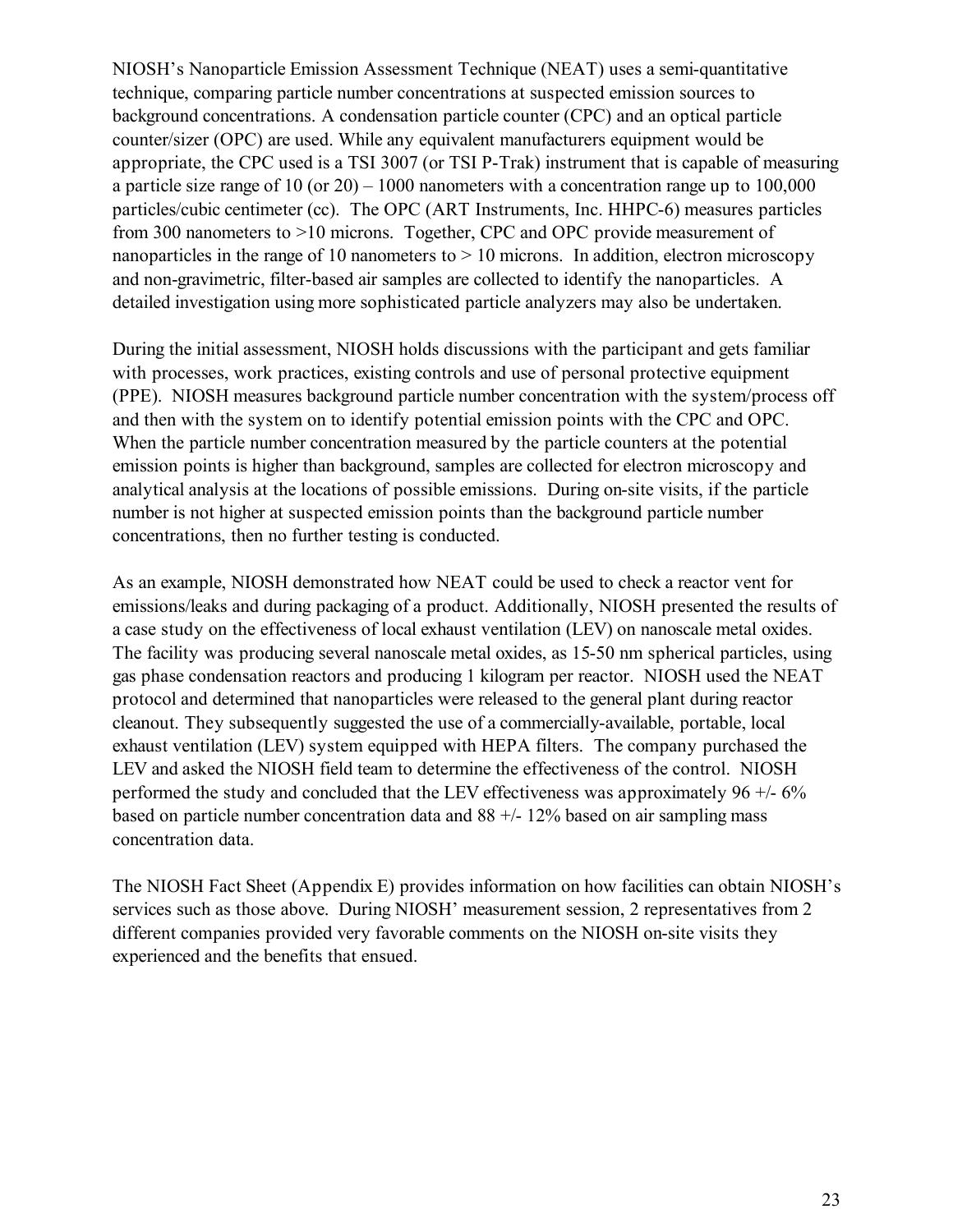# **Appendix A Members of the MA Interagency Nanotechnology Committee**

#### **Massachusetts Department of Environmental Protection, One Winter Street, Boston MA**

#### **Phone: 617-292-5500 Fax: 617-556-1049**

Carol Rowan West, Director, Office of Research and Standards – Committee Chair Ed Kunce, Director, Emergency Response and Technical Support Barbara Kwetz, Director of Planning and Evaluation, Bureau of Waste Prevention Sharon Weber, Senior Technical Advisor, Commissioner's Office Suzi Peck, Associate Director of Planning and Evaluation, Bureau of Waste Prevention

#### **Massachusetts Office of Technical Assistance and Technology, Executive Office of Energy & Environmental Affairs 100 Cambridge Street, Suite 900 Boston, MA Phone: 617-626-1060 Fax: 617-626-1095**

Rick Reibstein, Senior Environmental Analyst Morgan Mihok, Environmental Chemist and Nanotechnology Sector Lead

# **Massachusetts Department of Public Health, 250 Washington Street Boston, MA Phone: 617- 624-5757 Fax 617- 624-5777**

Ruth Alfasso, Compliance Officer, Bureau of Environmental Health Frances Medaglia, Clinical Coordinator, Environmental and Public Health Tracking Roy Petre, Senior Policy Advisor, Bureau of Environmental Health Kari Sasportas, Environmental Analyst, Bureau of Environmental Health Elise Pechter, Industrial Hygienist, Occupational Health Surveillance Program

# **Massachusetts Division Of Occupational Safety, 1001 Watertown Street, W. Newton, MA**

**Phone: 617-969-7177 Fax: 617-727-4581**

Marvin Lewiton, Industrial Hygiene Supervisor Alexander Murphy, Research Analyst

> **Toxic Use Reduction Institute, University of Massachusetts, Lowell One University Avenue, Lowell, MA Phone: 978-934-93275 Fax: 978-934-3050**

Gregory Morose, Industry Research Project Manager

#### **Massachusetts Executive Office of Housing and Economic Development, Office of Business Development One Ashburton Place, Room 2101, Boston, MA Phone: 617-788-3610 Fax: 617-788-3605**

April Anderson Lamoureux, Deputy Director, MA Permit Regulatory Office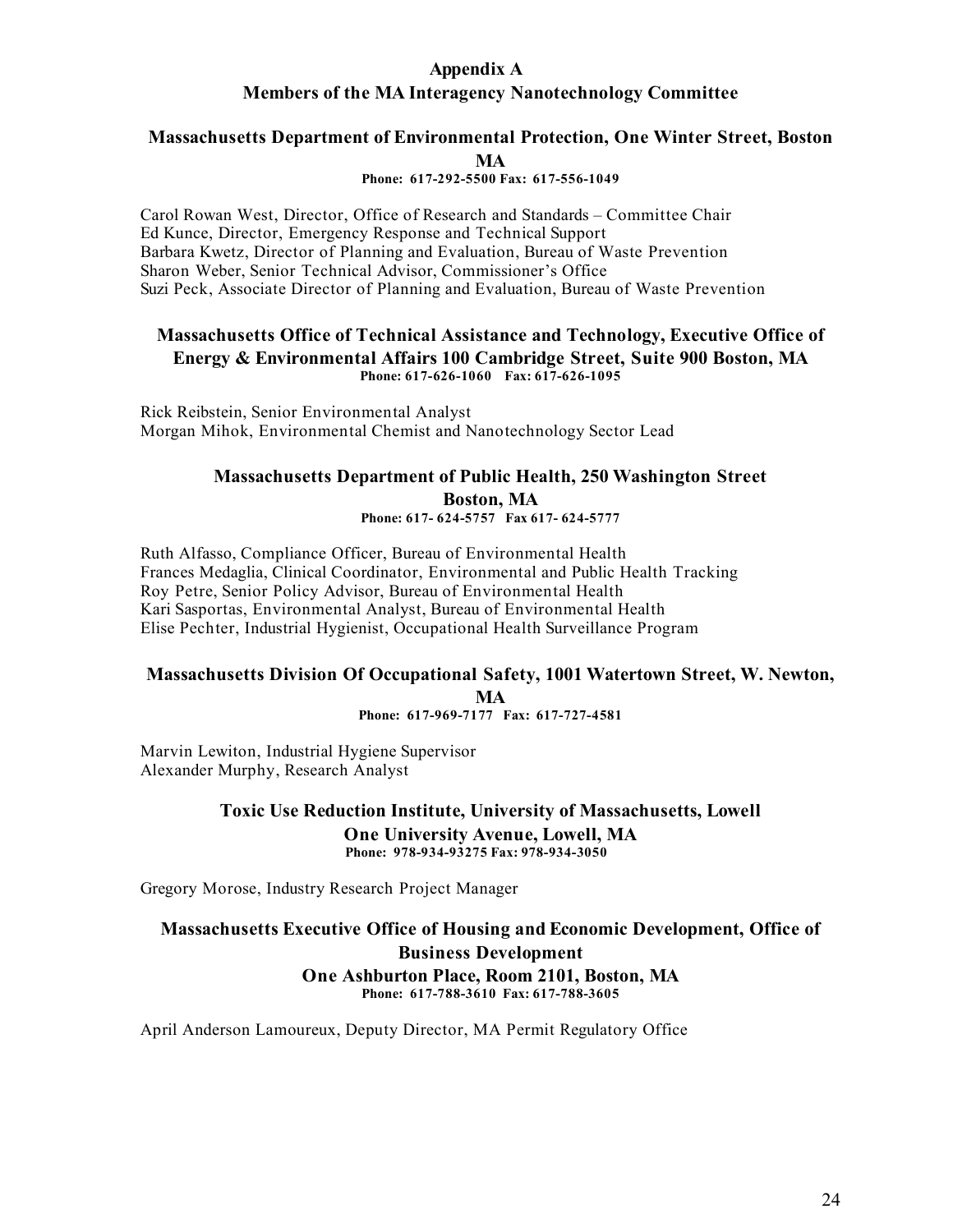# **Appendix B List of Workshop Participants**

| First                    | Last               | Affiliation                                                           | Email                                                    | Phone             |
|--------------------------|--------------------|-----------------------------------------------------------------------|----------------------------------------------------------|-------------------|
| Justin                   | Adams              | <b>MIT</b><br>MA Department of Public                                 | jwadams@mit.edu                                          | 617-452-3270      |
| Ruth                     | Alfasso            | Health                                                                | ruth.alfasso@state.ma.us                                 | 617 624 5757      |
| Carol Lynn               | Alpert             | Museum of Science, Boston                                             |                                                          |                   |
| Michael                  | Amster             | M.B. Amster & Associates                                              | michael@mbamster.com                                     |                   |
| Jessica                  | Avizinis           | <b>Brown University</b>                                               | Jessica_Avizinis@brown.edu                               | 401-863-3353      |
| David                    | Bachand            | MassDEP                                                               | david.bachand.jr@state.ma.us                             | (413) 755-2221    |
| Mark                     | Banash             | Nanocomp Technologies                                                 | mbanash@nanocomptech.com                                 | 603-442-8992      |
| Matt                     | Barber             | MassDEP                                                               |                                                          |                   |
| Daryl<br><b>Dhimiter</b> | Beardsley<br>Bello | self-employed<br>University of Massachusetts,<br>Lowell               | darylb@comcast.net                                       |                   |
| Richard                  | <b>Bizzozero</b>   | Mass OTA<br>MDPH, Bureau of                                           | rich.bizzozero@state.ma.us                               | 617-626-1080      |
| Meg                      | Blanchet           | <b>Environmental Health</b>                                           | meg.blanchet@state.ma.us                                 | 617 624 5757      |
| Lawrence                 | <b>Boise</b>       | L.H. Boise, LLC                                                       | I.boise@comcast.net                                      |                   |
| Mike                     | <b>Bolko</b>       | Entegris                                                              | michael bolko@entegris.com                               | 978-436-6520      |
| Gail                     | Bowen              | Osram Sylvania                                                        | gail.bowen@sylvania.com<br>gbowen@advancedmicrosensors.c | 978-7501565       |
| Grady                    | Bowen              | <b>Advanced MicroSensors</b>                                          | om                                                       | 508-770-2423      |
| Laurel                   | <b>Braitman</b>    | <b>MIT</b>                                                            | Ibrait@mit.edu                                           | (202) 549-0939    |
| Deborah                  | <b>Brown</b>       | <b>US EPA</b>                                                         |                                                          |                   |
| Robert                   | Burns              | Massachusetts COSH                                                    | Robert.Burns@masscosh.org                                | 617-825-7233      |
| Jennifer                 | <b>Burrill</b>     | Mabbett & Associates, Inc.                                            | burrill@mabbett.com                                      | 781-276-6050 x311 |
| Laurie                   | <b>Burt</b>        | Commissioner, MassDEP                                                 |                                                          |                   |
| Mary                     | Butow              | <b>Toxics Use Reduction Institute</b><br>Boston University Center for | mary@turi.org                                            | 978-934-4365      |
| Mario                    | Cabodi             | Nanoscience                                                           | cabodi@bu.edu                                            | 617-358-1793      |
| Dede                     | Cabral             | MassDEP                                                               |                                                          |                   |
| Jeff                     | Cantin             | Eastern Research Group, Inc.<br>F.M. Carter Nanotech &                | jeff.cantin@erg.com                                      |                   |
| Frank                    | Carter             | <b>Financial Consult</b>                                              | fmmcarter@cox.net                                        | 703 629 1271      |
| David                    | Collins            | Microsemi Corporation                                                 | dcollins@microsemi.com                                   | 978 442 5662      |
| Tara                     | Collins            | Chubb Insurance<br>Ma Division of Occupational                        | tcollins@chubb.com                                       | 617-717-5121      |
| Nancy                    | Comeau             | Safety                                                                | nancy.comeau@state.ma.us                                 | 617-969-7177      |
| Janine                   | Commerford         | MassDEP                                                               | janine.commerford@state.ma.us                            |                   |
| Mary                     | Corrigan           | Harvard University, EHS                                               | joana santos@harvard.edu                                 | 617-432-1720      |
| George                   | Courville          | Naneum                                                                | george@courvilleassociates.com                           | (617) 320-0385    |
| Elizabeth                | Craver             | Travelers                                                             | ecraver@travelers.com                                    | (860) 687-7407    |
| William                  | Crouse             | Wyeth                                                                 | crousew1@wyeth.com                                       | 518-846-6350      |
| Jim                      | Curran             | Fulcrum Safety Solutions, Inc.                                        | jim@ehs-sos.com                                          | 976-649-2756      |
| Lindsay                  | Dahlben            | Northeastern University, CHN<br>Mass. Dept. of Environmental          | Idahlben@coe.neu.edu                                     | (617) 373-2981    |
| Steven                   | <b>DeGabriele</b>  | Protection                                                            | steven.degabriele@state.ma.us                            | 617-556-1120      |
| Lee                      | Dillard Adams      | MassDEP                                                               |                                                          |                   |
| Michael                  | DiPrima            | <b>AVEO Pharmaceuticals</b>                                           | mdiprima@aveopharma.com                                  | 617-299-5886      |
| Mary                     | Dozois             | Massachusetts Div of<br>Occupational Safety<br>Deputy Commissioner,   | mary.dozois@state.ma.us                                  | 617-969-7177 x301 |
| Lucy                     | Edmondson          | MassDEP                                                               |                                                          |                   |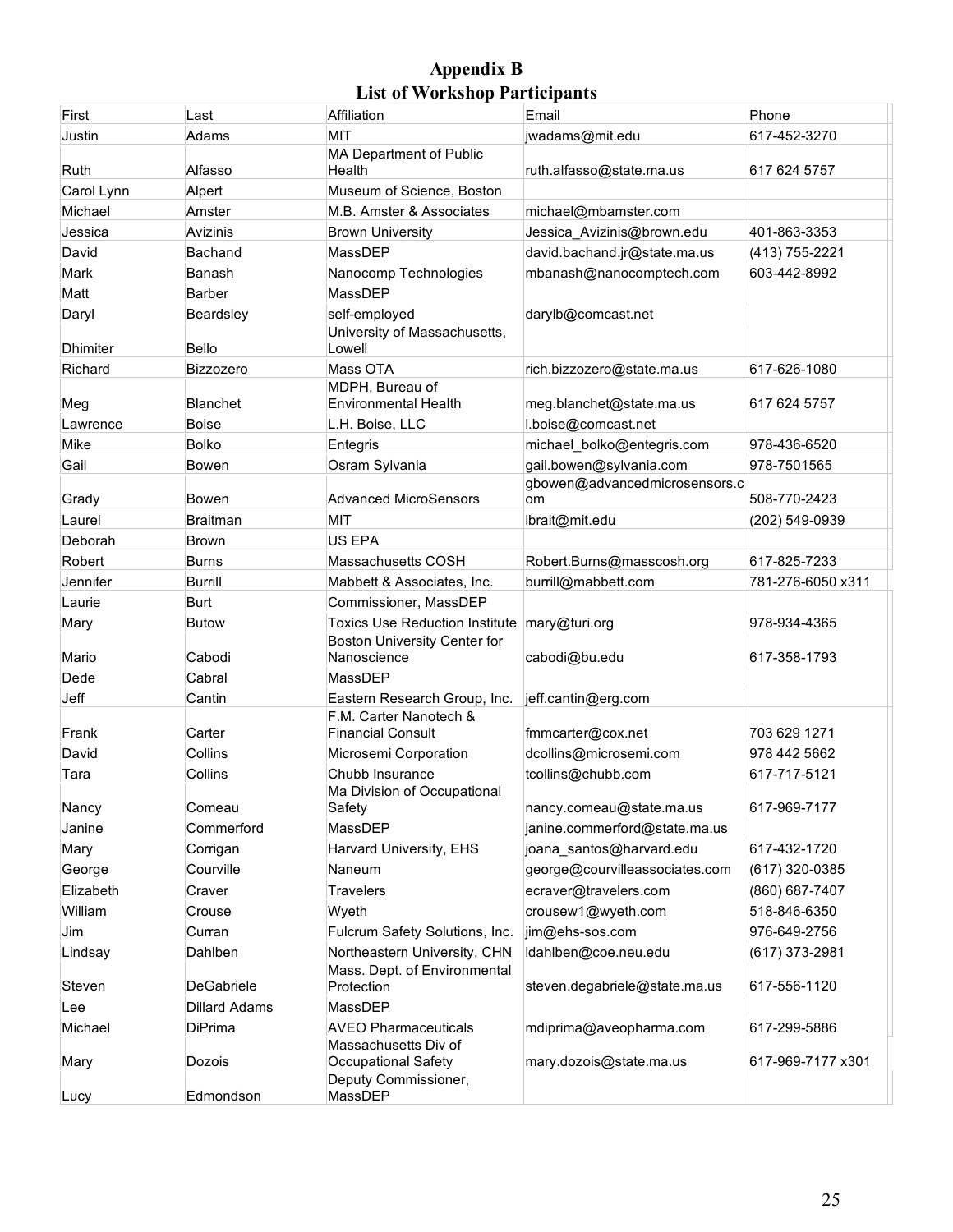| Jon        | Eisenberg        | Rolf Jensen & Associates                    | jeisenberg@rjagroup.com       | 508-620-8900      |
|------------|------------------|---------------------------------------------|-------------------------------|-------------------|
| Scott      | Eliasof          | Cerulean Pharma Inc                         | seliasof@ceruleanrx.com       | 617-551-9607      |
| Pam        | Eliason          | <b>TURI</b>                                 | pam@turi.org                  | 978-934-3142      |
|            |                  | <b>Toxics Use Reduction Institute,</b>      |                               |                   |
| Michael    | Ellenbecker      | CHN                                         |                               |                   |
| David      | Enman            | Nantero, Inc                                | enman@nantero.com             | (781) 569-0428    |
| Heidi      | Faw              | Wyeth                                       | fawh@wyeth.com                | 617-665-7087      |
| Thomas     | Ferraguto        | Aegis Lightwave                             | tferraguto@aegislightwave.com | 781-904-4000 x267 |
| James      | Field            | University of Massachusetts                 | jmfield@ehs.umass.edu         | 413 545-5122      |
| Richard    | Fil              | Robinson & Cole LLP                         | rfil@rc.com                   | 860-275-8248      |
| Richard    | Fink             | <b>Wyeth Biotech</b>                        | rfink@wyeth.com               | 978-247-2233      |
| Alexander  | Fiorentino       | Museum of Science, Boston                   | afiorentino@mos.org           |                   |
| Kathy      | Flannery         | MA Dept. of Labor                           | kathy.flannery@state.ma.us    |                   |
| Richard    | Foote            | <b>Triumvirate Environmental</b>            | rfoote@triumvirate.com        | 617-686-6184      |
| James      | Freedman         | M.I.T.                                      | jrftlo@mit.edu                | 617-253-6966      |
| Beverly    | Gaal             | Genzyme Corporation                         | beverly.gaal @genzyme.com     | (508) 270-2102    |
| Millie     | Garcia-Serrano   | MassDEP                                     |                               |                   |
| Mary       | Gardner          | MassDEP                                     | mary.gardner@state.ma.us      | 508-767-2820      |
| Jonathan   | Gast             | Wyeth                                       | gastj@wyeth.com               |                   |
| Jennifer   | Geertsma         | <b>UMass Amherst</b>                        | hill@soc.umass.edu            | 413-527-3714      |
| Charles    | Geraci           | <b>NIOSH</b>                                |                               |                   |
| Kathleen   | Gilbert          | Harvard University, EHS                     | kathleen_gilbert@harvard.edu  | 617-432-1720      |
| David      | Gillum           | University of New Hampshire                 | david.gillum@unh.edu          | 603-862-0197      |
| Elizabeth  | Gilman Duane     | Wyeth                                       | egilman@wyeth.com             |                   |
| Edward A.  | Gomes            | Vicor Corporation                           | egomes@vicr.com               | 978-749-7730      |
| Charles    | Goodhue          | Eastern Research Group, Inc.                | goodhuec@gmail.com            | (781) 249-1692    |
| Michael    | Goyetche         | <b>Air Motion</b>                           | mike@airmotion.net            | 781-598-4900      |
| Pamela     | Greenley         | <b>MIT</b>                                  | greenley@mit.edu              |                   |
| Liz        | Gross            | <b>Safety Partners</b>                      | lgross@safetypartnersinc.com  |                   |
| Hamilton   | Hackney          | <b>Greenberg Traurig</b>                    | hackneyha@gtlaw.com           | 617-310-6090      |
| Marilyn    | Hallock          | MIT                                         | hallock@mit.edu               | (617) 253-0344    |
| Valerie    | Hatfield         | Raytheon                                    |                               |                   |
| Mark       |                  | Johnson and Wales University                | mhengen@jwu.edu               | 401-632-6476      |
|            | Hengen<br>Hodson | <b>NIOSH</b>                                |                               |                   |
| Laura      |                  |                                             |                               |                   |
| John       | Hovsepian        | <b>EBI Consulting</b>                       | JHovsepian@EBIConsulting.com  | 781-418-2344      |
| Scott      | Ide              | Harvard university                          | scott_ide@harvard.edu         |                   |
| Jacqueline | Isaacs           | Northeastern University                     |                               |                   |
| Amy        | Johnson          | <b>Harvard University</b>                   | amy johnson@harvard.edu       |                   |
| Dave       | Johnston         | MassDEP                                     |                               |                   |
| William    | Judd             | Industrial Compliance Group                 | BJudd@IndCompGroup.com        | 508-875-1197      |
| Azin       | Kavian           | MassDEP                                     |                               |                   |
| Glenn      | Keith            | MassDEP                                     |                               |                   |
| Robert     | King             | Capaccio Environmental<br>Engineering, Inc. | bking@capaccio.com            | 508-970-0033      |
| Patrick    | King             | GEI Consultants, Inc.                       | pking@geiconsultants.com      | 781-721-4071      |
|            |                  | JFK Environmental Services,                 |                               |                   |
| Jayne      | Knott            | <b>LLC</b>                                  | JayneKnott@charter.net        | 508-344-2831      |
|            |                  | Project on Emerging                         |                               |                   |
| Todd       | Kuiken           | Nanotechnologies                            | todd.kuiken@wilsoncenter.org  | 202-691-4398      |
| Kristen    | Kulinowski       | <b>Rice University</b>                      | carod@rice.edu                | (713) 348-8211    |
| Edward     | Kunce            | MassDEP                                     | Edward.Kunce@state.ma.us      |                   |
| Barbara    | Kwetz            | MassDEP                                     | Barbara.Kwetz@state.ma.us     | 617-292-5882      |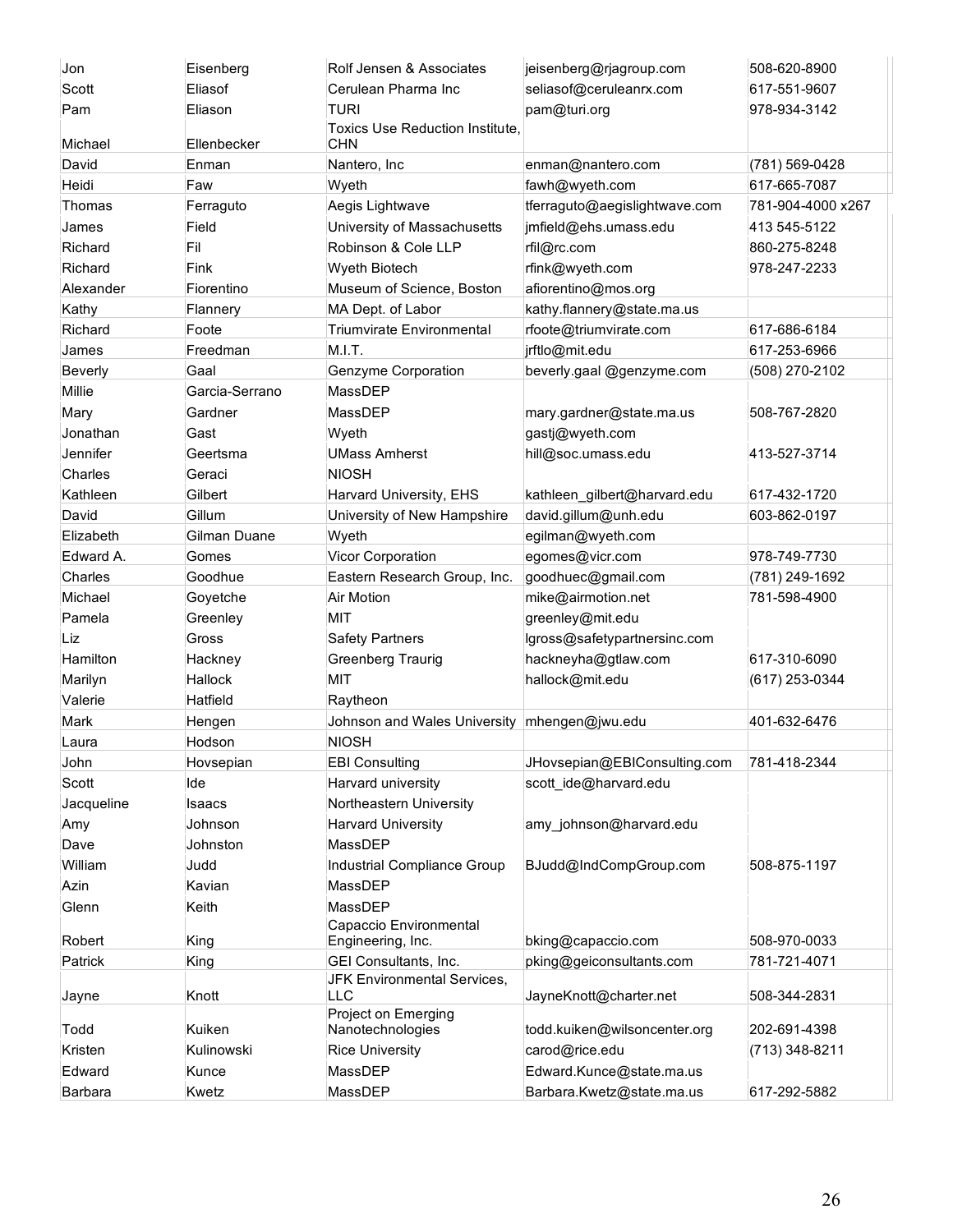| Michael     | Labosky      | <b>Harvard University</b>                                            | michael_labosky@harvard.edu    |                    |
|-------------|--------------|----------------------------------------------------------------------|--------------------------------|--------------------|
| Maria       | L'Annunziata | MassDEP                                                              | Maria.lannunziata@state.ma.us  |                    |
| Walker      | Larsen       | <b>CLF Ventures</b><br>Ransom Environmental                          | wlarsen@clf.org                | 617-850-1709       |
| Del         | Leonard      | Consultants<br>MA Division of Occupational                           | delano.leonard@ransomenv.com   | (207)-318-3901     |
| Marvin      | Lewiton      | Safety                                                               | marvin.lewiton@state.ma.us     | 617-969-7177 x 314 |
| Sam         | Lipson       | Cambridge Public Health Dept.                                        |                                |                    |
| Wai-Lin     | Litzke       | Brookhaven National Lab                                              | wlitzke@bnl.gov                | 631-344-7153       |
| Christopher | Long         | <b>Gradient Corporation</b>                                          | clong@gradientcorp.com         | 617-395-5532       |
| Wendy       | Luo          | Wyeth                                                                | luow@wyeth.com                 | 973-660-6747       |
| Stephen     | Mahoney      | <b>Turbine Component Services</b>                                    | steve.mahoney@goodrich.com     | 978-977-6758       |
| Steve       | Mahoney      | MassDEP                                                              |                                |                    |
| James       | Marcello     | Marine Biological Laboratory                                         | jmarcello@mbl.edu              | 508-289-7424       |
| Elizabeth   | Mason        | Goodwin Procter, LLP<br><b>US Environmental Protection</b>           |                                |                    |
| Robert      | Maxfield     | Agency<br>Nanotechnology & Society                                   | maxfield.robert@epa.gov        | 617-918-8640       |
| Caitlin     | McAllister   | Research Group                                                       | mcallister.c@neu.edu           | 857-334-5151       |
| Tom         | McGrath      | MassDEP                                                              |                                |                    |
| Teresa      | Medley       | <b>Teknor Apex Company</b>                                           | tmedley@teknorapex.com         | 401-642-3809       |
| Morgan      | Mihok        | <b>UMass Donahue Institute</b>                                       | morgan.mihok@state.ma.us       | 617-292-5713       |
| Gary        | Moran        | MassDEP                                                              | Gary.Moran@state.ma.us         | 617-292-5915       |
| Greg        | Morose       | <b>TURI</b><br>The New England Consortium                            | gregory_morose@uml.edu         | 978-934-2954       |
| Paul        | Morse        | / UMass Lowel                                                        | paul_morse@uml.edu             | 978-934-4389       |
| Patrick     | Mount        | <b>AIG</b>                                                           | patrick.mount@aig.com          | 212-458-6245       |
| Albert      | Moussa       | <b>BlazeTech Corp</b>                                                | amoussa@blazetech.com          | (617) 661-0700     |
| Diane       | Mundt        | <b>ENVIRON International</b><br>Corporation                          | dmundt@environcorp.com         | 781-346-1697       |
| Alexander   | Murphy       | MA Div. of Occupational Safety alex.murphy@state.ma.us               | Ramanathan.Nagarajan@us.army.  |                    |
| Ramanathan  | Nagarajan    | <b>Natick Soldier RDEC</b>                                           | m                              | 508-233-6445       |
| Robert C.   | Najjar       | <b>Draper Laboratory</b>                                             | rnajjar@draper.com             |                    |
| J David     | Naparstek    | Newton Dept. of Health &<br><b>Human Services</b>                    | dnaparstek@newtonma.gov        | 617-796-1420       |
| Robert      | Naparstek    | Good Samaritan-Occupational<br><b>Health Servi</b><br>MDPH Bureau of | gsohs99@aol.com                | 508 427 3900       |
| Priscilla   | Neves        | <b>Environmental Health</b>                                          | priscilla.neves@state.ma.us    | 617-983-6773       |
| Ah-Kau      | Ng           | University of Southern Maine                                         | ahkaung@maine.edu              | 207-228-8444       |
| John        | Nicholson    | <b>UMASS/Amherst</b>                                                 | jnicholson@research.umass.edu  | 413-545-2772       |
| Robert      | <b>Nick</b>  | QD Vision, Inc.                                                      | rnick@qdvision.com             | (617) 607-9749     |
| Matthew     | Norton       | Philotechnics                                                        | mdnorton@philotechnics.com     | 781-222-5050       |
| Peter       | Nowak        | <b>Tufts University</b>                                              | peter.nowak@tufts.edu          | 617-627-3246       |
| Augustus    | Ogunbameru   | <b>MA OTA</b>                                                        | augustus.ogunbameru@state.ma.u |                    |
| Zeynep      | Ok           | Northeastern University                                              | zeynep@coe.neu.edu             | 617-373-2981       |
| Theresa     | Park         | City of Lowell                                                       | tpark@lowellma.gov             | 978-446-7200       |
| John        | Patterson    | <b>Continental Remediation LLC</b>                                   | continental.llc@gmail.com      | 781-891-0431       |
| Dwight      | Peavey       | US EPA                                                               | peavey.dwight@epamail.epa.gov  | 617-918-1829       |
| Elise       | Pechter      | Mass. Dept. Public Health                                            | Elise.Pechter@state.ma.us      | $(617)$ 624-5681   |
| Matthew     | Powers       | Colliers Meredith & Grew<br>U.S. Army Natick R, D & E                | matthew.powers@colliersmg.com  | (617) 330-8091     |
| David       | Querim       | Center                                                               | david.querim@us.army.mil       |                    |
| Joanne      | Regan        | USDOL/OSHA                                                           | regan.joanne@dol.gov           | 617-565-9856       |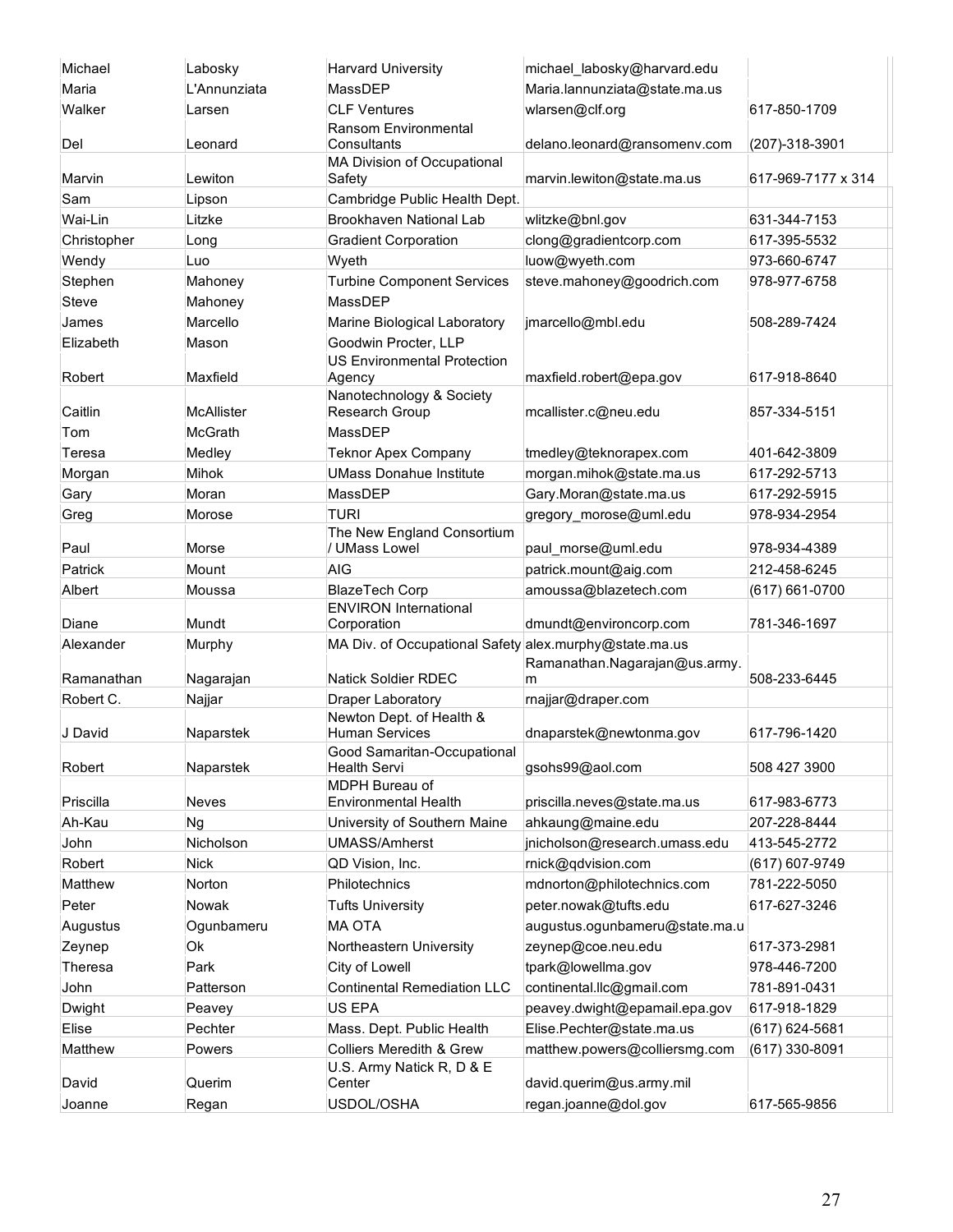| <b>Rick</b>            | Reibstein     | <b>MA OTA</b>                                                               | rick.reibstein@state.ma.us     | 617 626 1062   |
|------------------------|---------------|-----------------------------------------------------------------------------|--------------------------------|----------------|
| Diane                  | Reynolds      | <b>Hyperion Catalysis Int,</b><br>University of Massachusetts               | dreynolds@hyperioncatalysis.co | 617 354 9678   |
| Rebecca                | Reznik-Zellen | Amherst                                                                     | rreznikz@library.umass.edu     | 413.577.0912   |
| Paul                   | Richard       | Warner Babcock Institute                                                    | danielle.parrott@warnerbabcock | 781-937-9000   |
| Paul                   | Richard       | <b>EBI Consulting</b>                                                       | prichard@ebiconsulting.com     | 617-715-1825   |
| Arthur                 | Robert        | <b>MA Office of Business</b><br>Development<br><b>MA Office of Business</b> |                                |                |
| <b>Buddy</b>           | Rocha         | Development                                                                 |                                |                |
| Craig                  | Romanowicz    | Revere Copper Products, Inc.                                                | cromanowicz@reverecopper.com   | 774-930-3153   |
| Pam                    | Rosett        | <b>Lockheed Martin Aeronautics</b>                                          | pamela.g.rosett@Imco.com       | 770-494-7655   |
| Carol                  | Rowan West    | <b>MADEP</b>                                                                | Carol.rowanwest@state.ma.us    | 617 292-5510   |
| Susan                  | Ruch          | MassDEP                                                                     |                                |                |
| <b>Brad</b>            | Russell       | Reed & Barton Corp.                                                         | brussell@reedbarton.com        | 508-977-8474   |
| Hicham                 | Saade         | <b>ITW Devcon</b>                                                           | hsaade@devcon.com              | 978-646-5654   |
| Daniel                 | Sarachick     | <b>Brown University</b><br><b>MDPH Bureau of</b>                            | Daniel@brown.edu               | 401-863-3353   |
| Kari                   | Sasportas     | <b>Environmental Health</b>                                                 | kari.sasportas@state.ma.us     | (617) 624-5757 |
| Shaun                  | Savage        | <b>Tufts University</b>                                                     | shaun.savage@tufts.edu         | (617) 636-0397 |
| Jo Anne                | Shatkin       | <b>CLF Ventures</b>                                                         | jashatkin@clf.org              |                |
| Bill                   | Sirull        | Mass. Dept. of Environmental<br>Protection                                  | william.sirull@state,ma.us     | 617-292-5838   |
| Chris                  | Stepanian     | <b>Unnamed Startup</b>                                                      | cstep@sloan.mit.edu            | (617) 596-1446 |
| Diane                  | Stewart       | FEI                                                                         | diane.stewart@fei.com          | 978-465-1861   |
| Michael                | Strem         | Strem Chemicals Inc.<br>Capaccio Environmental                              | mstrem@strem.com               | 978-499-1600   |
| Linda                  | Swift         | Engineering, Inc.                                                           | lswift@capaccio.com            | 508-970-0033   |
| Julie                  | Tremblay      | Aearo Technologies                                                          | julie.tremblay@mmm.com         | 508-764-5784   |
| Michael                | Trevor        | Chubb Insurance                                                             | mtrevor@chubb.com              | 617-261-6297   |
| Su-Jung (Candace) Tsai |               | University of Massachusetts,<br><b>TURI</b>                                 | candace.umass@gmail.com        | 978-934-4366   |
| Edwin                  | Valis         | <b>Cornerstone Environmental</b><br>Group, LLC                              | edwin.valis@cornerstoneeg.com  | 845-695-0221   |
| Helen                  | VanBenschoten | Warner Babcock Inst. forGreen<br>Chemistry                                  | helen@warnerbabcock.com        |                |
| Vesela                 | Veleva        | <b>Boston College</b>                                                       | velevav@bc.edu                 |                |
| Stephen                | Venuti        | <b>MWRA</b><br>Wilmer Cutler Pickering Hale &                               | stephenvenuti@msn.com          |                |
| James                  | Votaw         | Dorr LLP                                                                    | james.votaw@wilmerhale.com     | 202-663-6244   |
| Winona                 | Wall          | Raytheon                                                                    | winona wall@raytheon.com       | 978-470-6705   |
| Sharon                 | Weber         | MassDEP                                                                     | sharon.weber@state.ma.us       | 617-556-1190   |
| Jeff                   | Welt          | LLBean, Inc                                                                 | jwelt@llbean.com               | 207-552-6191   |
| Dan                    | Winslow       | Duane Morris LLP                                                            | dbwinslow@duanemorris.com      | 857-488-4200   |
| Sammi                  | Wyman         | MassDEP                                                                     | swyman@mit.edu                 |                |
| <b>Bobby</b>           | Young         | Millipore Corporation                                                       | bobby_young@millipore.com      | 781-533-2832   |
| Margery                | Young         | Meadowbrook/TPA Associates myoung@meadowbrook.com                           |                                | 978.886.9233   |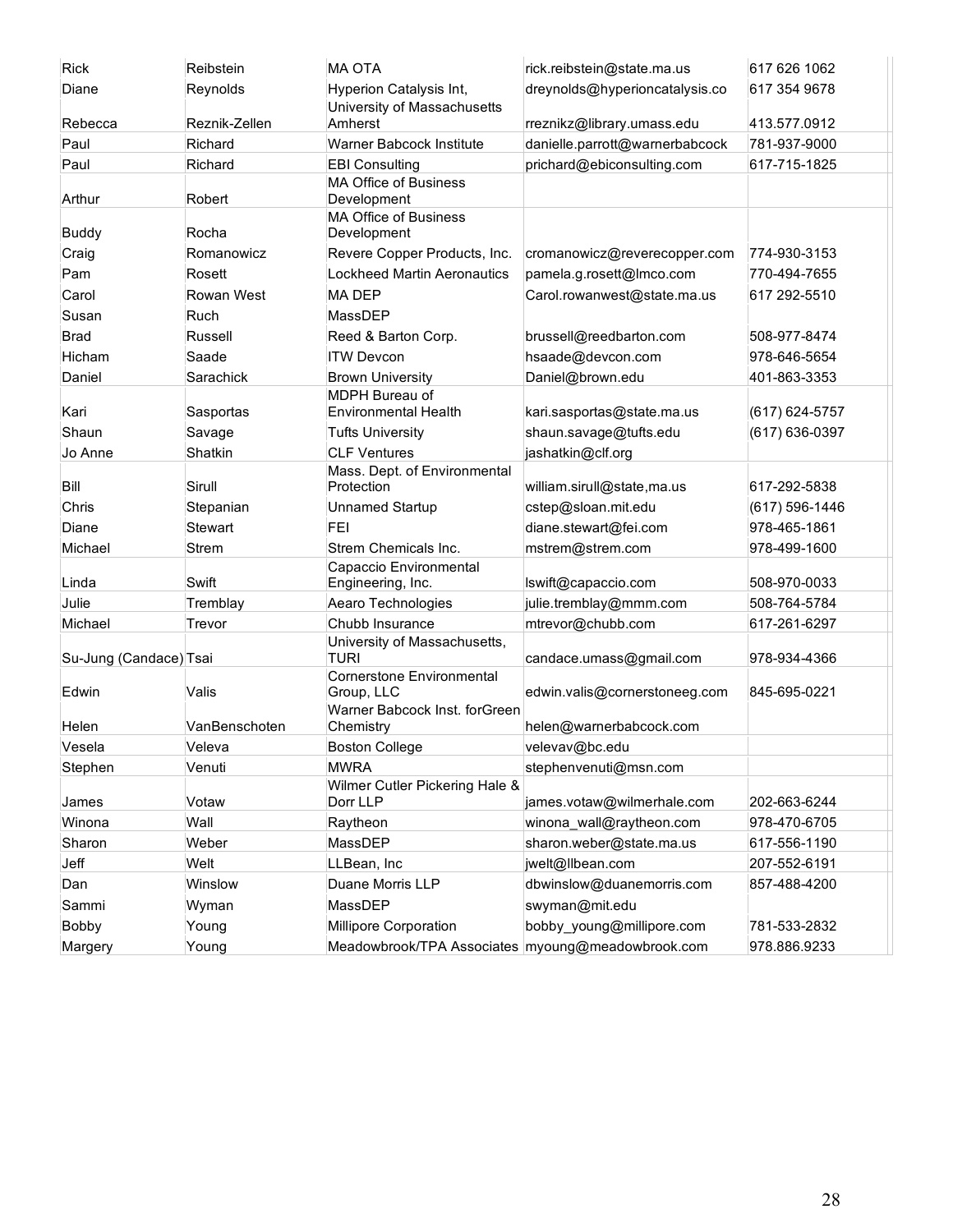#### **Appendix C Welcome Letter from Commissioners**

# COMMONWEALTH OF MASSACHUSETTS

**MASSACHUSETTS** DEPARTMENT OF ENVIRONMENTAL PROTECTION



**MASSACHUSETTS** DIVISION OF OCCUPATIONAL SAFETY

January 29, 2009

Dear Nanopractitioner:

Since our  $1<sup>st</sup>$  workshop on the "Safe Development of Nanotechnology" in 2007, there have been significant advancements in the emerging field of nanotechnology, from expanded research to new product development. One of our priorities of the Massachusetts Interagency Nanotechnology Committee has been to track these advancements; especially the development of "best practices" to protect workers, the environment and human health.

With that in mind, best practices will be the focus of our second workshop, "Promoting the Safe Development of Nanotechnology in Massachusetts," on January 29, 2009 at the Federal Reserve Bank in Boston. Workshop content will include a discussion of health and safety practices, breakout sessions on the lifecycle of nanotechnology and appropriate applications of best practices and good current practices, and an afternoon training session on state-of-the-art measurement techniques for nanoparticles.

This workshop will be an excellent opportunity for business, researchers, environmentalists and government to come together to share ideas that will support this emerging industry, learn from best practices, and further the safe development of nanotechnology.

We encourage you to learn, to speak up and to share your experience and opinions. Thank you for attending this event.

Sincerely,

Laurie Burt, Commissioner Massachusetts Department of Environmental Protection

Lau M. Mar

Laura M. Marlin, Commissioner Massachusetts Division of Occupational Safety

**Appendix D Speaker Biographies**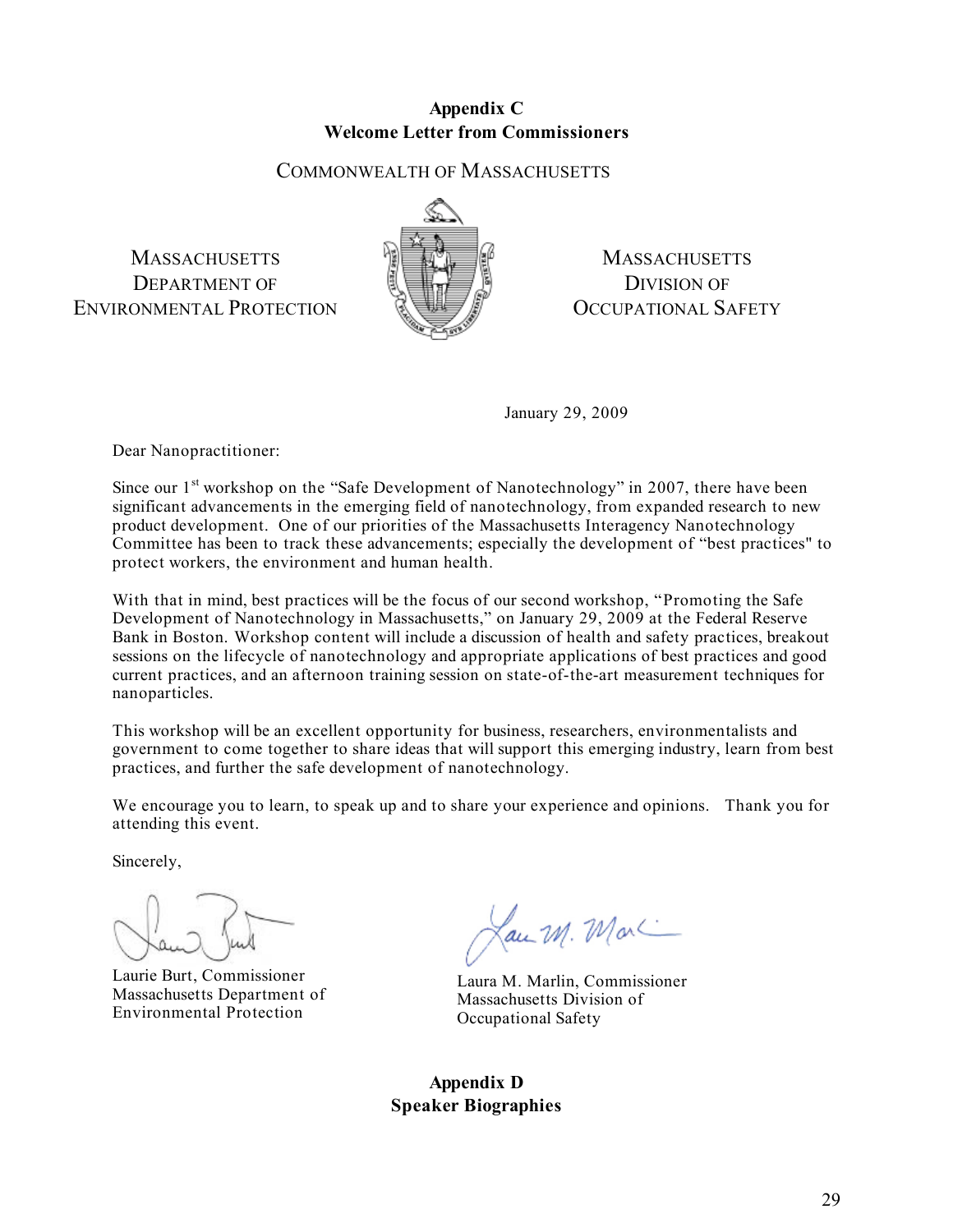# **Laurie Burt, Commissioner, Massachusetts Department of Environmental Protection**

Laurie Burt has been the Commissioner of the Massachusetts Department of Environmental Protection (MassDEP) since September of 2007 following her appointment by Governor Deval L. Patrick.

Since her appointment, Ms. Burt has championed environmental, energy and public health issues, such as the Regional Greenhouse Gas Initiative (RGGI), a statewide stormwater management plan, the streamlining of environmental permits and wetlands appeals, the protection of drinking water resources through conservation, the use of "Landfills Last" to maximize the recycling and reuse of solid wastes, and Brownfields redevelopment efforts.

Ms. Burt is Co-chairman of the RGGI Strategic Communications Team, and she is Governor Patrick's environmental representative on the board of RGGI, Inc. Ms. Burt is also Secretary-Treasurer of the Ozone Transport Commission, a member of the Air Committee for the Environmental Council of States (ECOS), and a key member of the State Voice group, a coalition of environmental commissioners working to support the development of federal legislation that capitalizes on the experience, success and full potential of state climate change and clean energy programs.

She is also MassDEP's representative on the Energy Facilities Siting Board, and is MassDEP's designee to the Governor's Ocean Management Advisory Commission.

She was formerly a partner at the law firm Foley Hoag, LLP of Boston and Washington, D.C., where she started the firm's Environmental Practice Group. Ms. Burt previously served as a Massachusetts Assistant Attorney General in environmental enforcement, and most recently as Vice President of the Boston Bar Association.

# **Dr. Michael J. Ellenbecker, CIH, Director, Toxics Use Reduction Institute, and the Center for High-rate Nanomanufacturing, University of Massachusetts, Lowell**

Michael J. Ellenbecker is an expert in toxics use reduction and industrial hygiene. Dr. Ellenbecker has been affiliated with TURI from its inception and has been its Director for five years. He manages a staff of twenty and has guided the Institute's research program since 1989. Dr. Ellenbecker is co-author of 'Ventilation for Control of the Work Environment', the standard textbook for the design of industrial exhaust systems. He is also a Professor in the Department of Work Environment at the UMass Lowell, teaching industrial hygiene and cleaner production. Harvard-educated, Dr. Ellenbecker holds Doctoral and Master's degrees in Environmental Health Sciences and Industrial Hygiene and is a Certified Industrial Hygienist.

As Director of TURI, Dr. Ellenbecker is leading efforts to provide health and safety support to the University's NSF-funded Nanoscale Science and Engineering Center for High-Rate Nanomanufacturing (CHN). The CHN, located at UMass Lowell, Northeastern University, and the University of New Hampshire, is committed to developing nano-scale products and materials in a way that is environmentally-appropriate and safe for workers. He and Dr. Su-Jung (Candace)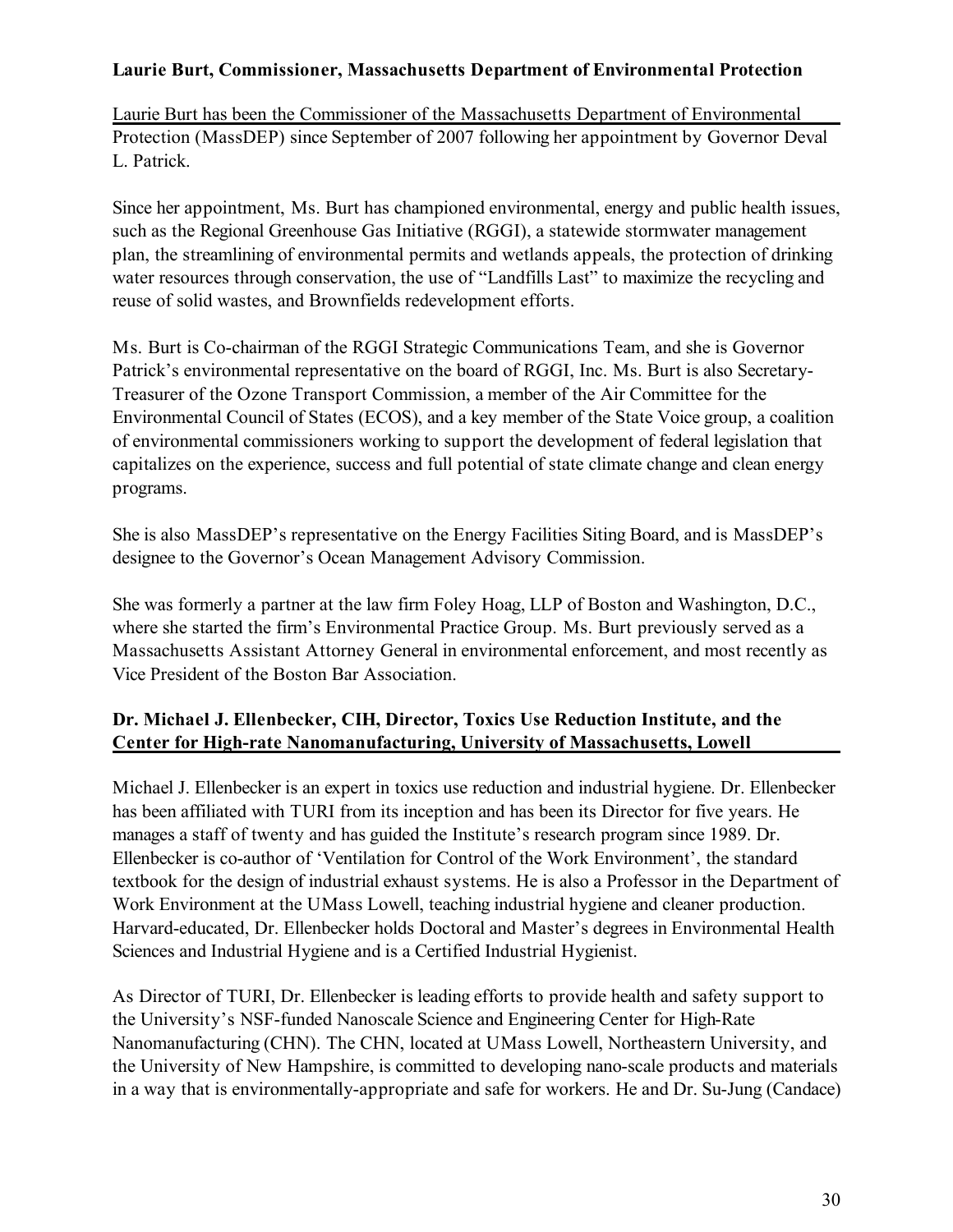Tsai are performing research on methods to evaluate and control nanoparticle exposure, and are writing a new textbook for Wiley titled "Health and Safety Considerations for Working with Engineered Nanoparticles in Industry".

# **Charles Geraci, Ph.D. Coordinator, Nanotechnology Research Center and Chief, Document Development Branch, National Institute of Occupational Safety and Health**

Dr. Charles (Chuck) Geraci is overall Coordinator of the NIOSH Nanotechnology Research Center and manages a number of Nanotechnology projects in the Institute, including the development of workplace guidelines contained in "Approaches to Safe Nanotechnology". He also sponsors the NIOSH nanotechnology field team that is conducting visits to nanomaterial producers and users to characterize exposures, evaluate controls, and develop best practices. Dr. Geraci is also Chief of the Document Development Branch where he manages projects dealing with the development of recommendations to address worker health and safety in new or emerging technologies. He has over 32 years of Industrial Hygiene practice experience that has included the federal government, consulting, and private industry, including 10 years at the Procter & Gamble Company where he was an Associate Director of HS&E. Dr. Geraci earned a B.S. in chemistry from the University of Cincinnati and a Ph.D. in chemistry from the Michigan State University. He is Board Certified in both the Comprehensive Practice and the Chemical Aspects of Industrial Hygiene and is a Fellow of the American Industrial Hygiene Association. His research interests include development of exposure monitoring methods, evaluating the effectiveness of training, developing effective methods for risk characterization and management, and assessing the hazards and risks of new technologies. In his spare minutes, Chuck enjoys hiking, backpacking, canoeing, fishing, and completing home improvement tasks assigned by his wife.

# **Laura Hodson, CIH, National Institute of Occupational Safety and Health**

Laura Hodson is a certified industrial hygienist and works for NIOSH in Cincinnati. She is a member of the NIOSH nanotechnology field research team and a document manager in the Education and Information Division. Laura completed her undergraduate studies in chemistry and environmental studies at Wright State University in Dayton, OH and completed a Masters of Science in Public Health at UNC- Chapel Hill, NC. Prior to joining NIOSH, Laura worked as the industrial hygiene program manager and laboratory director at RTI International in Research Triangle Park, NC.

# **Laura M. Marlin, Commissioner, Department of Labor, Division of Occupational Safety**

Laura M. Marlin was appointed Commissioner of the Division of Occupational Safety in May 2007. The Division promotes and protects workers' safety and health, wages and working conditions, and supports the Commonwealth's employers through a combination of workplace consultation and assessment, education and training, and administration and enforcement of applicable laws and regulations. Commissioner Marlin oversees six health and safety programs and three wage-related programs, encompassing more than 50 employees in seven offices across the Commonwealth.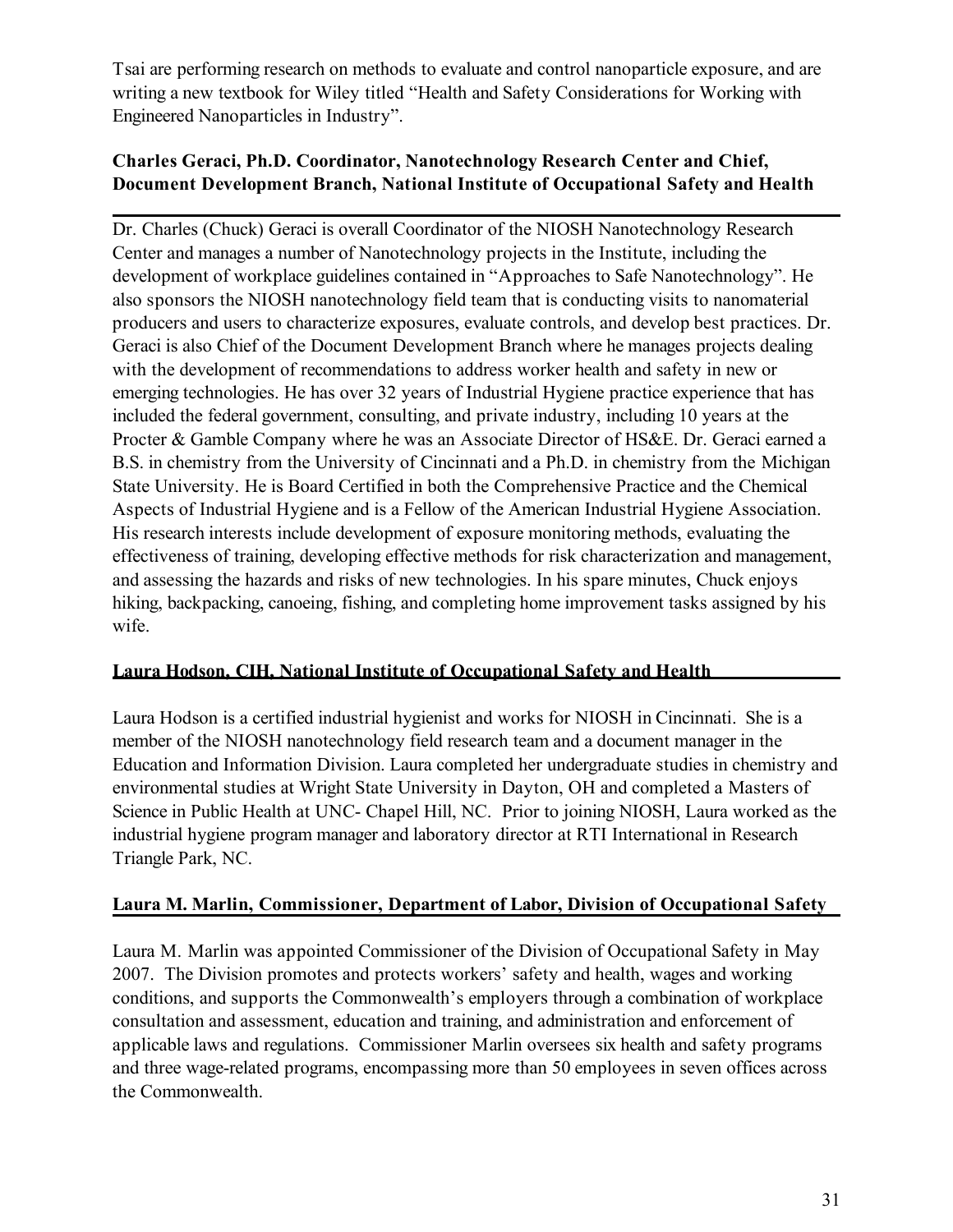Commissioner Marlin brings to the position more than a decade of leadership in public service and experience in labor and employment law and policy. She came to the Division after spending eight years in the Office of the Attorney General, where she served in the Fair Labor Division on a variety of outreach and educational initiatives, the Executive Bureau as Deputy Chief of Staff and, most recently as an Assistant Attorney General in the Criminal Bureau, prosecuting cases involving computer crimes, fraud, embezzlement and public corruption. In July 2006, Marlin was assigned to the team of state and federal prosecutors, State Police and federal agents investigating potential criminal charges stemming from the collapse of the I-90 Connector Tunnel.

Prior to her service in state government, Commissioner Marlin worked for the Massachusetts AFL-CIO as Director of Workforce Development, and in the Legal Services Division of the Massachusetts Teachers Association. Marlin received her Juris Doctorate from Northeastern University School of Law in 1996.

# **Dr. Su-Jung (Candace) Tsai, Post-doctoral Fellow, Center for High-rate Nanomanufacturing and the Toxics Use Reduction Institute, University of Massachusetts, Lowell**

Su-Jung (Candace) is a post-doctoral researcher in the Department of Work Environment at the University of Massachusetts Lowell. She received both her BS and MS in chemical engineering in Taiwan, and worked for five years as a plant and process engineer at a petrochemical plant in Taiwan. At UMass Lowell she received her MS in management science (manufacturing) and her Doctor of Science in Occupational Hygiene and Cleaner Production.

Dr. Tsai performed her doctoral research as part of the NSF-funded Center for High-rate Manufacturing (CHN), where she did ground-breaking research to evaluate and control occupational exposures to engineered nanoparticles. Her publications presenting the results of her research into the performance of laboratory fume hoods when handling nanopowders and the twin screw extrusion of nanocomposites are the first such papers in the peer-reviewed literature. As a post-doc, she is working with CHN and TURI, where she continues to her research into nanoparticle exposure assessment and control technology. She and Dr. Michael Ellenbecker are writing a new textbook for Wiley titled "Health and Safety Considerations for Working with Engineered Nanoparticles in Industry". In addition, she is leading UMass Lowell's efforts to establish cooperative educational and research efforts with colleagues in Taiwan.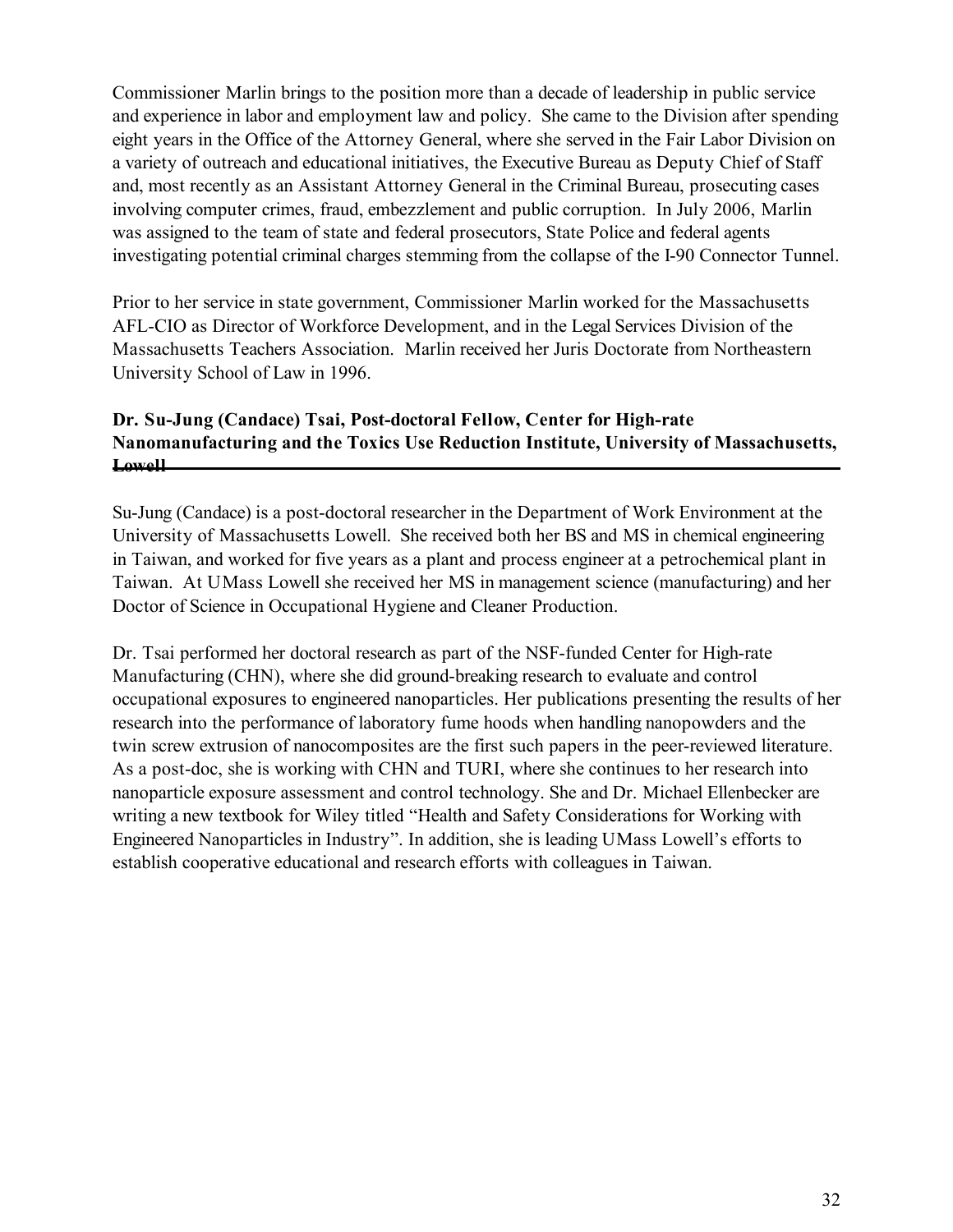# **Appendix E**

#### **NIOSH Nanotechnology Field Research Effort Prepared by NIOSH http://www.cdc.gov/niosh/docs/2008-121/**

**Background:** The National Institute for Occupational Safety and Health (NIOSH), part of the Centers for Disease Control and Prevention (CDC), is the leading federal agency conducting research and providing guidance on the occupational safety and health implications of exposure to engineered nanomaterials. As part of its nanotechnology research agenda, NIOSH created a field research team to assess workplace processes, materials, and control technologies associated with nanotechnology and conduct on-site assessments of potential occupational exposure to a variety of nanomaterials.

**Purpose:** The purpose and goals of the field research team are to: 1) characterize processes and identify potential nanomaterial emissions that could result in worker exposures, 2) evaluate potential workplace exposures using a variety of measurement techniques, 3) recommend safe work practices, and 4) evaluate exposure control measures. Through this effort, NIOSH will gather baseline data to assist in determining potential occupational safety and health implications of exposure to engineered nanomaterials and developing guidance to ensure safe working conditions.

**Who can participate:** Research laboratories, producers, and manufacturers working with engineered nanomaterials (1 to 100nm) are invited and encouraged to collaborate with NIOSH. Those who are interested, or unsure of whether they qualify, should contact NIOSH. Contact information is listed at the end of this document.

**Benefits:** Participants will be able to utilize and have access to the expertise of the field research team. Participants will also receive an unbiased, scientific baseline assessment of the potential sources of workplace exposure to nanomaterials using advanced instrumentation. Participants with a strong occupational safety and health (OSH) program could be used as role models for others in the nanotechnology field. For participants who are not sure about the strength of their OSH program, NIOSH can assist in prioritizing areas of improvement, such as engineering controls, and strengthening the overall program.

*Note: This field research effort is fully funded by NIOSH; therefore, there is no monetary cost to the participant. In addition,* there are federal laws and regulations that provide protection for the proprietary and trade secret information of the participating companies.

**What is required of participants:** The investment of the participants' time, availability, and access to participating worksites is required. Someone from the field research team will contact those who express interest in participating to determine if they meet the necessary qualifications. For those who qualify, a site visit will be scheduled. If new work practices or engineering control suggestions are implemented, or if modifications of existing practices or controls are made, then a return visit by NIOSH may occur to examine the effectiveness of those changes.

**Use of the data:** The data collected by the field research team will be communicated back to the participant. It may then be used in a general manner by NIOSH to update its guidance on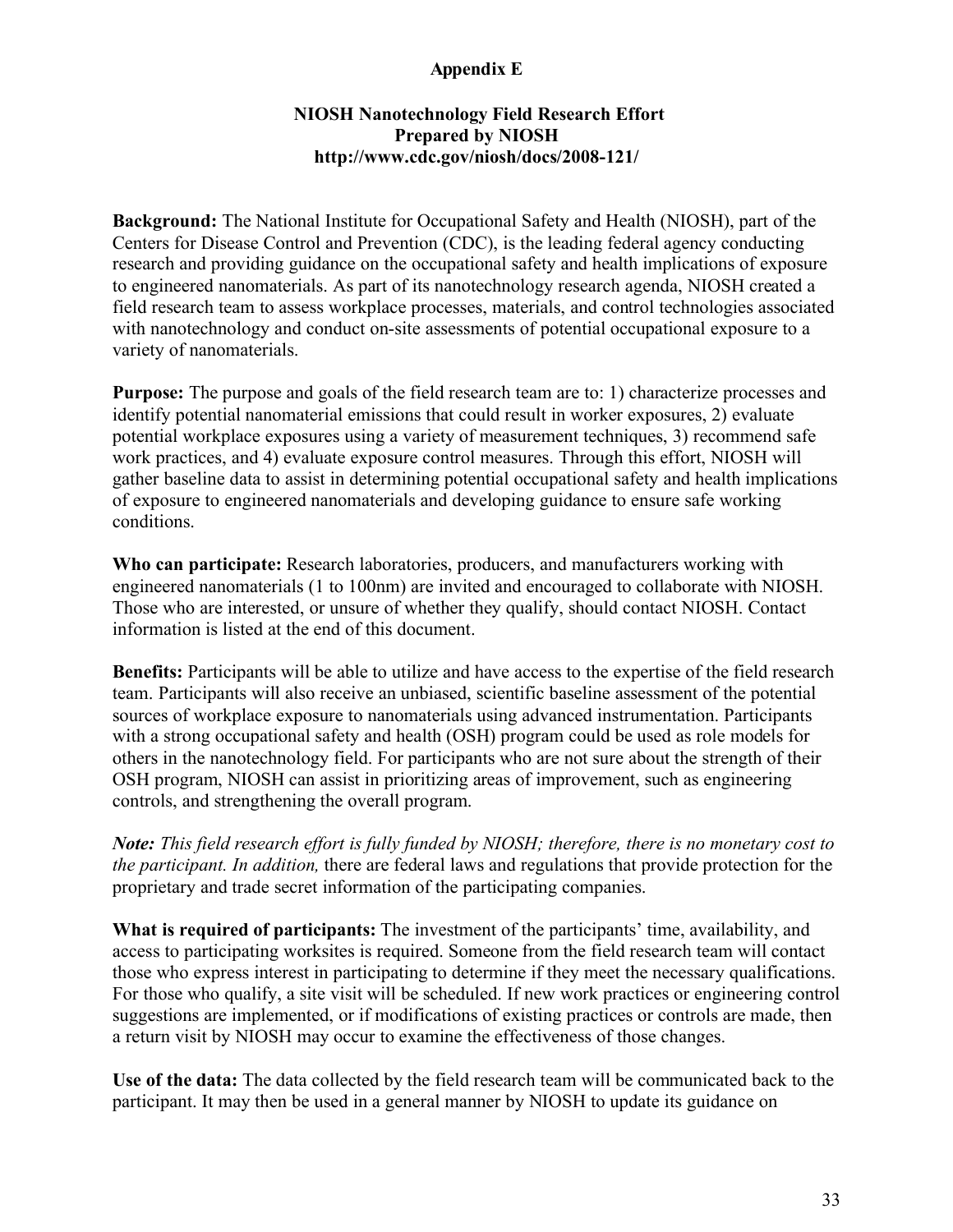occupational safety and health implications of exposure to nanomaterials, and made available in technical documents, scientific presentations, or on the NIOSH Web site. Participants will not be identified in any NIOSH documents that are disseminated publicly without their permission.

**For more information:** To learn more about the NIOSH field research effort, or to express interest in participating, contact Charles Geraci, Ph.D., at (513) 533–8339, cgeraci@cdc.gov, or by mail at 4676 Columbia Parkway, Mail Stop C-32, Cincinnati, OH 45226. For information about other nanotechnology research efforts underway at NIOSH (such as the study of fine  $[0.1\,\mu m$  to 2.5 $\mu m$  diameter] and ultrafine  $\leq 0.1\,\mu m$  diameter] metal oxides), contact NIOSH tollfree at 1–800–CDC–INFO (800–232–46360 [press 1 to speak to an operator]), or visit the NIOSH Web site at www.cdc.gov/niosh.

Nanotechnology has many benefits that could be overshadowed if the risks are ignored. As a non-regulatory research agency, NIOSH focuses on NIOSH monitoring of a worker during a nanomaterial powder production and collection.

effective approaches to reducing occupational health and safety risks from exposure to nanomaterials, as well as conducting research and making recommendations to prevent workrelated injury and illness for all workers.

#### **To receive other documents or other information about occupational safety and health topics, contact NIOSH at**

**Telephone: 1–800–CDC–INFO (1–800–232–4636) TTY: 1–888–232–6348 ■ E-mail: cdcinfo@cdc.gov or visit the NIOSH Web site at www.cdc.gov/niosh For a monthly update on news at NIOSH, subscribe to NIOSH** *eNews* **by visiting www.cdc.gov/niosh/eNews.**

This document is in the public domain and may be freely copied or reprinted. As part of the Centers for Disease Control and Prevention, NIOSH is the Federal agency responsible for conducting research and making recommendations to prevent work-related illnesses and injuries. Fact sheets describe how worker exposures to hazardous agents or activities can be reduced.

Mention of any company or product does not constitute endorsement by NIOSH. In addition, citations to Web sites external to NIOSH do not constitute NIOSH endorsement of the sponsoring organizations or their programs or products. Furthermore, NIOSH is not responsible for the content of these Web sites.

DHHS (NIOSH) Publication No. 2008-121. SAFER • HEALTHIER • PEOPLE<sup>TM</sup> February 2008.*Cover photo credits :Nanotrees, Ghim Wei Ho and Professor Mark Welland, Nanostructure Center, University of Cambridge* (Not included in Proceedings) NIOSH Nanotechnology Field Research Effort Fact Sheet

DHHS (NIOSH) Publication No. 2008–121 • February 2008

DEPARTMENT OF HEALTH AND HUMAN SERVICES Centers for Disease Control and Prevention National Institute for Occupational Safety and Health4676 Columbia Parkway Cincinnati, OH 45226–1998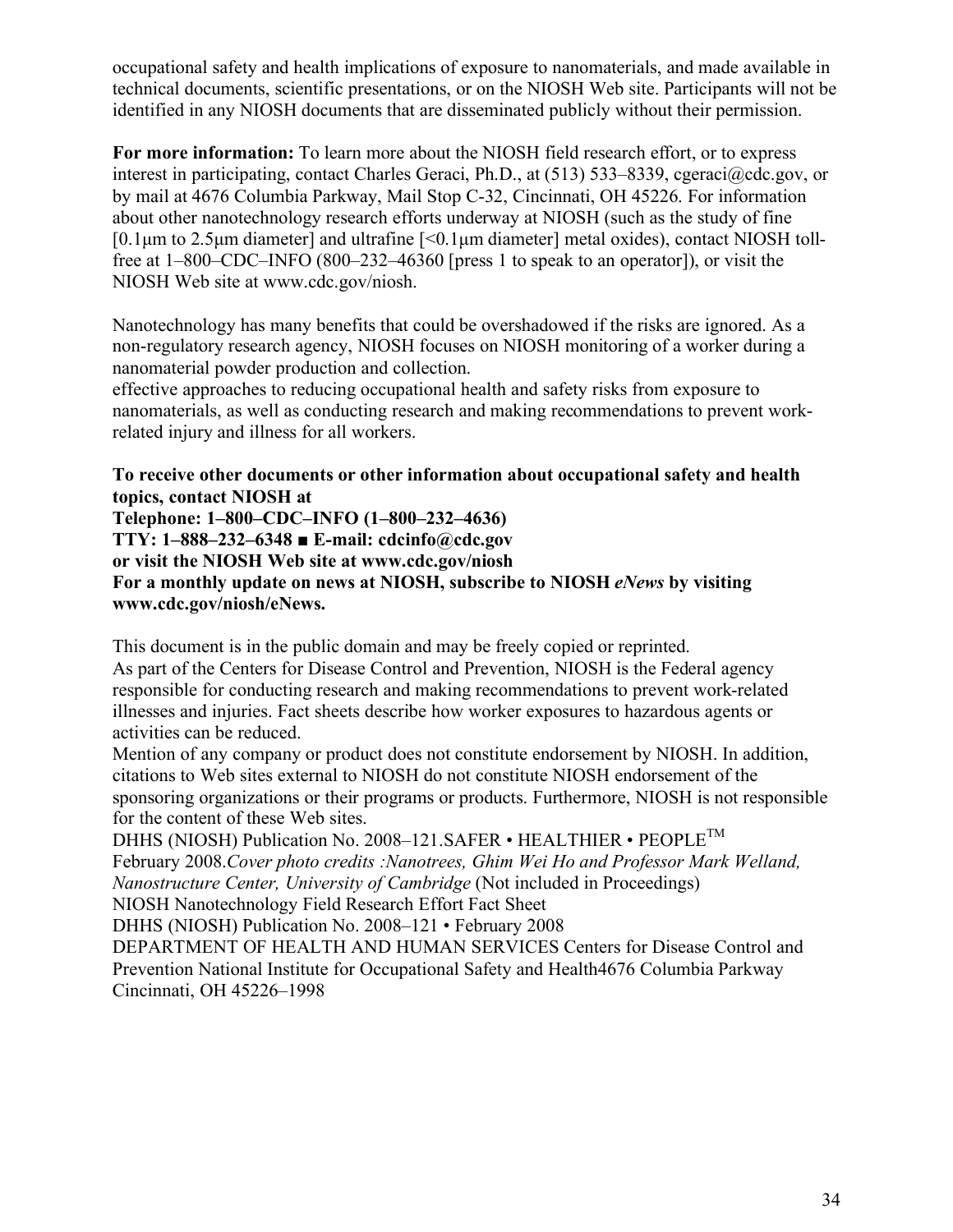## **Appendix F**

## **BREAKOUT SESSION CASE SCENARIOS AND BACKGROUND DOCUMENTATION**

## **1. Silver Nanoparticles in Paint**

a. Case Scenario: The interior of a public elementary school is in need of a new coat of paint. The facilities manager recently learned of a new paint that contains antimicrobial silver nanoparticles, which the manufacturer claims, will be a "defense against germs." The product literature suggested that it would be good for hospitals and to deal with porous moldy material that cannot be replaced. Because this school housed one of the few remaining pools in the area, the facilities manager thought it might be worth painting not just the classrooms but also the locker rooms and shower areas with this new paint.

The contractor hired by the school had not yet encountered this type of paint, and consulted the supplier to find out whether any special precautions were needed. The supplier checked the technical specifications sheet and the material safety data sheet for warnings, which only included standard recommendations to avoid ingesting the paint. Because the contractor continued to express some concern, the supplier gave the contractor a phone number for the paint manufacturer.

The representative for the paint manufacturer said that employees used dust masks when mixing the silver nanoparticles into the paint base material, but that that was a standard precaution any time a dry material was mixed into a wet base and was not specific to concerns about the silver. The representative also echoed the supplier's statement that there were no special precautions necessary because of the inclusion of silver nanoparticles.

Still slightly uneasy, the contractor decided to contact the local university's EHS department to ask about whether there were any special protective measures he needed to take to ensure safety while applying paint containing nanoparticles. He also asked if it would be safe to wash the paint on the brushes down the drain. The EHS officer he spoke with referred him to a recently revised National Institute of Occupational Safety and Health (NIOSH) Approaches to Safe Nanotechnology.

- From what you heard this morning, how do the NIOSH guidelines for working with engineered nanomaterials recommend handling of nanoparticles:
	- $\circ$  When they are in a liquid matrix (i.e., during paint application)?
	- o When the material is embedded in a solid matrix (i.e., if the paint is sanded/stripped in subsequent years, if children are routinely in contact with painted surfaces)?
	- o Should the presence of nanomaterials mean that painters should not use spray techniques to apply paint?
- Should there be any nano-specific content on the technical specification sheet or material safety data sheet for the paint when it is sold to professional painters or the public?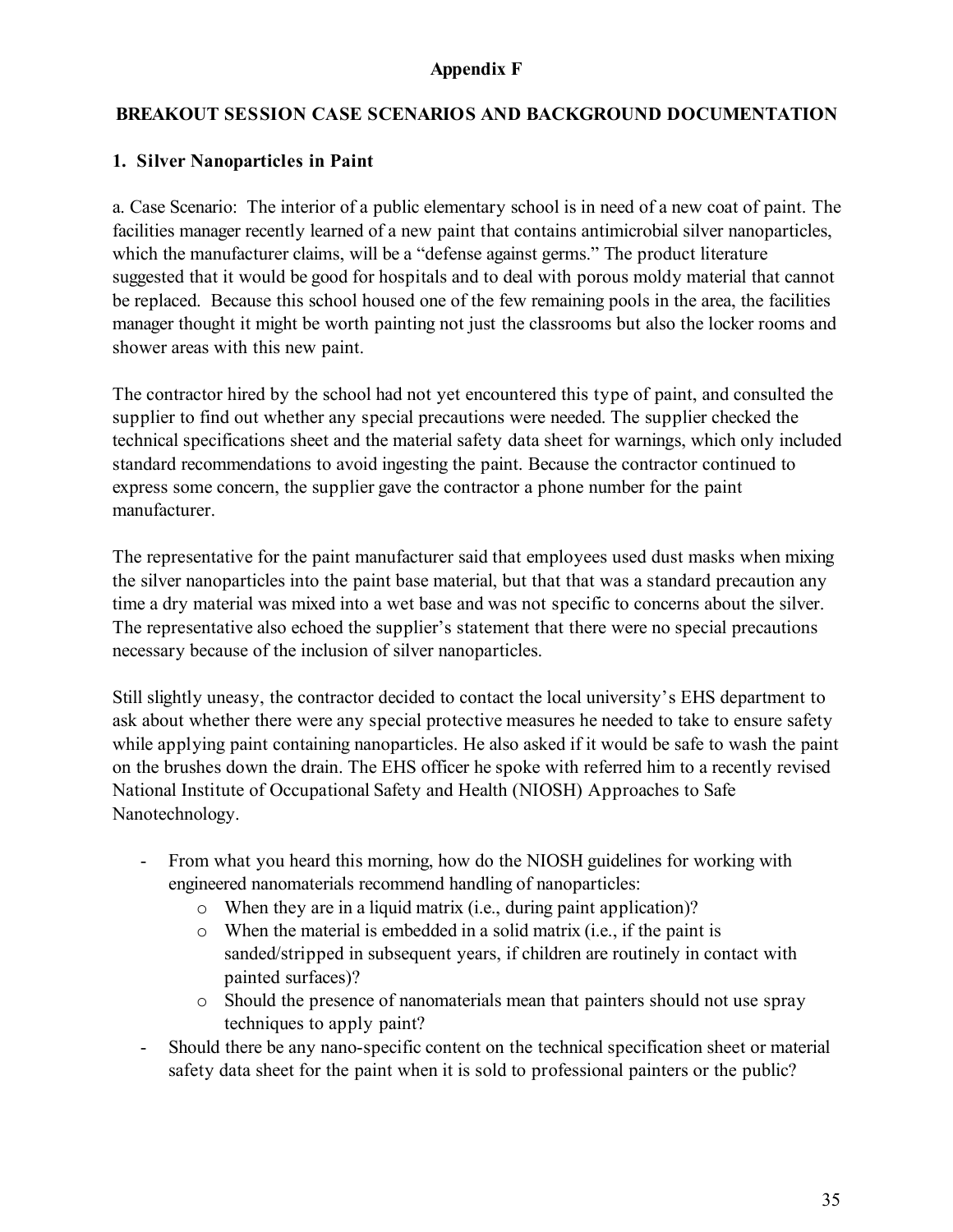Meanwhile, back at the plant, one of the employees approached the company environmental, health and safety manager and asked whether he could expect to turn blue like Stan Jones, a gubernatorial candidate in Montana he had seen on the news recently. Stan Jones had a condition called argyria, in which his skin took on a bluish hue due to the intentional ingestion of silver. While the EHS manager quickly said that the employee would be safe, she realized that she did not know anything about the employee's actual exposure to silver. Upon perusing NIOSH's website, she discovered a document called "Approaches to Safe Nanotechnology." She looked into what the document recommended based on the facility's processes:

- How would the implementation of NIOSH approaches reduce exposure to silver nanoparticles:
	- o During the incorporation of silver nanoparticles into the paint (assume mixing dry particles into a liquid for the purposes of this scenario)
	- o During subsequent mixing of paint mixture?
	- o During transfer of paint mixture to smaller containers for distribution?
	- o During cleaning of process vessels that had contained paint with nanoparticles?
- How might worker exposure be monitored?
- Would actions taken to reduce exposure to silver nanoparticles in the facility also serve to reduce exposure to other nanoparticles (i.e., carbon black, pigments)?

# *A week later… [[If time]]*

A parent on the board of the local "Protect our Watershed" group got word that the school was being coated with a paint containing silver nanoparticles. She was concerned because she had read that U.S. Environmental Protection Agency was regulating silver nanoparticles in washing machines, and was unclear as to whether the paint, in the locker rooms especially, would pose a risk to the town's wastewater treatment system. She knew that other heavy metals in paints had posed serious environmental threats (such as tri-butyl tin in anti-fouling paint), and was wondering what research had been done about the long term effects of silver nanoparticles.

- How do the NIOSH good practices recommend considering long-term effects of exposure to nanomaterials?
- Should the paint manufacturer be required to provide information as to what extent the chemicals in the paint stay fixed or leach out? Are the silver nanoparticles the only material with long-term concerns here?
- Who is responsible for this part of the product lifecycle? The consumer? The manufacturer?

b. Background Document: Germ-Free Paint: Paint Containing Silver Nanoparticles **Type of Nanotechnology/Nanoparticles (NP):** Paint embedded with silver nanoparticles, known for their antimicrobial effect.

**Purpose of the NP:** Silver has antimicrobial properties and in nanoparticle form, is suggested to be especially potent at killing microorganisms. This type of paint is being produced to provide antibacterial protection for hospitals, schools, homes, restaurants and other facilities. The paint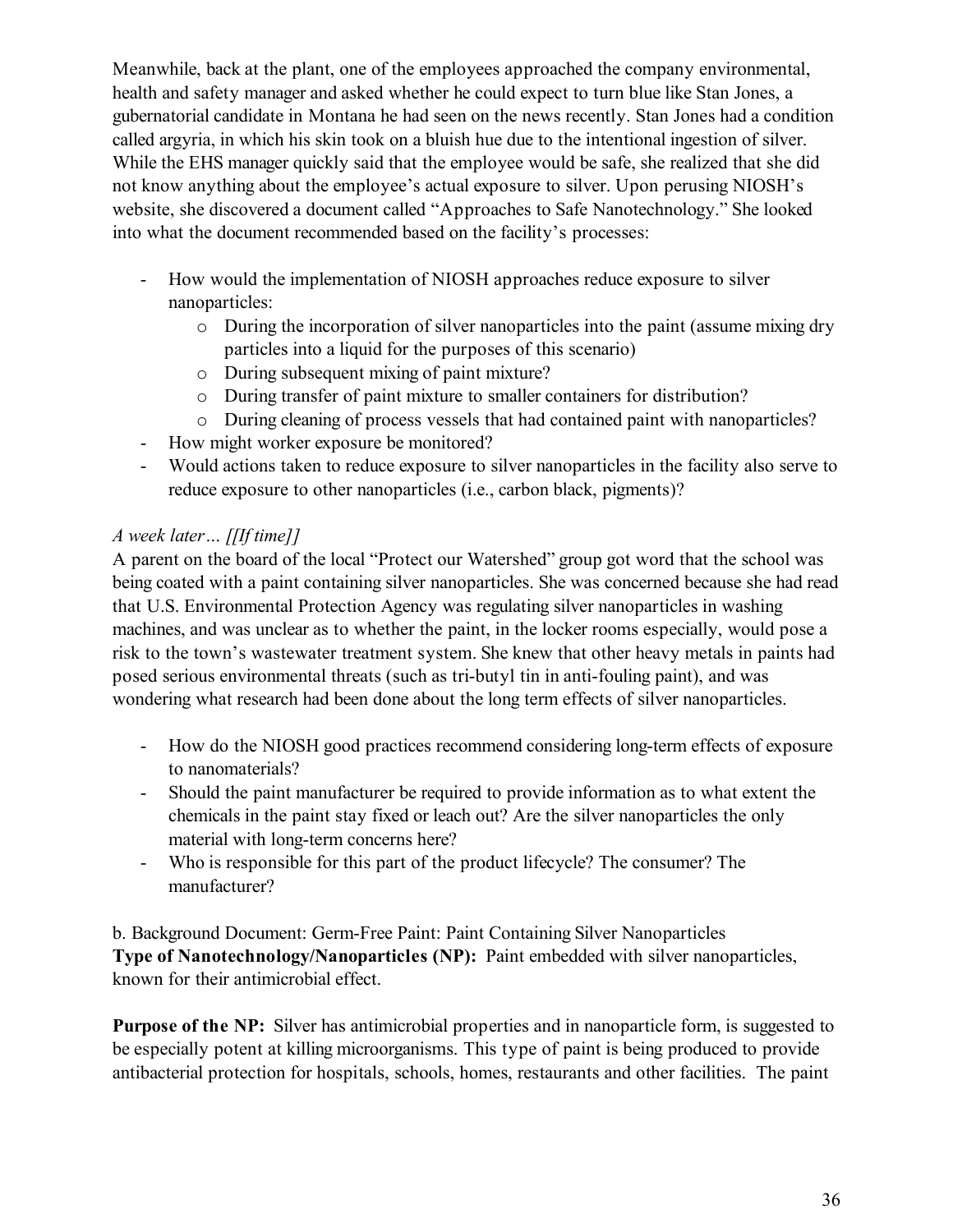would be used on walls, countertops and other surfaces. This paint has been tested on different types of pathogens including salmonella, E. coli and staphylococcus, etc.

**Level of development and availability:** Paints with silver nanoparticles are currently available on the market. One major producer of the paint has a contract with a company that controls an estimated 25% of the market for external architectural paints. However, this contract is not an exclusive agreement, leaving the company free to sign additional agreements with rival paint firms.

**Production of silver nanoparticles for paint:** Silver nanoparticles can be formed through gas phase deposition of silver vapor and also through solution chemistry. Techniques to produce particles with a narrow size distribution are largely proprietary.

**Potential benefits of the NP or nanotechnology in the product**: The use of this paint holds promise for use on interior surfaces in hospitals and other health care settings to control mildew and where risks of infections are important. It is intended that the use of this paint on walls and countertops will reduce surface fungal and bacterial contamination. The mechanism of action is that the silver nanoparticles interact with the bacteria and rupture the cell wall. As a result, it is claimed by some that antimicrobial resistance may not be issue; however, potential for damage to protective bacteria may remain an issue.

**Potential detriments of the NP or nanotechnology in the product:** Little research has been done on the health and environmental effects of silver nanoparticles. Silver nanoparticles will kill good microorganisms along with the bad. There are no restrictions on the use of silver nanoparticles, which are being added to a huge range of consumer products (sheets, socks, stuffed animals, silverware, door knobs, faucets, cosmetics, refrigerators, water filters, spa and pool sanitizers, etc.). The cumulative exposure of humans and ecosystems to silver nanoparticles has not been studied.

The high surface area of nanoparticles also raises concerns about the potential for explosions.

**Other considerations:** There is no information regarding whether silver nanoparticles are available for dermal exposures when people touch dried paint. There are no specific regulations covering paint with silver nanoparticles.

| Receptor                   | Ingestion        | <b>Inhalation</b> | Dermal                 |
|----------------------------|------------------|-------------------|------------------------|
| Paint Manufacturer         | Accidental       | Potential if dry  | Spillage, splashing    |
| (mixing, processing, etc.) |                  | silver NPs can be | during mixing,         |
|                            |                  | dispersed in air. | processing, etc.       |
| Painters and home          | Accidental, hand | Via spray gun,    | Spillage, splashing,   |
| remodelers (commercial,    | to mouth contact | aerosolized       | washing brushes, paint |
| home owners, etc.)         | with paint dust  | particles, vapor, | cans, vapor or dust    |
|                            |                  | paint dust        | deposition from        |
|                            |                  |                   | aerosolized vapor or   |

#### **Major potential exposure opportunities**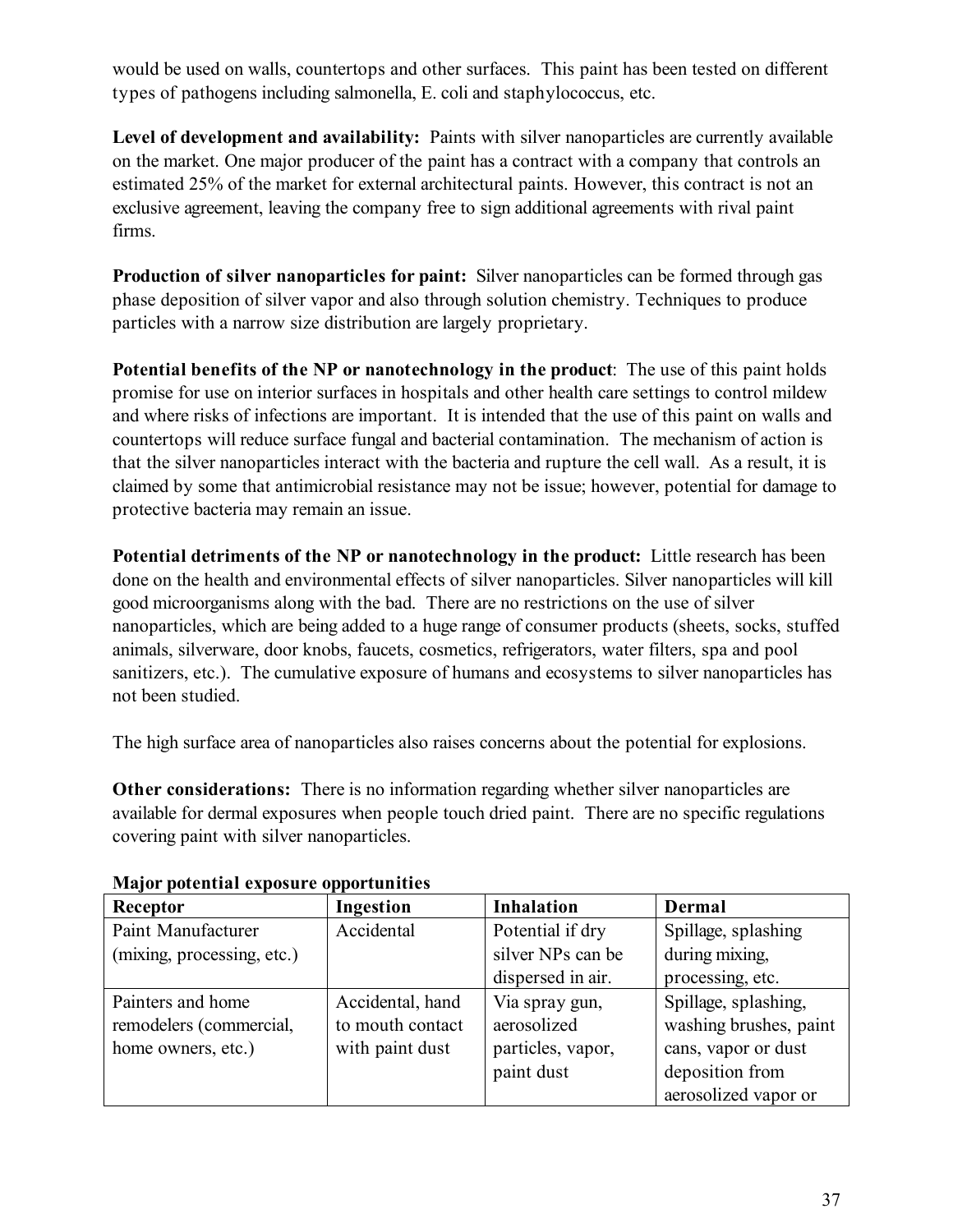|                                      |                    |                                        | dust, etc.            |
|--------------------------------------|--------------------|----------------------------------------|-----------------------|
|                                      |                    |                                        |                       |
| Children                             | Paint chips        | Unlikely                               | Touching wet paint    |
| <b>General Public</b>                | Potential drinking | Unlikely                               | Touching wet paint    |
|                                      | water if unused    |                                        |                       |
|                                      | paint poured       |                                        |                       |
|                                      | down drains        |                                        |                       |
|                                      | enters drinking    |                                        |                       |
|                                      | water supply.      |                                        |                       |
| Patients in health care              | Accidental contact | Remodeling while                       |                       |
| facilities                           | with dust during   | facility is occupied                   |                       |
|                                      | remodeling         |                                        |                       |
| Health care workers and              | Accidental contact | Remodeling while                       |                       |
| custodial staff                      | with dust during   | facility is occupied.<br>Released from |                       |
|                                      | remodeling         |                                        |                       |
|                                      |                    | cleaning painted<br>surfaces           |                       |
| Building fires – firefighters        | Unlikely           | Possible                               | Unlikely              |
| and general public                   |                    |                                        |                       |
| Aquatic                              | Likely             | Likely via gills                       | Likely                |
| Life/Microorganisms at               |                    |                                        |                       |
| treatment plants or in               |                    |                                        |                       |
| septic systems - unused              |                    |                                        |                       |
| paint poured down drains             |                    |                                        |                       |
| or landfill leachate is              |                    |                                        |                       |
| treated at POTWs not                 |                    |                                        |                       |
| removing silver NP                   |                    |                                        |                       |
| People handling disposal of          | Unlikely           | Possible, via                          | Likely from spillage. |
| leftover paint at collection         |                    | incineration.                          |                       |
| sites, incinerators or<br>landfills. |                    |                                        |                       |
|                                      |                    |                                        |                       |

#### **2. Groundwater Remediation with Nanoscale Zero Valent Iron**

a. Case Scenario: Sal's Solvents, of Seaside, MA needs to remediate a large area contaminated with chlorinated solvents. In the course of its research, the company learned about the use of nanoscale zero-valent iron (nZVI) for remediation, a relatively new technique that has been piloted by EPA. The technology involves the direct injection of nanoparticles into groundwater to affect remediation.

The mayor of Seaside has taken an interest in the project because Sal's land, once sufficiently remediated, is scheduled to be the site of a new sports and entertainment complex. However, she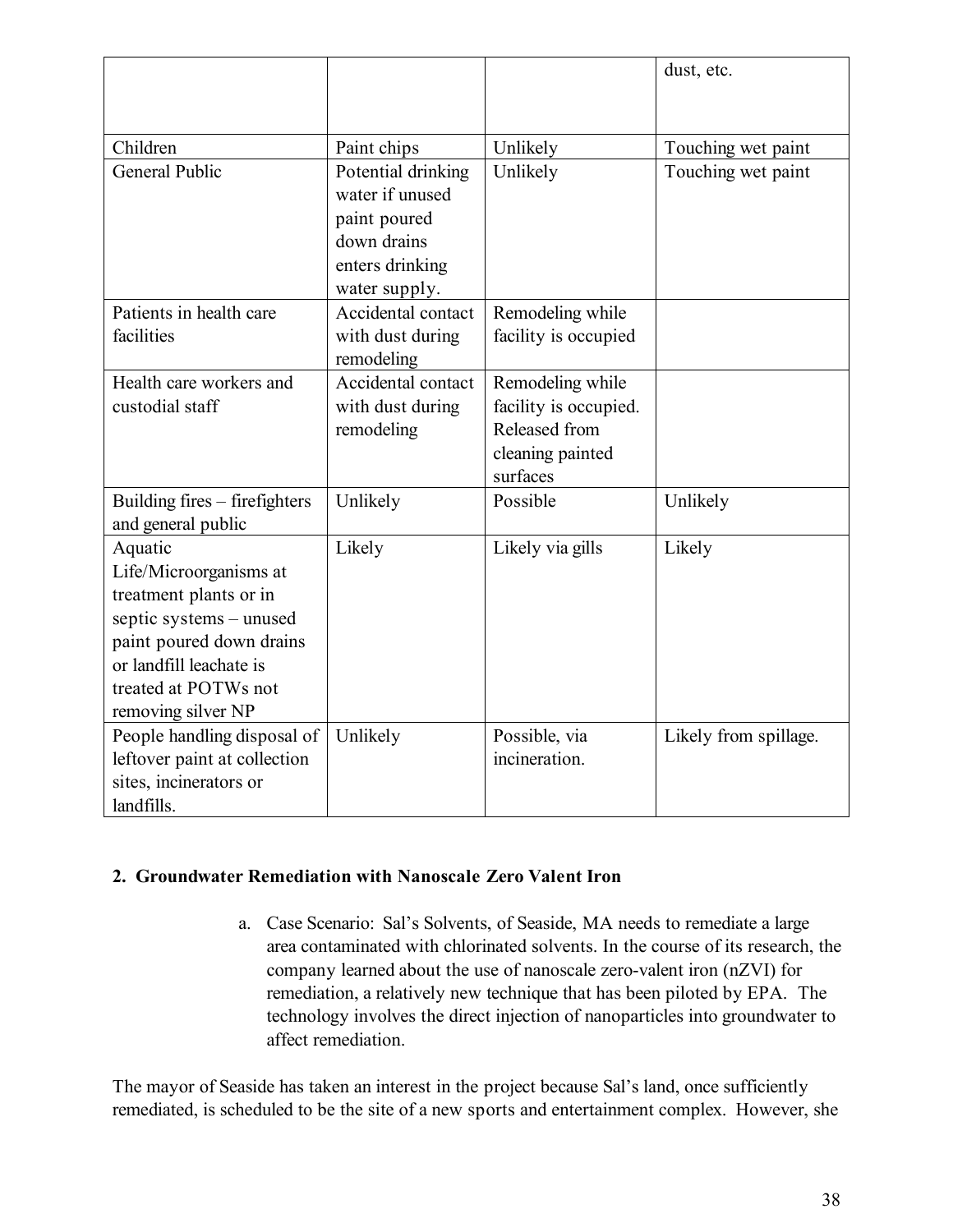knows that Cambridge just finalized some report about "nanotechnology" and is concerned about whether or not the nanotechnology under consideration for remediation poses a threat to the environment, or the town's residents through air or the drinking water supply. She asked Sal's to explain the project in more detail.

The contractor for Sal's Solvents reassured the mayor that EPA has been using the direct injection method to remediate other sites with a higher success rate than traditional technologies. Furthermore, he said that some of EPA's leading experts on the technology would be in New England evaluating Sal's as a potential nZVI pilot site. The contractor suggested that it would be reasonable to have a town meeting where an EPA official could explain the nZVI technology to concerned residents of Seaside.

The mayor thought the contractor's suggestion was a good one, and agreed to hold the public meeting with an EPA official. She also asked Seaside's health agent to look into the toxicity of nZVI and also into whether any special security or handling measures would be needed by the town if the technology was implemented.

The health agent had time to briefly review three documents: National Institute of Occupational Safety and Health's Approaches to Safe Nanotechnology, the Interim Best Practices for Working with Nanoparticles by the Center for High-rate Nanomanufacturing, and a case study on nZVI by DuPont that the company produced using their "Nano Risk Framework."

At the town meeting, the mayor introduced the EPA official, who briefed the group on the data available to date. The health agent then presented some of the concerns raised by DuPont in their analysis of the technology through the Nano Risk Framework (*document is available in folders for session participants*). The following questions were then raised for discussion:

- Do any of the best practices documents address nanoparticles that will be released into the environment?
	- o If so, how? What are the recommended precautions?
	- o If not, what would be helpful to have included?
		- How is this similar to or different from other products, such as road salt, that have substantial benefits as well as some environmental concerns?
- If nZVI was clearly demonstrated to be more effective at remediation than other remediation approaches, does that change your expectations for the use of the technology? What concerns should the cost/benefit analysis include?
- What questions would you like the company to answer prior to Seaside's decision to use this technology?
	- o Immediate concerns (i.e. worker handling, storage of nanoparticles prior to injection, potential for air release during injection, handling of spills)
		- *Worker for Contractor: "Will I need special equipment to handle this method? I did a similar project for another company in Seaside and we didn't use any personal protective gear."*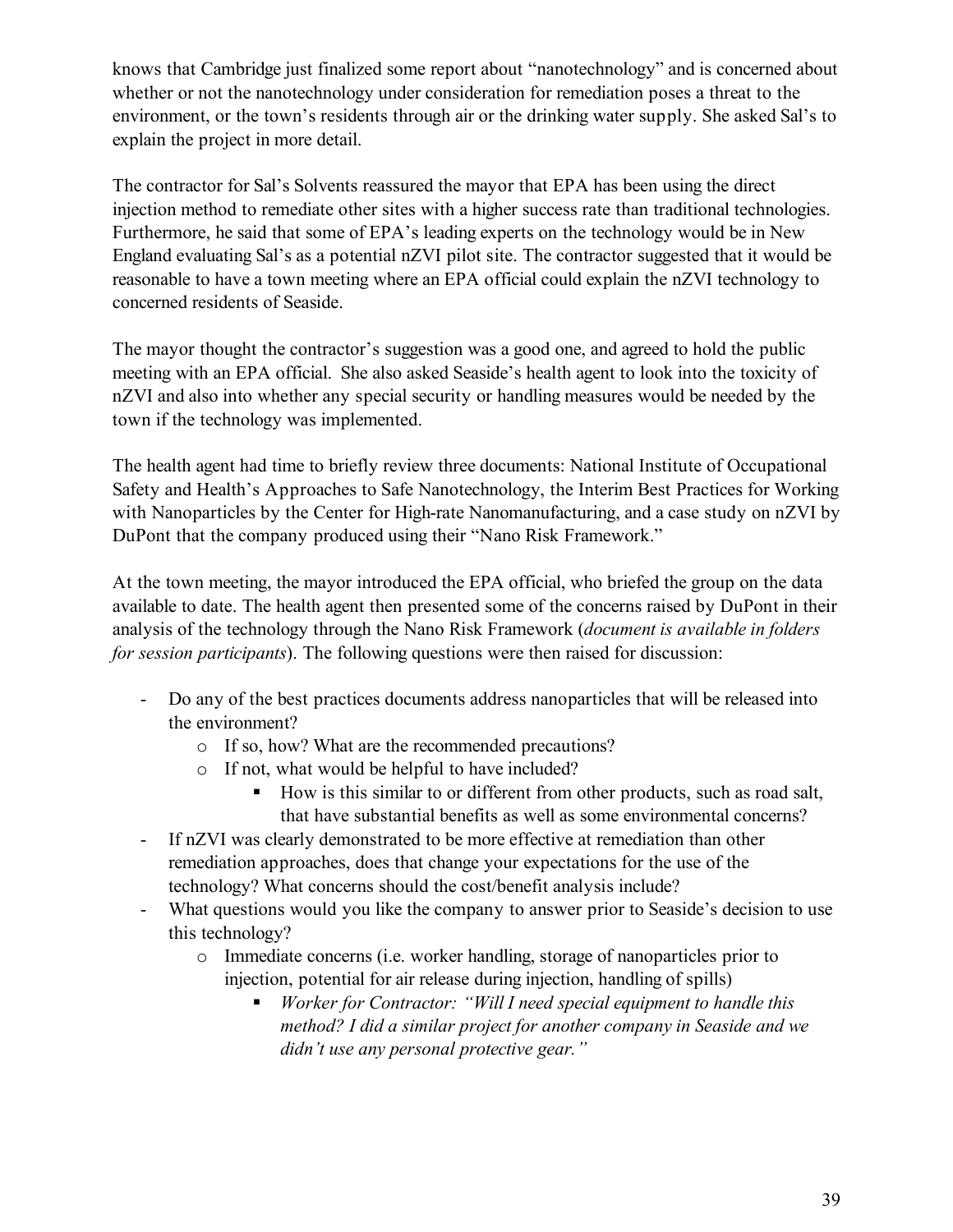- *Worker for Contractor: "Plus, if this stuff is in a slurry and it spills, what do we need to do about it? Is it OK if it the nanoparticles are on the surface instead of in the groundwater?"*
- o Long term concerns (i.e., fate and transport, what are final products of reaction salts, insoluble nanoparticles, etc., bioaccumulation/other toxicological problems for soil biota)
	- *Town citizen: "Can these particles get into the surface water?" "Will they be a problem for fish or other wildlife?" "Are they around forever?"*
	- *Town citizen: "Will these get into our drinking water?"*

b. Background Document: Use of Nanoparticles for Site Remediation

**Type of Nanotechnology/Nanoparticles (NP)**: NPs such as zero-valent iron, bi-metallic nanoscale particles and emulsified zero-valent iron hold promise for remediating chemical contaminants at sites. Researchers are also investigating the use of other NPs such as dendrimers, carbon nanotubes, and metalloporphyrinogens for full scale remediation.

**Purpose of the NP:** Recent research indicates that nanoscale zero-valent iron (nZVI) may prove more effective and less costly than macroscale ZVI under similar environmental conditions. nZVI particles degrade trichloroethylene, tetrachloroethylene, 1,2-dichloroethylene, vinyl chloride, PCBs, halogenated aromatics, and nitroaromatics and can reduce the oxidation states of metals such as arsenic or chromium.

**Production of nZVI:** The generation of nZVI by reduction of ferric or ferrous salts with sodium borohydride has been used by many research groups. A major advantage of this method is its simplicity; the two reagents are common and there is no need for special equipment or instrumentation. Nevertheless, there are important health and safety considerations associated with the borohydride reduction approach. The synthesis needs to be conducted in a fume hood as the chemical reactions produce hydrogen gas as a byproduct.Moreover, explosion resistant mixers should be used to minimize the production of sparks. Nanoparticle aggregates can be collected by vacuum filtration.

**Level of development and availability**: Since the early 1990s, nanomaterials, primarily nZVI and related products, have been used to remediate contaminated groundwater and subsurface source areas of contamination at hazardous waste sites. As part of EPA's draft Nanomaterial Research Strategy, EPA is assessing the performance of using or testing NPs for remediation at 26 sites.

**Potential benefits of the NP or nanotechnology in the product:** The use of nanomaterials may result in faster, more effective and less costly cleanups of chlorinated hydrocarbon contamination at sites. nZVI can be injected directly into a contaminated aquifer, eliminating the need to dig a trench, install a permeable reactive barrier, and dispose of soil off-site. Researchers are developing a variety of nanomaterials for potential future use to adsorb or destroy a wide range of contaminants, including radioactive and mercury wastes.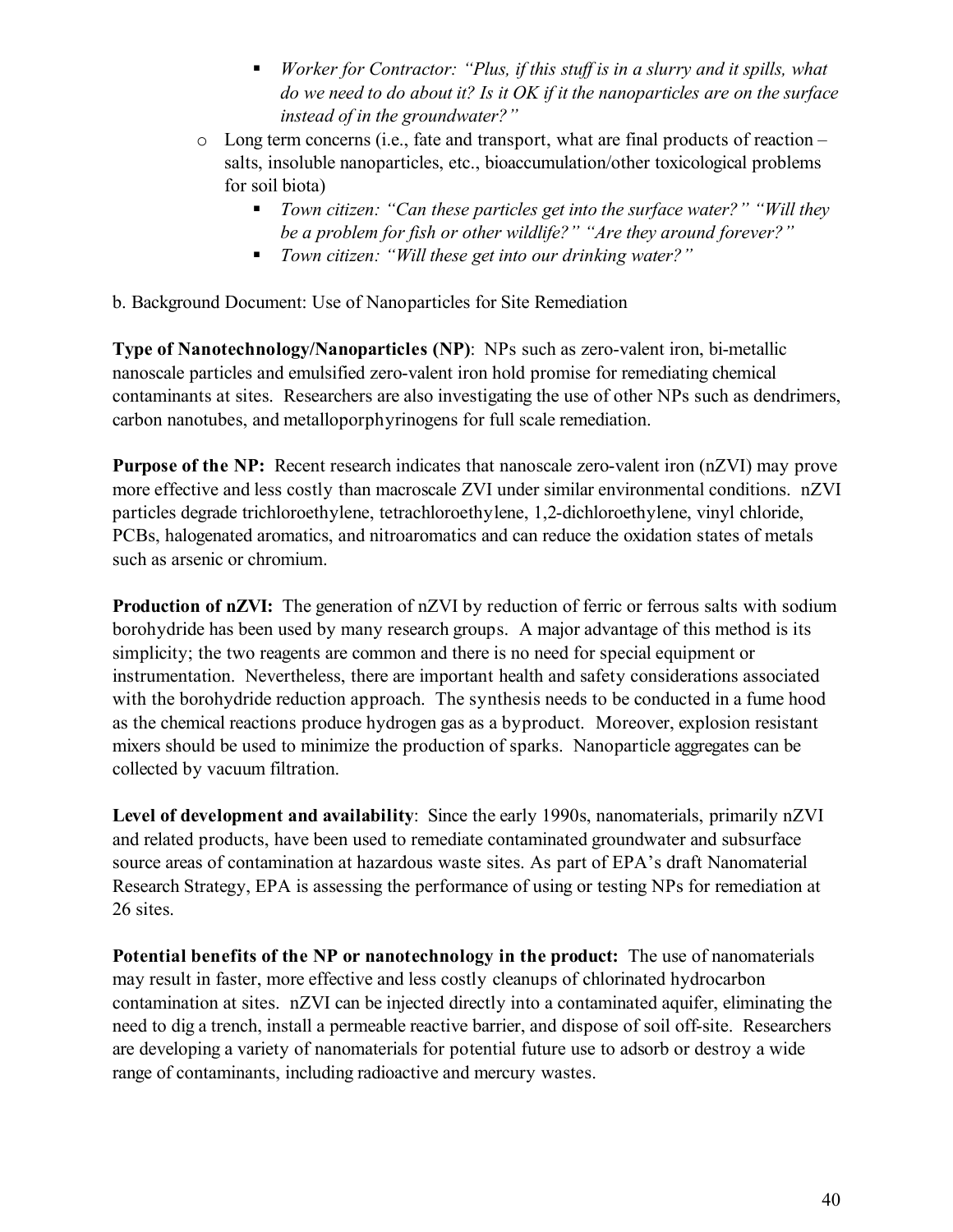**Potential detriments of the NP or nanotechnology in the product:** Knowledge is limited on the fate and transport of NPs in the environment and little research has been done on the potential toxicological effects NP might pose. NP may migrate beyond the contaminated plume area, seeping into drinking water aquifers or wells, or discharging into surface water during the remediation process. The increased surface area and larger number of reactive sites of nanomaterials may equate to greater biological activity per unit of mass than larger particles of the same composition; therefore if exposure occurs, effects could differ from that of larger particles. It is unknown whether nZVI will prove to be an improvement over macroscale ZVI.

The high surface area of CNTs also raises concerns about the potential for explosions.

| Receptor          | Ingestion          | Inhalation                   | Dermal                  |
|-------------------|--------------------|------------------------------|-------------------------|
| Researcher        | Accidental/splash  | If synthesis process is in   | Processing of dry NPs,  |
|                   |                    | powder, gas phase or         | cleaning equipment.     |
|                   |                    | vapor deposition             |                         |
| Site worker       | Accidental/splash  | Unlikely, but possible if    | Contact with liquid     |
| applying NPs      |                    | slurry is allowed to dry     | containing NP.          |
|                   |                    | (i.e. during cleanup, spill) |                         |
| General public    | Drinking water, if | Inhalation of NPs while      | Skin contact while      |
|                   | NPs migrate to     | showering, if NPs migrate    | washing, if NPs migrate |
|                   | supplies.          | to water supply              | to water supply         |
| Aquatic life      | Direct             | Via gills                    | Direct                  |
| Microbial life at | Direct             |                              |                         |
| treatment         |                    |                              |                         |
| plant/septic      |                    |                              |                         |
| system            |                    |                              |                         |

**Major potential exposure opportunities**

**Other considerations**: Concern about the toxicity of using NPs for remediation has limited its use by some companies. For example, DuPont has ruled out the use of nZVI for site remediation at any of its sites until issues concerning fate and transport have been more thoroughly researched (http://www.edf.org/documents/6554\_nZVI\_Summary.pdf). Meanwhile, EPA Office of Solid Waste and Emergency Response (OSWER) has numerous sites across the U.S. testing NP for site remediation, many associated with Department of Defense sites (http://cluin.org/products/nanozvi).

# **3. Titanium Oxide and Zinc Oxide Nanoparticles in Sunscreen**

a. Case Scenario: With summer fast approaching, store owners are moving sunscreens into the spotlight. The manager of a chain pharmacy received orders from company headquarters to put the new mineral-based sunscreens in a prominent position at the end of an aisle, because the producers of those sunscreens were running television and magazine ads that claimed the products reduced concerns about allergic reactions and provided better ultraviolet A (UVA) protection. Across the street, however, the owner of a local health food store was stocking only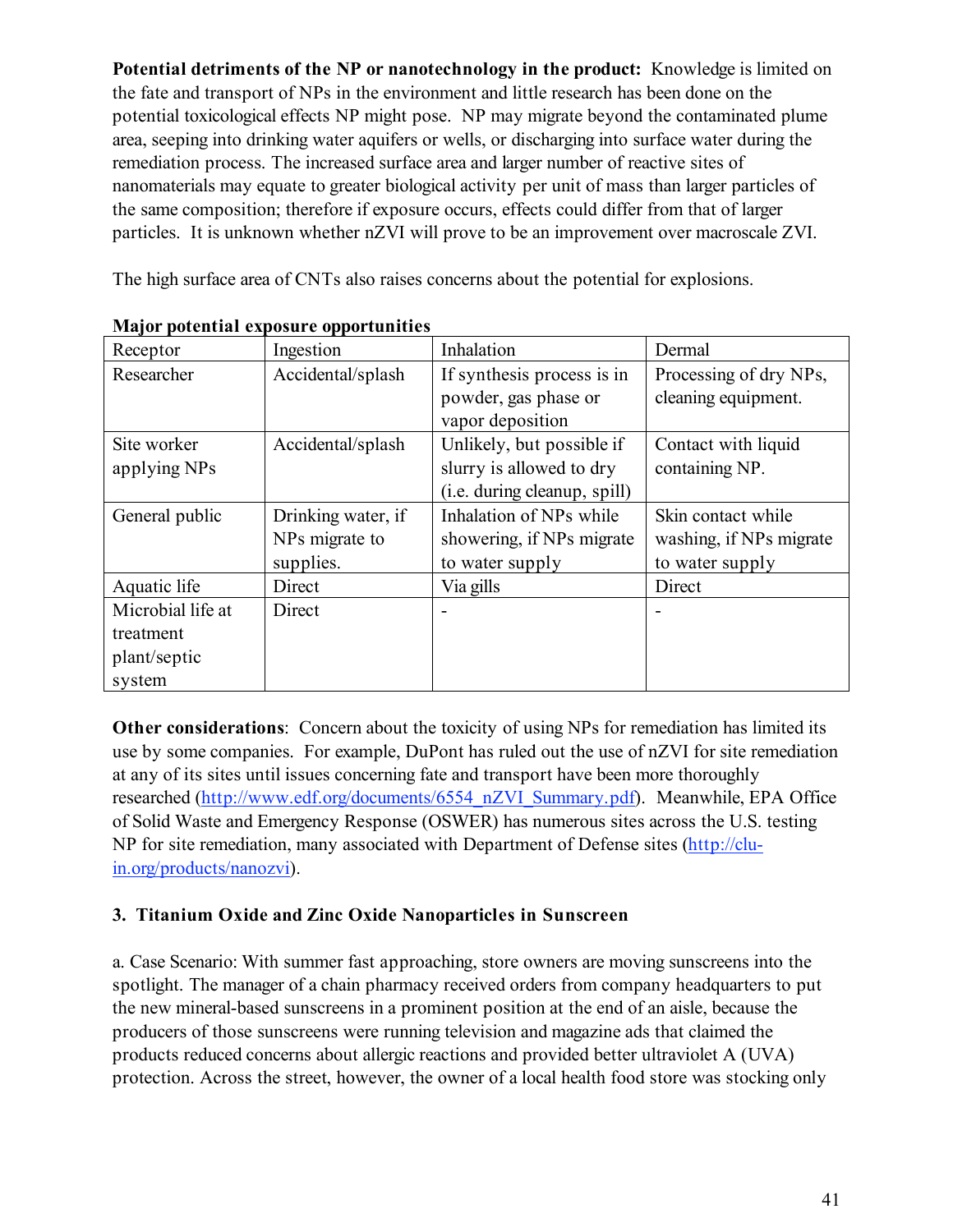those sunscreens declared safe in the Friends of the Earth (FoE) Sunscreen Guide<sup>3</sup>. The owner provided customers a copy of the guide, which only listed sunscreens that did not contain nanomaterials as safe.

Mrs. River went into the pharmacy and bought a mineral-based sunscreen, and then headed across the street to do some grocery shopping at the health food store. The health food store's sunscreen display caught her eye, and she saw that the sunscreen she had just purchased was on FoE's red flag list as one that contained nanomaterials.

After completing her purchases, she returned to the pharmacy to ask the pharmacist some questions about the sunscreen. The pharmacist, Mr. Pill, was also a frequent customer of the health food store, and had similar concerns after seeing the sunscreen display there. He had done some research and come across the Environmental Working Group's (EWG) report on the topic<sup>4</sup>. The EWG report indicated that, while there were still many uncertainties about the use of nanoparticles in sunscreen, the zinc and titanium oxide-based formulations provided better UVA protection and reduced exposure to harmful chemicals or breakdown products of traditional organic UV-blockers. Furthermore, it noted that almost no UV blockers, organic or mineral, had been tested for penetration of damaged skin. Due to Mr. Pill's family history of skin cancer, he had opted for the mineral-based formulations, though not without reservations.

As Mr. Pill and Mrs. River continued their conversation, they learned that their children were on the same swim team at the local pool. Guessing that their sunscreen concerns were not unique, they decided to compile some of the available resources, including the FoE and EWG guides, to distribute to parents at the next swim meet.

Mrs. River and Mr. Pill told the pool manager their plans. Much to their surprise, the pool manager was hesitant to distribute information that did not provide clear data about which choice to make. She did not want to have some parents worried about their children's exposure to nanoparticles, especially because she did not have a way to know whether or not sunscreens with nanoparticles were being released into her pool. She asked Mrs. River and Mr. Pill to hold off on presenting any information until there was guidance from a governmental agency.

The town's health agent, whose child was also on the swim team, happened to overhear the conversation and offered that he might be able to help develop a balanced information sheet, but noted that it might be some time before he could find a chance to get to it. Mrs. River, Mr. Pill, and the health agent agreed to sit down and talk in the next week to identify what questions should be addressed in the health agent's educational materials. They decided to invite the health food store manager to the meeting as well. The outline of initial questions included the following:

- What responsibility does the sunscreen manufacturer have for communicating information about ingredients? What information will parents be able to gather from the label?
- Are there any good practices that are applicable during this scenario?

 $3$  http://www.foe.org/nano\_sunscreens\_guide/Nano\_Sunscreens.pdf

<sup>&</sup>lt;sup>4</sup> http://www.cosmeticsdatabase.com/special/sunscreens2008/report\_nanotechnology.php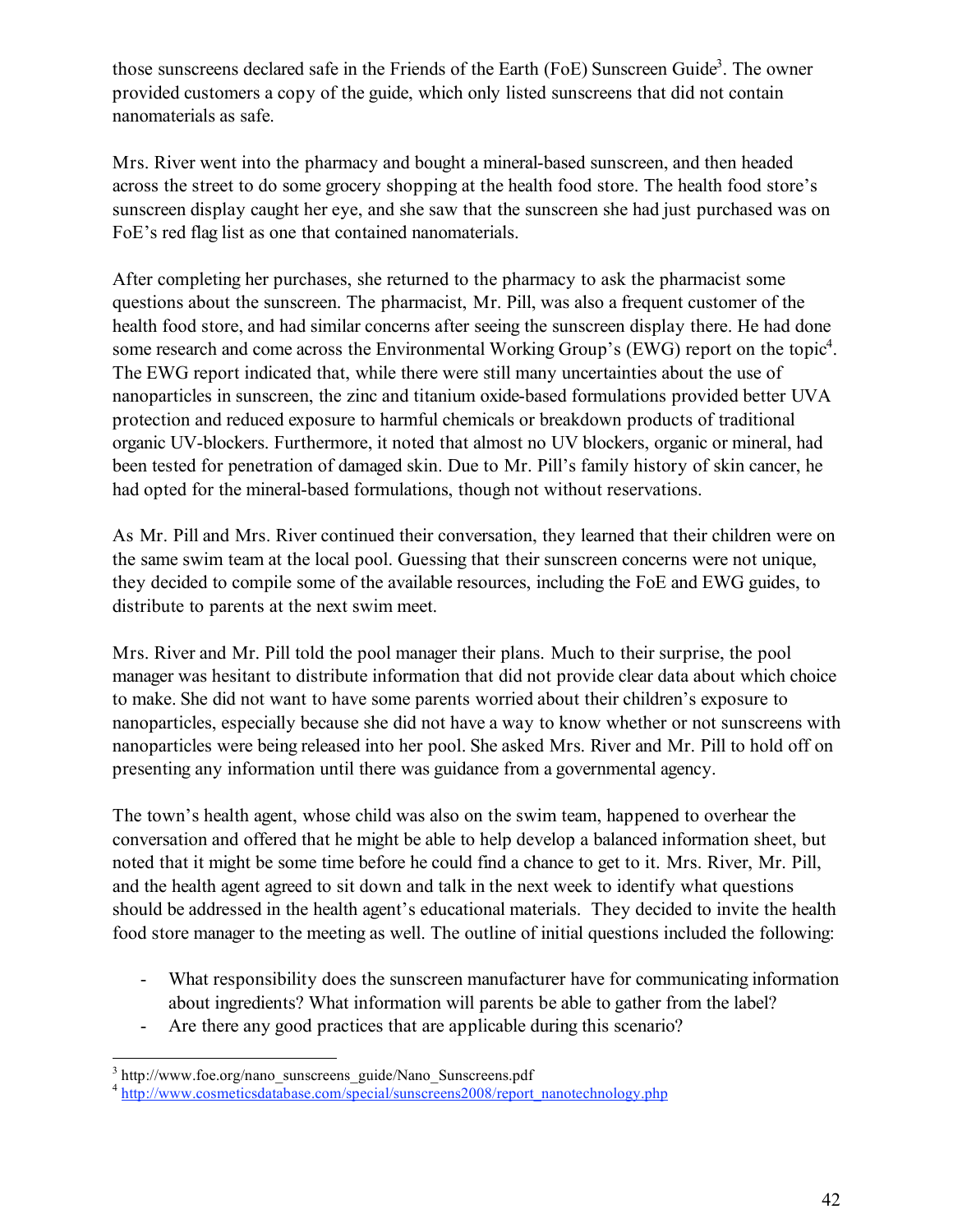- What is the appropriate way to dispose of unused sunscreens and cosmetics?
- What information should the manufacturer provide on product use and disposal?
	- o Given the fact that the health impacts of a nanomaterial can change based on its chemical environment, who is responsible for developing toxicity information? The cosmetics compounder? The nanoparticle manufacturer?
- What are other sources of information about cosmetics ingredients? Who supports these efforts? How should the results of these efforts be communicated to citizens, especially if the results are not conclusive?
- What do we, as concerned citizens, have control over? Where can we go for data?
- Do consumers need to be informed about the size of the ingredients?
- How should consumer education be approached given uncertainty of risk?
	- o What are some other situations in which uncertainty has been a concern for consumers? How has it been handled?
- We are learning of environmental problems associated with organic UV blockers should we be considering those issues described in the background document for  $TiO<sub>2</sub>$  and  $ZnO$ nanoparticles?
- What about any nano-specific environmental concerns, such as the used sunscreen being washed off into the swimming pool, environment, septic tanks, or public wastewater treatment systems?
- b. Background Document: Use of Nanoparticles in Sunscreen

**Type of Nanotechnology/Nanoparticles (NP):** Particles of various sizes and shapes composed of zinc oxides and titanium oxides. These are mixed into a liquid base composed of a variety of organic and inorganic compounds such as lipids, water, alcohols, proteins, fragrances, colorants and other ingredients.

**Purpose of the NP:** Non-nanosized zinc and titanium oxides are already used in sunscreens to block UV rays. Use of nanosized versions are designed to make the product appear visibly clear (e.g., no chalky streaks) and to improve the UV blocking ability or "fine tune" the wavelengths that are blocked by the products. These oxides are also used, in nano- and non-nanosized formulations, to create the colorant and reflectance properties of other cosmetics.

**Level of development and availability:** Sunscreen and cosmetic products with nanoscale particles are on the market today. Many brands of sunscreen contain nanoscale zinc and titanium oxides already. According to the cosmetics industry (http://www.cosmeticsdesign.com/), the proportion of products using these particles is expected to increase. The Environmental Working Group (http://www.cosmeticsdatabase.com/special/sunscreens2008/report\_nanotechnology.php) and Friends of the Earth (http://www.foe.org/nano\_sunscreens\_guide/Nano\_Sunscreens.pdf) have published reports on the use of nanoparticles in sunscreens.

**Potential benefits of the nanotechnology in this product:** NP use may result in improved performance and consumer acceptance, possibly leading to prevention of UV exposures that might lead to health effects such as skin cancer. The NP-containing product is a replacement for organic UV blocking compounds that may have adverse health and environmental impacts such as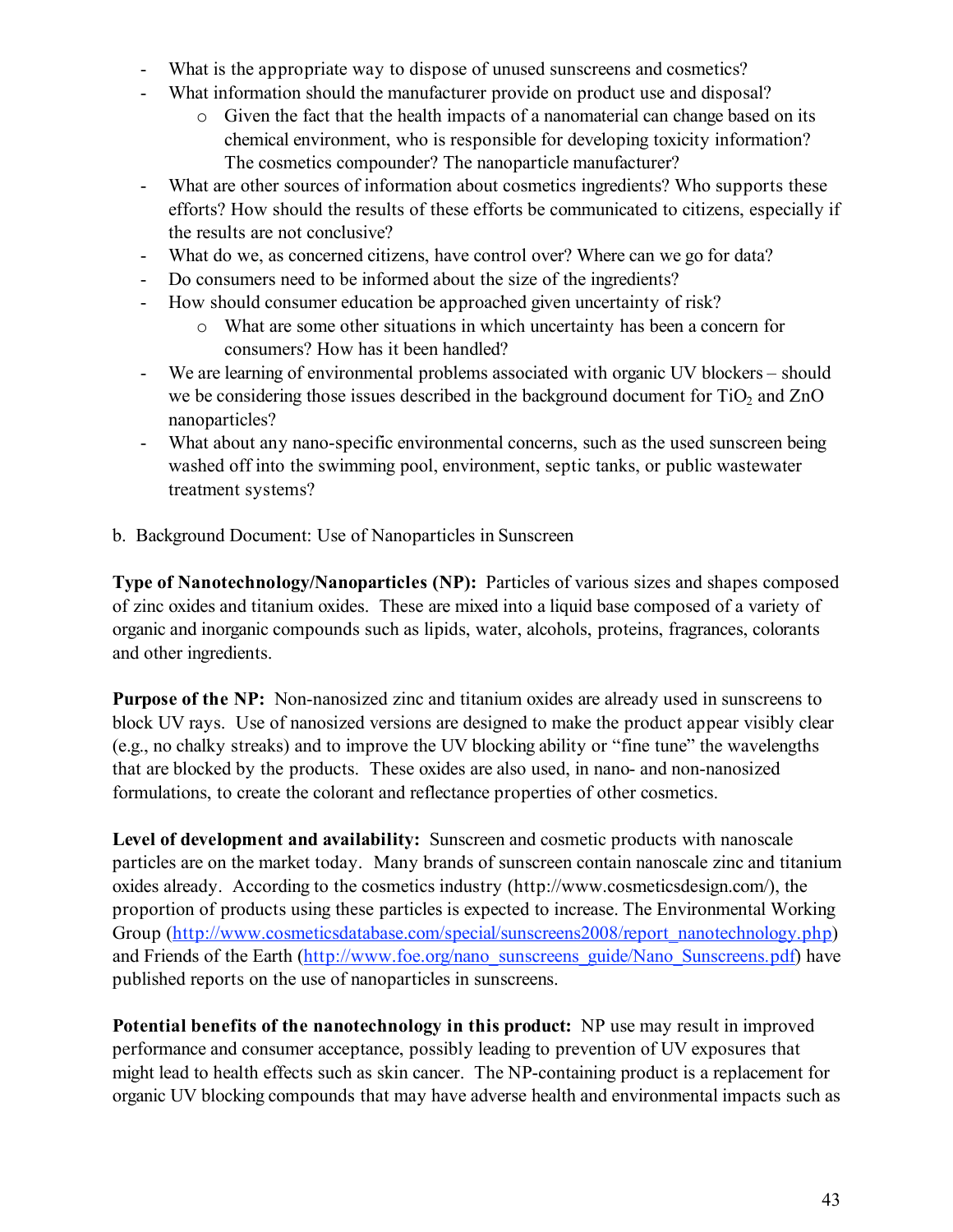free-radical generation, hormone mimicking, and coral reef damage. The NP-containing products may have improved sales and market share.

# **Potential detriments of the nanotechnology in this product:**

There are significant unknowns as to potential health impacts of nanoscale particles of these types in general. The product is applied directly to the skin. Studies show that damaged skin, including UV damaged (sunburned) skin, may be more easily penetrated by nanoscale particles. Other routes of exposure to users (ingestion, mucous membranes, etc.) are possible. Once absorbed through the skin, particles may distribute throughout the body. Product is released to the environment during use. Product and NP in product have unknown effects on aquatic, sewage treatment or other environmental micro and macro-organisms.

| Receptor          | Ingestion                                                                | Inhalation           | Dermal                 |
|-------------------|--------------------------------------------------------------------------|----------------------|------------------------|
| Researcher        | Accidental                                                               | If synthesis process | Processing of dry NPs, |
|                   |                                                                          | is in powder, gas    | cleaning equipment.    |
|                   |                                                                          | phase or vapor       |                        |
|                   |                                                                          | deposition           |                        |
| Manufacturing     | Accidental                                                               | If NP in free        | Contact with dry NP or |
| worker            |                                                                          | powder form when     | liquids containing NP. |
|                   |                                                                          | added to product     |                        |
| General public    | Incidental during use on                                                 | Possible if NPs are  | Direct contact,        |
|                   | face and hand-mouth                                                      | incorporated into    | commercial product is  |
|                   | contact. Possible                                                        | spray-on product.    | meant to be used on    |
|                   | ingestion from pool                                                      | Also possible        | skin.                  |
|                   | water. Drinking water, if                                                | following disposal   |                        |
|                   | NPs migrate to supplies.                                                 | and incineration.    |                        |
| Aquatic life      | Product meant to be used during water contact, and is likely to wash off |                      |                        |
|                   | and be accessible for contact with aquatic life.                         |                      |                        |
| Microbial life at | Product will be washed                                                   |                      |                        |
| treatment         | off into wastewater.                                                     |                      |                        |
| plant/septic      | Spent product/container                                                  |                      |                        |
| system            | may leach NP into landfill                                               |                      |                        |
|                   | leachate                                                                 |                      |                        |

# **Major potential exposure opportunities**

**Other considerations:** Some products describe the use of nanoscale titanium dioxide as "natural," "mineral," "chemical free," or "hypoallergenic," which may encourage use by children and other sensitive populations.The Woodrow Wilson nanotech project database points out cosmetic products do not have to be labeled as containing nano particles. Products may claim to contain them that potentially do not, while others may not claim to but contain them. Other components of product may impact the penetration, toxicity, environmental transport of the particles in unpredictable ways. The most obvious difference from non-nanoscale titanium and zinc oxides is visual.

# **4. Carbon Nanotubes (CNTs) in a Research Setting**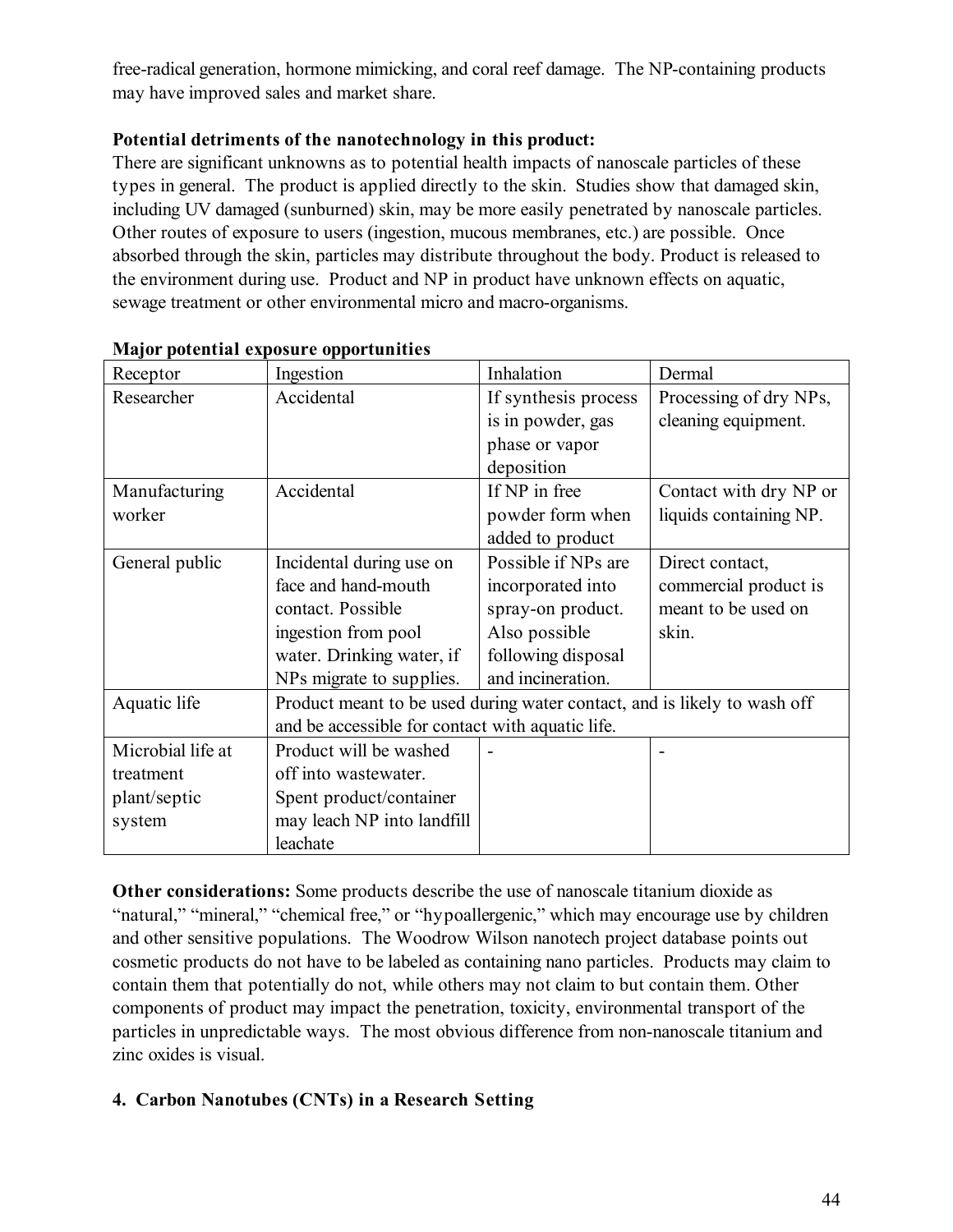a. Case Scenario: Professor Cienty's (pronounced C-N-T) work focuses on the incorporation of carbon nanotubes into resins to give them specific electrical and thermal conductivities. The enduse for these materials is still uncertain; rather, Dr. Cienty's work focuses on how the use of different kinds of nanotubes (single walled vs. multi-walled, longer vs. shorter, etc.) affects the desired properties. She is also investigating how different methods of synthesizing CNTs affect the desired properties, and therefore has her students work with CNTs synthesized in the lab and those purchased from a large chemical supplier.

To incorporate CNTs into the resin, dry CNTs are dispersed in a liquid polymer, which is then mixed with another chemical to form the resin. Once cured, the pieces of resin are sawed into pieces appropriately sized for various analyses. The mixing of the dry CNTs into the liquid polymer is done in the hood, but the sawing of the cured resin is conducted on a lab bench without local exhaust ventilation.

Upon starting their graduate work, all of Dr. Cienty's students had to attend a session in lab safety protocol. They handle free and unbound nanotubes in the hood, and have requested that a high efficiency particulate air filter be installed in the ventilation duct for the hood in which they conduct their CNT syntheses and mixing processes. At the recommendation of the university EHS representative, all CNT-containing wastes, including gloves, wipes, and air filters, are labeled as such when they are picked up, and are segregated from other solid waste.

Recent events, though, have the researchers a bit on edge. In May, one of the graduate students spilled some purchased CNTs on the edge of the hood. Though he wiped the spill up with wet towels as recommended by the EHS person, he observed that the black CNTs had dispersed in a fairly large area. When he returned to his desk to browse the latest issue of *Nature Nanotechnology*, he saw an article linking CNTs to similar responses to asbestos in the lung lining. Slightly rattled, the student wondered whether he had been exposed to more than just a few CNTs, given that he knew his hood was not always at the optimum working height marked on the side of the hood. Furthermore, he wondered whether the CNTs were released when he sawed the cured resins – he could see the resin dust but was unsure about free nanotubes. He called the EHS officer to discuss the following questions:

- Upon reviewing the appropriate sections of the Interim Best Practices, what controls should be in place to ensure that the graduate student's exposure to CNTs is minimized during the following stages of use:
	- o when CNTs are free and unbound?
	- o while CNTs are being incorporated into the liquid polymer?

o while the cured resin containing CNTs is being cut or otherwise processed? If not specified in the Interim Best Practices, what further guidance is needed?

Who should be responsible for training the graduate student about nano-specific control techniques? Can/should this just be incorporated into standard good chemical hygiene training?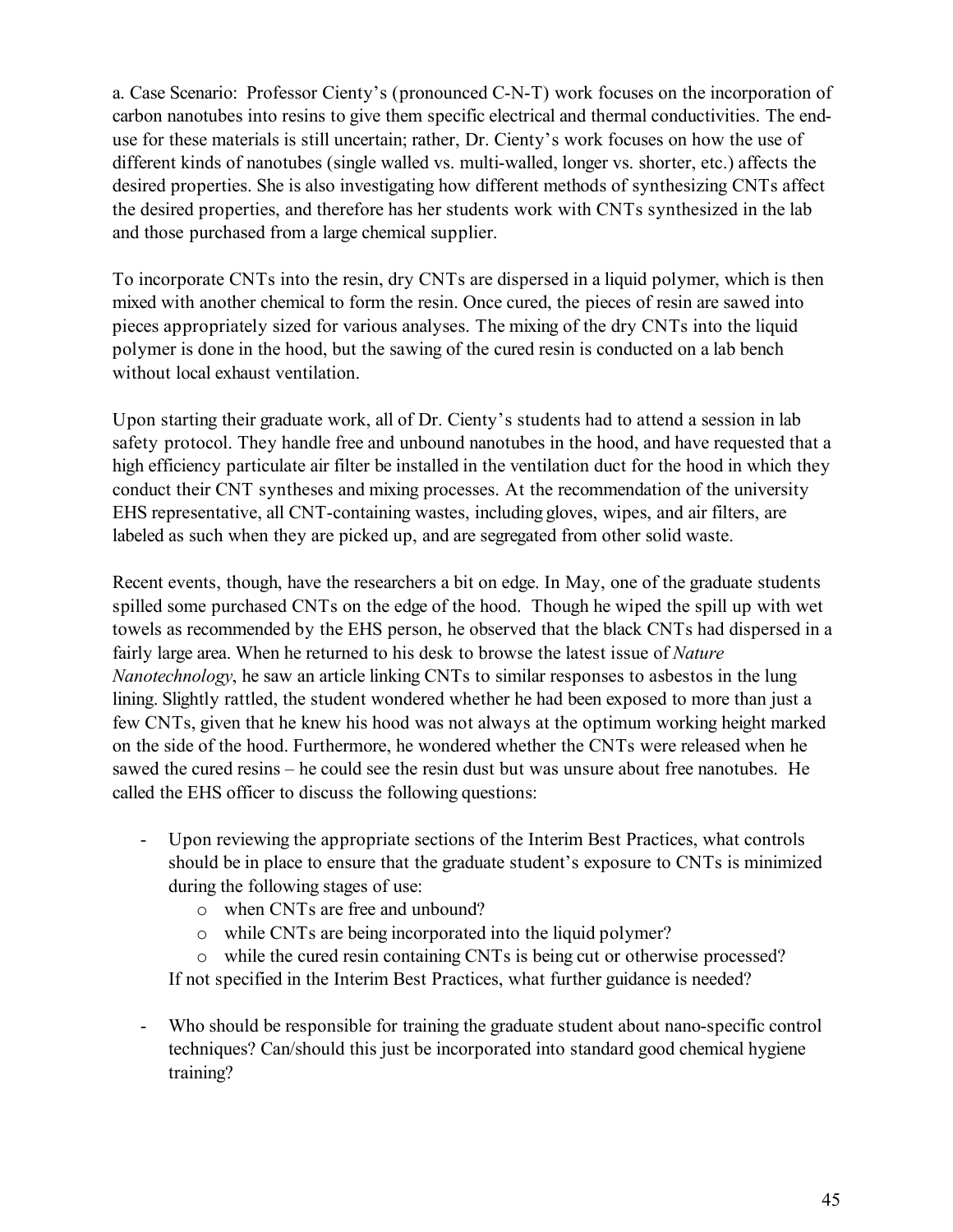- How should nanospecific concerns be communicated to lab workers through material safety data sheets (MSDS), EHS training, and other routes?
- Are there other concerns for the safety of the graduate student that have not been addressed?

A visit by a facilities engineer to change the high efficiency particulate air (HEPA) filter in the hood also triggered some concern. As he watched the engineer remove the filter, the graduate student noted that the engineer wasn't wearing any personal protective equipment. The graduate student asked the facilities engineer whether he was worried about being exposed to the materials the filter was in place to collect, and asked whether he was going to bag the filter before any collected materials were released into the lab.

- What would you recommend the facility do to prevent exposure to the engineer? To others?
- What should be done with the filter upon removal?
- What is recommended in the Interim Best Practices?
- Who should be responsible for communicating these concerns to the engineer? Is this covered by a Hazard Communication program or Right to Know?
- Are there other concerns you would have for facilities' engineers that have not been addressed?
- Would these concerns be addressed the same way in small start-ups as they would be at a university or larger company research facility? If not, what would differ?

Finally, the head of EHS at the university got a query from the hazardous waste hauler regarding waste labeled "contains nanomaterials." The hauler had not received materials before labeled this way, and was unclear as to how to dispose of them properly. To the best of the hauler's knowledge, there were no regulations specific for these materials.

- How do the Interim Best Practices recommend disposing of nanoparticles? What about materials used to cleanup spills? The HEPA filters on the ventilation system?
- Do the Interim Best Practices give instructions for those responsible for the materials after they leave the lab?
- Are there other sources of guidance on disposal? (DoE labs, British Standards)
- What types of guidance would be helpful to researchers/nanopractitioners?
- What are the concerns here? How might they be addressed?

# **b. Background Document: Lab Synthesis of Carbon Nanotubes**

**Type of Nanotechnology/Nanoparticles (NP):** Single- and multi-walled carbon nanotubes are used in a variety of applications.

**Purpose of the NP:** CNTs are of broad interest for their strength and interesting thermal, kinetic, and electrical properties, among others. Single-walled carbon nanotubes (SWCNTs, OD  $\sim$ 1nm) are of interest particularly for electronics, while multi-walled carbon nanotubes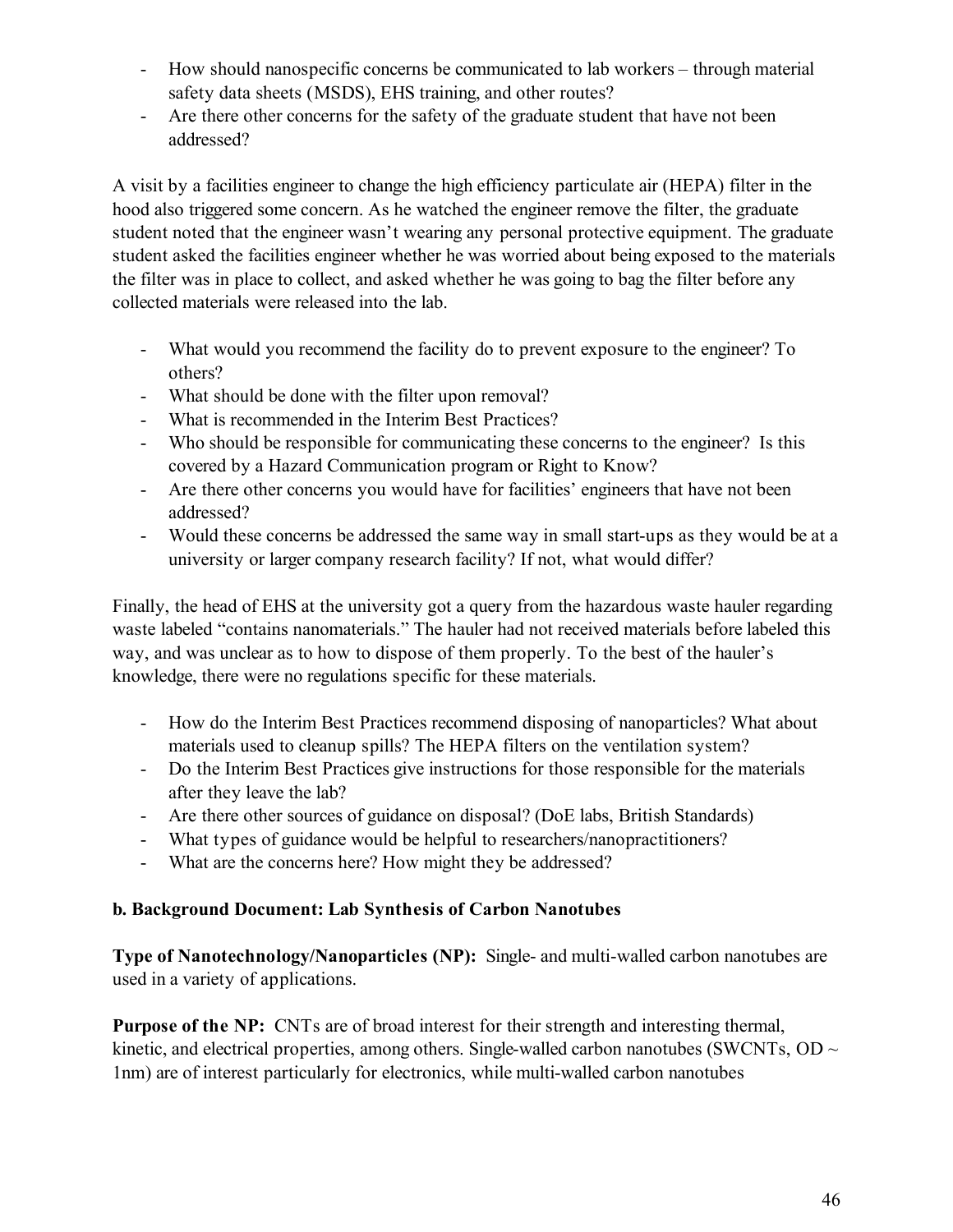(MWCNTs) are used in composites to improve the thermal, electrical, and mechanical properties. For example, CNTs are incorporated into plastic used for car parts to dissipate static build up.

**Level of development and availability:** Several companies around the world manufacture and sell CNTs. Some sell only CNTs embedded in a solid matrix, while others sell unbound CNTs with or without functional groups. A variety of grades, purities, widths, and lengths can be purchased. CNTs are also frequently synthesized and/or modified within a research laboratory setting for further use.

**Production of CNTs:** There are four primary methods of synthesizing CNTs:

- Arc discharge single and multiwalled nanotubes are produced in the carbon soot of graphite electrodes following an arc discharge
- Laser ablation carbon is vaporized from a graphite target with a pulsed laser; nanotubes form as the vaporized carbon condenses
- Chemical vapor deposition (CVD) nanotubes are grown from a metal nanoparticle catalyst that is heated in the presence of a process gas and a carbon-containing gas
- High-pressure carbon monoxide process (CVD variation) nanotubes are grown from a gas-phase reaction of iron carbonyl and carbon monoxide.

The latter two methods are the most economically viable and widely used in industry; all four are used in laboratory settings. All methods require some sort of metal catalyst (Fe, Co, Ni, and Mo are common), which can be removed from the CNTs in some cases. Residual catalyst may constitute up to 40% by mass of the CNTs.

**Potential benefits of the NP or nanotechnology in the product**: CNTs can be used to make stronger, lighter materials, thus requiring less energy to move the material (i.e. less car fuel). They are also being investigated for high-speed electronics, as detection devices, and for drug delivery. CNTs have been incorporated into antifouling paint for boats to prevent barnacle growth. They are also being investigated for waste site cleanup.

**Potential detriments of the NP or nanotechnology in the product:** Limited research has been done on the health effects of CNTs, and even less has been done to evaluate environmental effects. Within the body of data, effects vary by size, extent of agglomeration and entanglement of nanotubes, whether the nanotubes are single- or multi-walled, the presence of residual catalyst, and the surface functionality of the nanotubes. Primary concerns about CNTs relate to pulmonary inflammation, oxidative stress, fibrosis and the formation of granulomas. Because some nanotubes are similar in structure to asbestos, specific concerns have been raised about mesothelioma; a study published in 2008 demonstrated that once inserted into the pleural lining, some CNTs cause reactions similar to those leading to mesothelioma. It has yet to be demonstrated whether CNTs in ambient air can be inhaled and transported to the pleura. CNTs can present difficulties for the body's defense mechanisms when they are present as single, extended tubes because individual cells cannot process the tubes.

Similar concerns exist for animals and for other microorganisms, though little research has been done on the environmental fate of CNTs. It is also not clear to what extent CNTs are contained